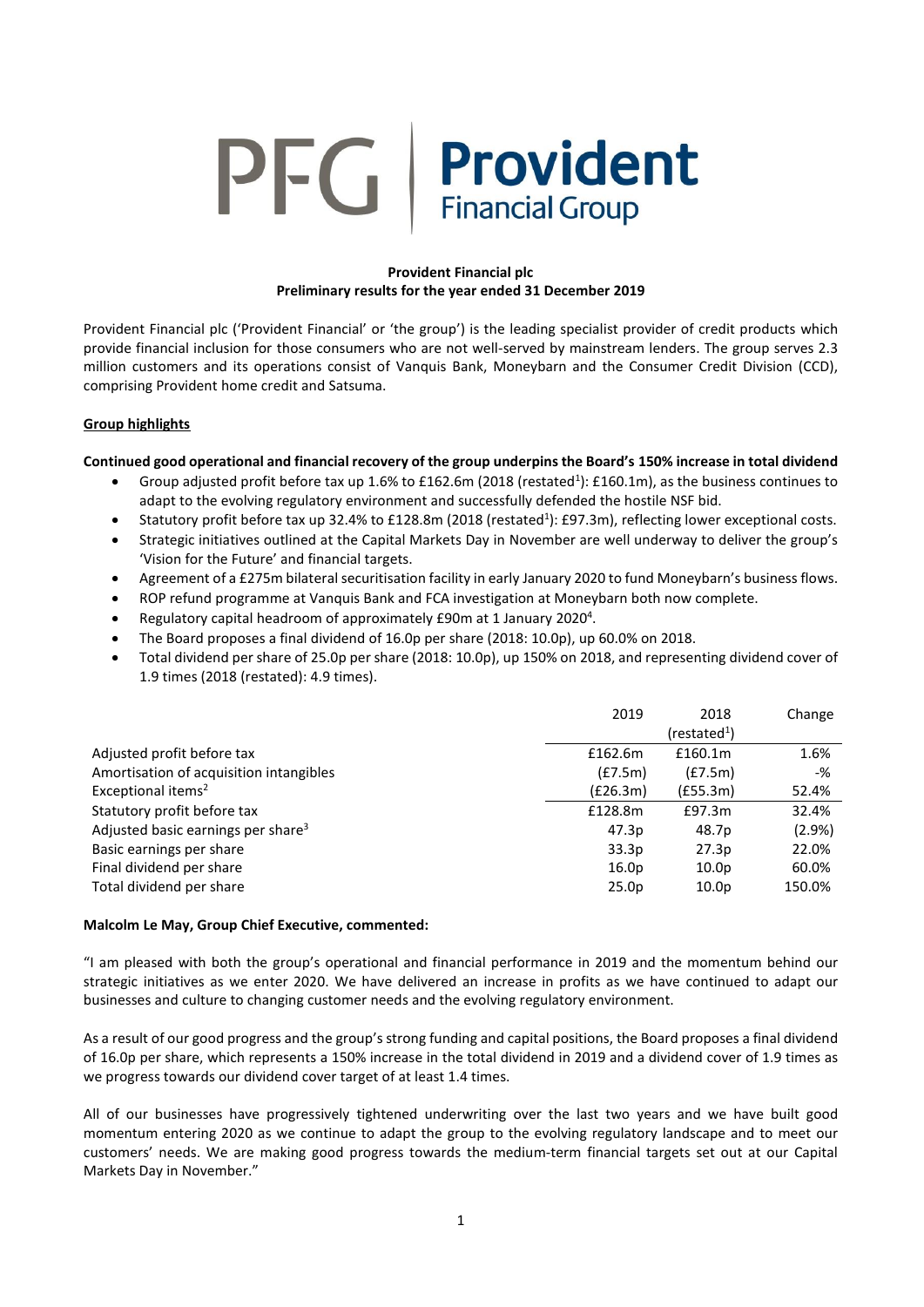#### **Divisional highlights**

## **Vanquis Bank results in line with plan as it recalibrates the business model to changing regulation and customer needs**

- As expected, Vanquis Bank's adjusted profit before tax reduced by 9.1% to £173.5m (2018 (restated<sup>1</sup>): £190.9m), primarily reflecting the previously guided reduction in ROP income.
- Statutory profit before tax reduced by a lower amount of 2.6% to £185.9m (2018 (restated<sup>1</sup>): £190.9m), mainly due to an exceptional provision release of £14.2m (2018: £nil) in respect of the ROP refund programme.
- New customer account bookings of 369,000, 3,000 higher than 2018 and ahead of management's plans, despite tighter underwriting and the impact of revised affordability processes in line with regulatory requirements.
- Improvement in the impairment rate<sup>5</sup> from 16.0% in 2018 to 13.6% in 2019, reflecting an improvement in delinquency trends due to tighter underwriting.
- Strong focus on cost efficiency resulted in the cost base remaining flat on 2018.
- Refreshed and strengthened Vanquis Bank management team under the leadership of the new Managing Director, Neil Chandler, who joined the business in April 2019.

## **Moneybarn continues to deliver strong growth in new business and receivables**

- Adjusted profit before tax up 10.0% to £30.9m (2018: £28.1m), reflecting continued strong growth.
- Statutory profit before tax up by a higher level of 19.2% to £33.5m (2018: £28.1m), due to an exceptional provision release of £2.6m (2018: £nil) following completion of the FCA investigation.
- Demand for used cars has remained robust which, together with an improved customer experience, hasresulted in strong growth in new business volumes of 30% and receivables growth of 20.6% to just over £500m.
- Impairment rate<sup>5</sup> broadly unchanged at 8.6% (2018 (restated): 8.7%) with underwriting tightened in response to a modest increase in defaults following the stronger than forecast growth during the year.

#### **CCD finished 2019 strongly and is well-placed to deliver a break-even result in 2020**

- Significant reduction of 46.3% in adjusted loss before tax to £20.8m (2018: loss before tax of £38.7m), reflecting continued improvement in new customer acquisition, collections performance and cost efficiency.
- Statutory loss before tax reduced by 48.7% to £35.2m (2018: loss before tax of £68.6m), after taking account of exceptional costs of £14.4m (2018: £29.9m) in respect of the ongoing turnaround of CCD.
- Reduction in customer numbers and receivables beginning to stabilise, ending the year at 522,000 (2018: 560,000) and £249.0m (2018: £292.5m) respectively.
- Reduction in the cost base of 14.1% in 2019 reflects the impact of headcount reductions and tight cost control over the last two years which has resulted in the annualised cost run rate entering 2020 at around £200m.
- The trial of Provident Direct, a hybrid product leveraging both home credit and Satsuma capabilities, has progressed well and roll-out of the new product has commenced.

## **Enquiries:**

| Media                                  |               |
|----------------------------------------|---------------|
| Richard King, Provident Financial      | 01274 351 900 |
| Nick Cosgrove/Simone Selzer, Brunswick | 020 7404 5959 |

Investor Relations Gary Thompson/Vicki Turner, Provident Financial [investors@providentfinancial.com](mailto:investors@providentfinancial.com) 01274 351 900

- *<sup>1</sup> 2018 comparatives have been restated for: (i) the change in treatment of directly attributable acquisition costs in Vanquis Bank following a refresh of contractual terms with affiliates in 2019 – this has resulted in a £6.6m increase in 2018 profit before tax, a benefit of £10.5m to 2019 profit before tax and is expected to result in a reduction of approximately £6m in 2020 profit before tax compared with previous plans; and (ii) the changes in recognition of revenue on credit impaired receivables and treatment of directly attributable acquisition costs in Moneybarn which have resulted in a reduction in revenue, impairment and administrative and operating costs but have had no impact on Moneybarn's profits. See note 2 to the financial information.*
- *<sup>2</sup> Exceptional items in 2019 represent net exceptional charges of £26.3m (2018: exceptional charges of £55.3m) comprising: (i) £23.8m (2018: £nil) of defence costs associated with Non-Standard Finance plc's (NSF's) unsolicited offer for the group; (ii) £19.3m (2018: £29.9m) of restructuring costs, primarily in respect of the ongoing turnaround of the home credit business in CCD following the migration to the employed operating model in July 2017; (iii) a credit*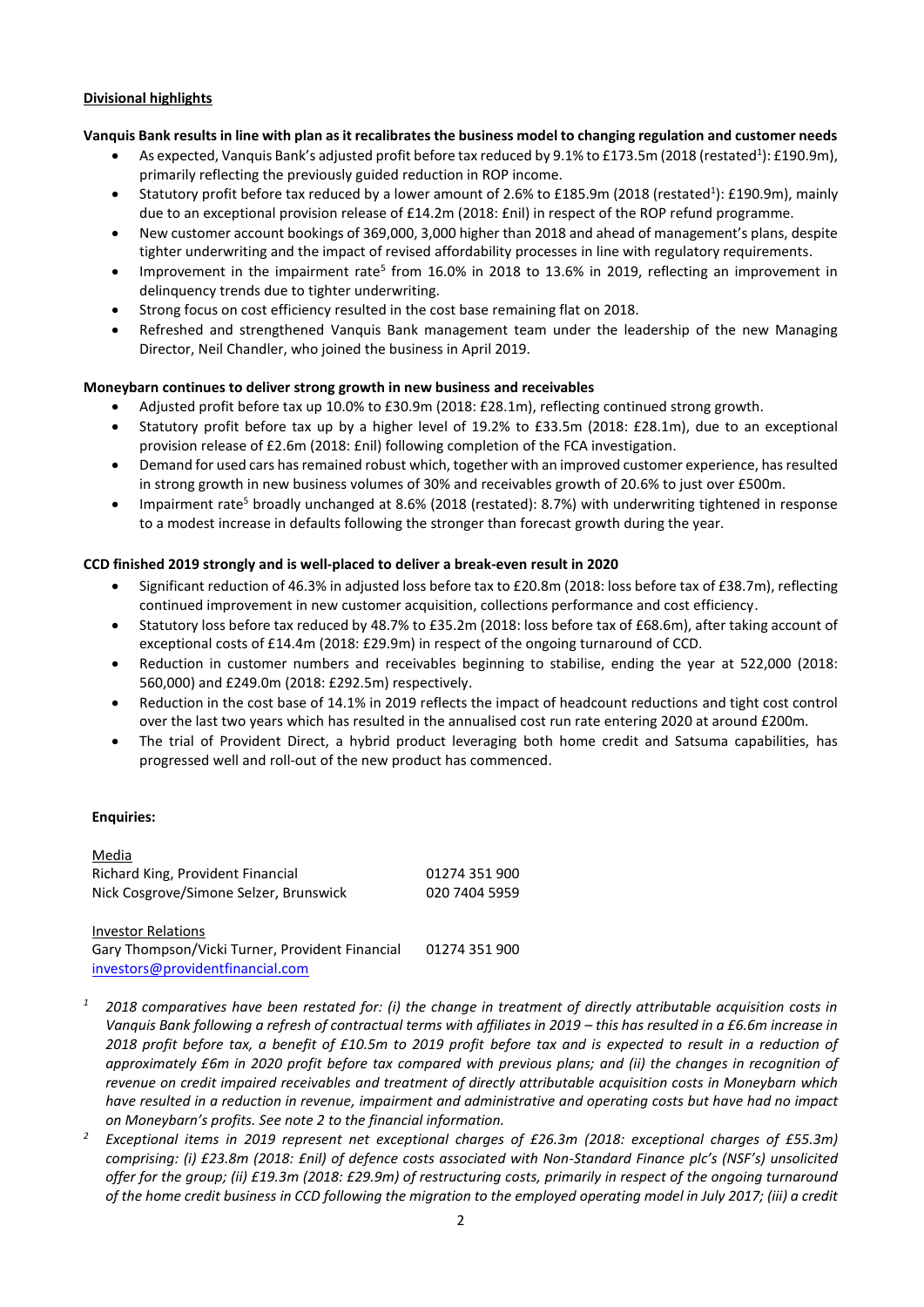*of £14.2m (2018: £nil) in Vanquis Bank in respect of the release of provisions established in 2017 following completion of the refund programme in respect of ROP and a re-evaluation of the forward flow of claims that may arise in respect of ROP complaints more generally; and (iv) a credit of £2.6m (2018: £nil) in Moneybarn in respect of the release of provisions established in 2017 following completion of the FCA investigation into affordability, forbearance and termination options. Exceptional costs in 2018 also included £18.5m in respect of the refinancing of the senior bonds maturing in October 2019 and £6.9m of non-cash pension charges in respect of the equalisation of Guaranteed Minimum Pensions following the High Court judgement against Lloyds Bank PLC and others in October 2018. See note 3 to the financial information.*

- <sup>3</sup> Profit after tax, prior to the amortisation of acquisition intangibles and exceptional items, divided by the weighted *average number of shares in issue.*
- *<sup>4</sup> Regulatory capital headroom against the group's Total Capital Requirement (TCR) of 25.5% at 31 December 2019 was approximately £117m, prior to the third year transitional impact of IFRS 9 on 1 January 2020 of £28m.*
- *5 Impairment as a percentage of average receivables for the 12 months ended 31 December.*

#### **Note:**

This announcement contains certain forward-looking statements. These statements are made by the directors in good faith based on the information available to them up to the time of their approval of this announcement but such statements should be treated with caution due to the inherent uncertainties, including both economic and business risk factors, like-for-like any such forward-looking information. This announcement is intended solely to provide information to shareholders to assess the group's strategies and neither the company nor its directors accept liability to any other person, save as would arise under English law. The announcement should not be relied on by any other party or for any other purpose.

No statement in this announcement is intended as a profit forecast or estimate for any period. No statement in this announcement should be interpreted to indicate a particular level of profit and, as a consequence, it should not be possible to derive a profit figure for any future period from this announcement.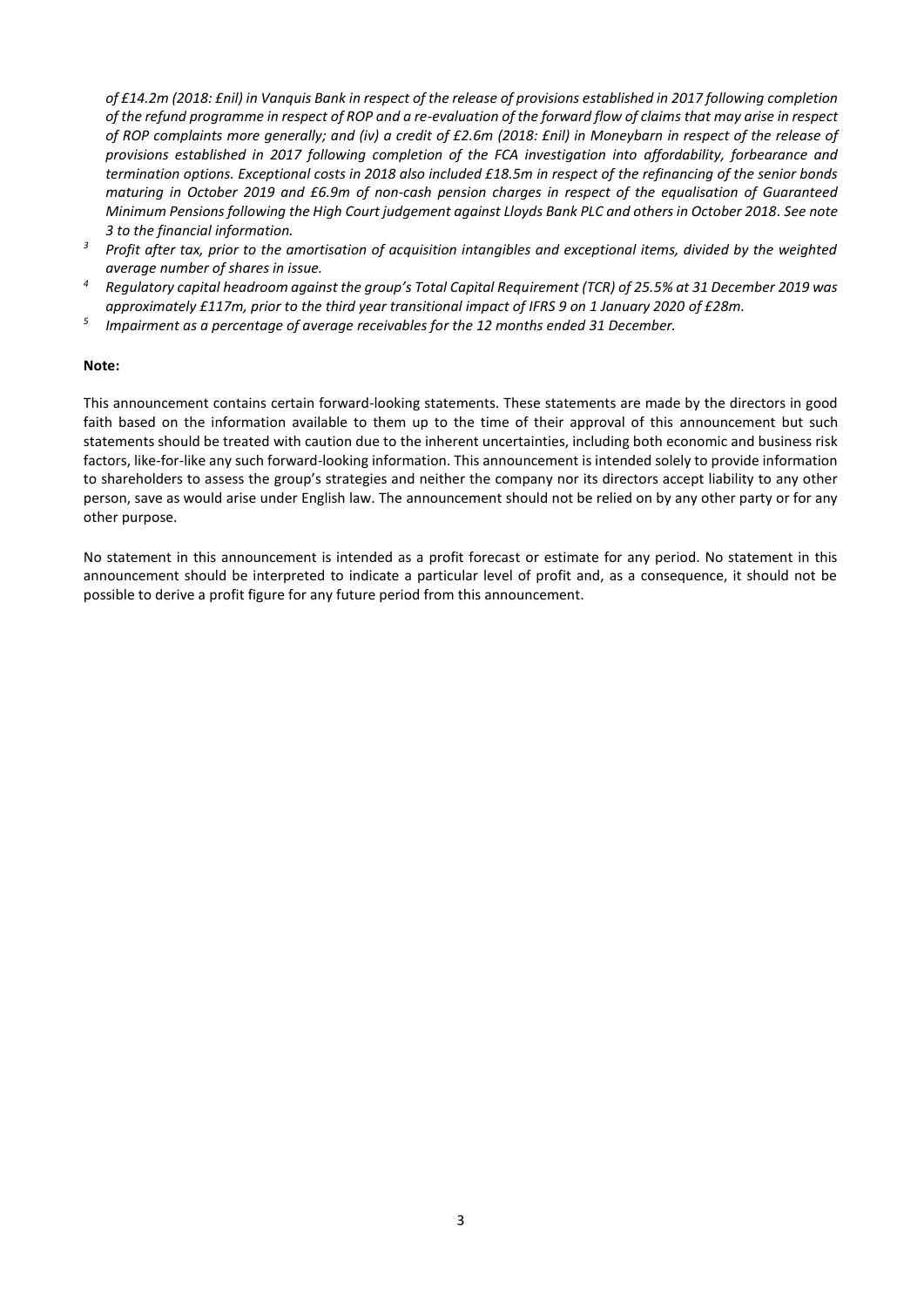#### **Chief Executive's review**

#### **Introduction**

Provident Financial is the market leader in helping the underserved access finance, as we have been for the past 140 years. We are excited about using our market-leading proposition as a platform for growth to provide more and better customer propositions. Growth can, and will, be achieved by attracting new customers, by launching new products as demanded by our customers, and by expanding into new markets. This is our Vision for the Future as we set out at our Capital Markets Day (CMD) in November 2019.

#### **Our market**

There are approximately 10 to 12 million adults in the UK, or 1 in 5 of the adult population, who are not well served by mainstream lenders. The market is reasonably dynamic with 1.5 to 2 million consumers moving in and out of it each year and it is often counter-cyclical with the number of consumers increasing during and immediately following a downturn as prime lenders tighten their risk appetite. Provident Financial is the biggest provider of consumer finance in this market and has 2.3 million customers.

There are no high street banks in our market, nor do we believe the more established banks have any desire to enter the space with a material presence. The more stringent regulatory environment requires companies to operate at much higher standards of compliance with positive customer outcomes a priority, which we fully support. To operate at these standards requires scale and smaller companies find this environment tougher to operate within. With our marketleading position, Provident Financial has a platform to deliver attractive and sustainable growth.

#### **Our businesses, products and customers**

We operate through three divisions: Vanquis Bank, which provides credit cards, loans and savings products; Moneybarn, which provides vehicle finance; and CCD, which comprises Provident home credit and Satsuma digital loans. Each of our businesses seeks to lend responsibly and has a tailored business model and product suite for underserved customers.

Though served by different products from different divisions, our customers have common traits. They manage their everyday lives on low to average incomes; they may have irregular or variable earnings; they are often new to credit in the UK and have little or no credit history; or they may have experienced a significant life event, for example divorce or loss of a job. Our customers are also typically less sensitive to changes in economic conditions as they are more used to managing on tight budgets and they have lower levels of debt than prime customers. They are, therefore, often better placed to manage a recession than prime customers which is why our businesses have proven to be resilient during a downturn in economic conditions. Nevertheless, we have progressively tightened underwriting over the last two years to alleviate the impact of any weakening in the UK economy.

Given their circumstances, it is not surprising our customers need a lender to deliver them the tailored products and service they need. Provident Financial is the largest specialist credit provider to this segment of society, and, if companies like us did not exist, alternative customer options would be severely limited.

## **Adapting to regulation**

Regulators have quite rightly had a more intensive focus on customer outcomes recently, which has led to increased regulatory standards. To do business in our markets, and have a sustainable business, stakeholders need to know we operate to both the highest customer conduct rules and with prudence.

Since early 2018, Provident Financial has been at the forefront of changing its business model and approach to evolving sector-wide regulation. We see this as a competitive advantage for us going forward.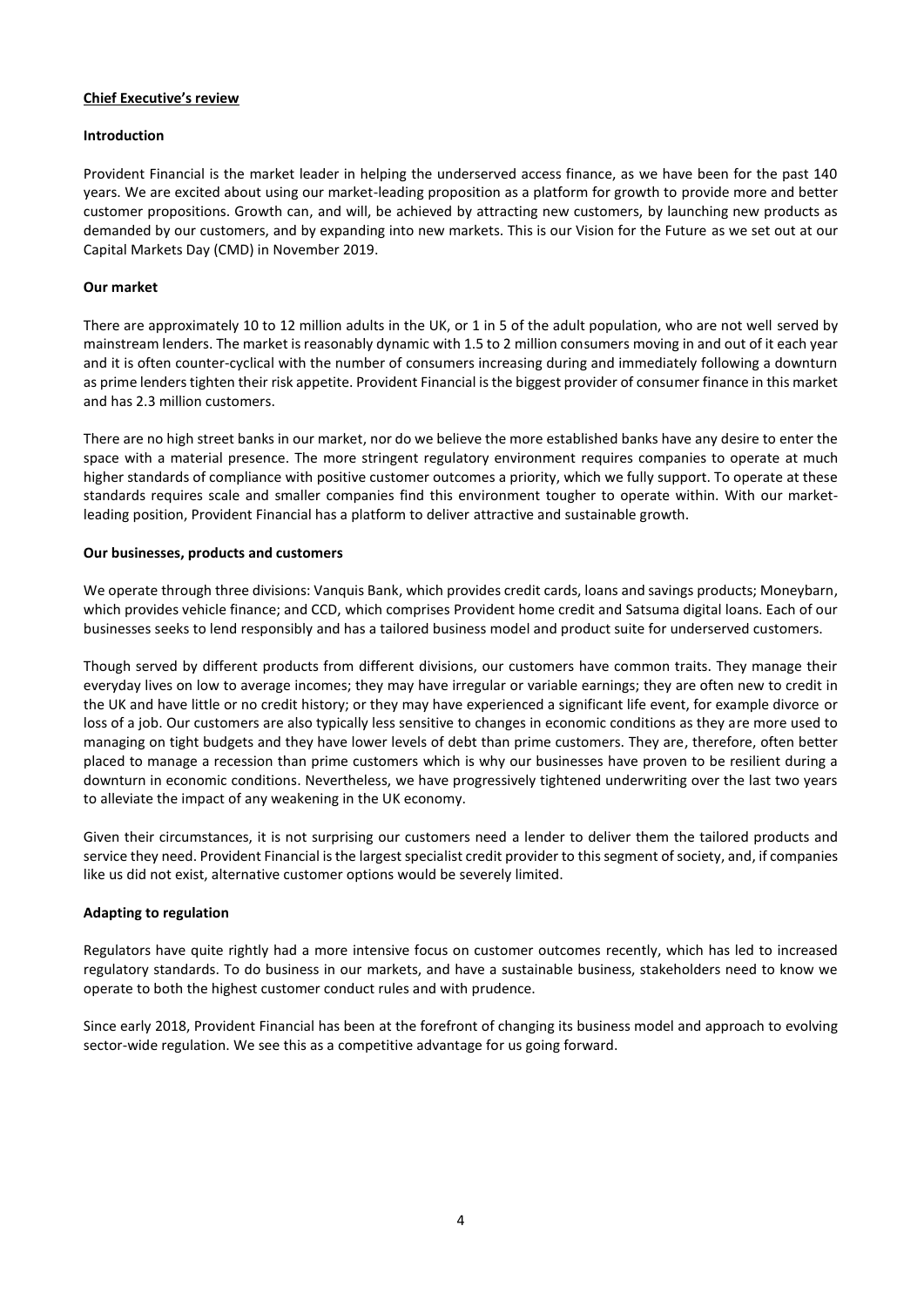There have been a significant number of changes within the group over the last two years in response to the change in regulation and our focus on delivering the right customer outcomes. Provident home credit has changed and adapted to its employed business model, became Financial Conduct Authority (FCA) authorised in late 2018 and implemented the home credit part of the high-cost credit review earlier in 2019. Satsuma has continued to adapt its business model to reflect evolving FCA guidance following the high-cost, short-term credit review. Vanquis Bank has completed its Repayment Option Plan (ROP) remediation programme following the FCA investigation in 2017/2018, has introduced new affordability criteria at the end of 2018, and is on track in implementing measures to meet the new FCA persistent debt requirements. Moneybarn has now completed its customer redress programme and received the final notice following the FCA investigation into affordability, forbearance and termination options. It also does not pay variable commission so will not be impacted by the FCA review into motor finance that came out in the third quarter of 2019.

Regulation will of course continue to evolve in our sector, as it does in all financial sectors. We continue to work with the Financial Ombudsman Service (FOS), particularly in CCD, in respect of any customer complaints referred to them. In addition, we also continue to assist HM Revenue & Customs (HMRC) on its market-wide review of the self-employed status of agents prior to the change in the home credit operating model in 2017.

We believe we are well prepared given the changes we have made and the improved relationships we have with our regulators. Customer outcomes are now front and centre at Provident Financial, which benefits all stakeholders and will help to deliver long-term attractive sustainable growth.

## **Our Blueprint**

Linked closely to regulatory attitudes, we launched a new Blueprint in early 2019 to define our purpose and create a stronger culture across the group. Our purpose sets out what we do for our customers, and why we need to exist. A strong purpose running through the organisation improves the culture and helps deliver the right outcome for customers, and is increasingly an important consideration for all stakeholders.

Our purpose at Provident Financial is: "We help put customers on a path to a better everyday life." This purpose is the guiding principle for everything we do, and we have continued to successfully embed our purpose throughout the group in 2019. Initial key performance indicators have been devised for the Blueprint, are being monitored by the Culture, Customer & Ethics Board committee and are embedded in employee performance objectives.

Our purpose is supported by strategic business drivers and behaviours. These, in combination with our purpose and new culture, help to deliver more sustainable business models, increase customer centricity and unify colleagues, thereby creating a business advantage for Provident Financial.

#### **Our performance in 2019**

Despite the distractions of the hostile NSF bid, we have made good operational and financial progress over the last 12 months. Adjusted profit before tax, prior to the impact of the amortisation of acquisition intangibles and exceptional items, of £162.6m was up 1.6% on 2018 (2018 (restated): £160.1m). Statutory profit before tax increased by 32.4% to £128.8m (2018 (restated): £97.3m) due to a reduction in exceptional costs from £55.3m in 2018 to £26.3m in 2019, of which £23.8m related to defending the NSF hostile bid.

Adjusted basic earnings per share, prior to the impact of the amortisation of acquisition intangibles and exceptional items, reduced by 2.9% to 47.3p (2018 (restated): 48.7p) due to the impact of the rights issue shares issued in April 2018. Basic earnings per share of 33.3p increased by 22.0% (2018 (restated): 27.3p) due to lower exceptional costs.

#### **Divisional performance**

#### Vanquis Bank

Vanquis Bank has continued to successfully evolve its business model in 2019, increasing its customer centricity and responding to the regulatory direction of travel. It introduced new measures in relation to the FCA's new persistent debt regime, which are designed to help customers pay debt off faster, pay less in total, and prevent customers getting into persistent debt. We have also made changes to ourinterest and fees structure, including downwards repricing for around 100,000 customers, and reduced late and over-limit fees. The ROP settlement was successfully completed in the year and we have been able to release, as an exceptional credit, £14.2m of the provisions originally established in 2017.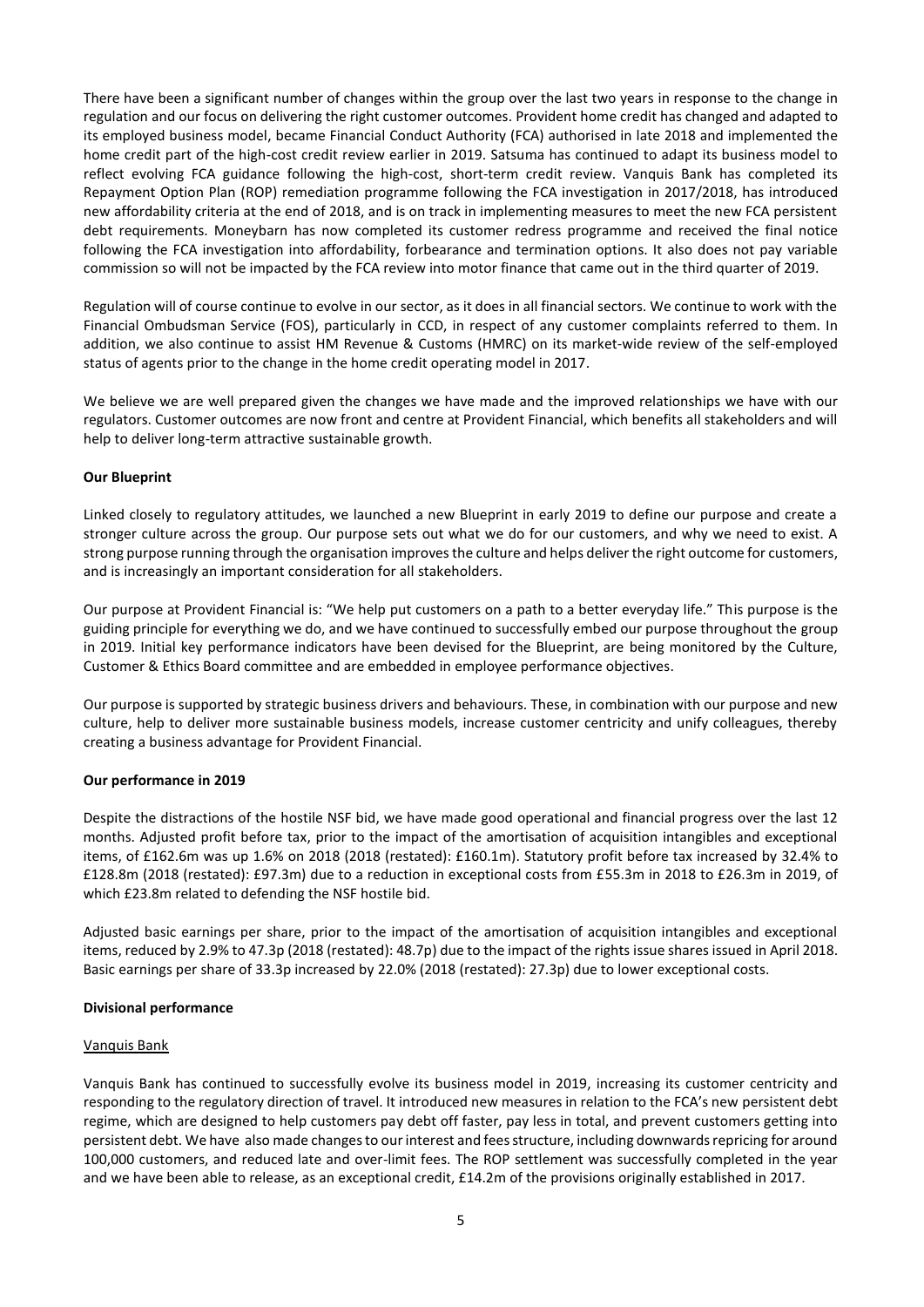As expected, the transition to the new regulatory and customer-focused measures has impacted receivables and customer growth in 2019, but puts usin a strong position going forward. The receivables book ended the year 2.2% down on 2018, with customer numbers down 3.0% to 1.7 million. Vanquis Bank continues to proactively support customers meeting the definition of persistent debt and we are on track with our plans set out at the CMD to reduce the level of customers meeting the persistent debt definition as we approach the first 36-month checkpoint in March 2020.

Vanquis Bank's adjusted profit before tax, prior to the impact of exceptional items, of £173.5m was, as expected, 9.1% lower than last year (2018 (restated): £190.9m), mainly due to the £20m reduction in ROP income and 2018 benefiting from the release of £10m of remuneration-related accruals. Statutory profit before tax reduced by a lower amount of 2.6% to £185.9m (2018 (restated): £190.9m), principally due to the impact of the aforementioned exceptional provision release of £14.2m in respect of the ROP refund programme.

The business has already started delivering on the strategic objectives outlined at the CMD which focus on growth, cost efficiency and a number of funding and capital opportunities. Significant progress on these objectives is planned for 2020.

The bank came under new leadership with the appointment of Neil Chandler as Managing Director in the first half of 2019. Neil has made a number of management changes during the second half of 2019 and the business has a stronger leadership team to develop a broader bank offering for the underserved and return the business to profitable growth over the medium term.

## Moneybarn

Moneybarn delivered a 10.0% increase in adjusted profit before tax, prior to the impact of exceptional items, to £30.9m (2018: £28.1m). The business has grown its customer numbers, receivables and profits for five consecutive years since its acquisition and the business now serves 77,000 customers with a receivables book of just over £500m. Statutory profit before tax increased by a higher rate of 19.2% to £33.5m (2018: £28.1m), due to an exceptional provision release of £2.6m following completion of the FCA investigation.

The strong growth in 2019 led to a modest pick-up in impairment. However, underwriting standards were quickly tightened and collections processes enhanced early in the fourth quarter and we expect impairmentsto stabilise in 2020.

Moneybarn successfully moved into a new office in Petersfield which will facilitate the growth plans of the business in the attractive and growing used-car finance sector.

The customer redress in respect of the FCA investigation into affordability, forbearance and termination was completed in 2019 and the final notice was received from the FCA in February 2020. The total cost of the investigation has come in below the £20m provision originally established in 2017 leading to the release, as an exceptional credit, of £2.6m of the provision as noted above.

After 12 years with the business, Moneybarn's Managing Director, Shamus Hodgson, will be stepping down from his role at the end of the first quarter of 2020 to pursue other career opportunities. I would like to thank Shamus for his leadership of Moneybarn over the last three years and for building a strong team to take the business forward as it continues its growth and becomes a larger part of the group. A search for his successor is well underway.

## **CCD**

CCD has made significant operational and financial progress in 2019. The customer base has now started to stabilise at just over 500,000 and the receivables book ended the year at nearly £250m. The adjusted loss before tax, prior to the impact of exceptional items, was significantly reduced by 46.3% to £20.8m (2018: loss before tax of £38.7m) as the business has successfully introduced a new performance management framework and delivered on its cost efficiency programme. The business enters 2020 with an annual run rate cost base of around £200m, down from £260m in late 2017. CCD's statutory loss before tax reduced by 48.7% to £35.2m (2018: loss before tax of £68.6m), after taking account of exceptional costs in respect of the ongoing turnaround of the business.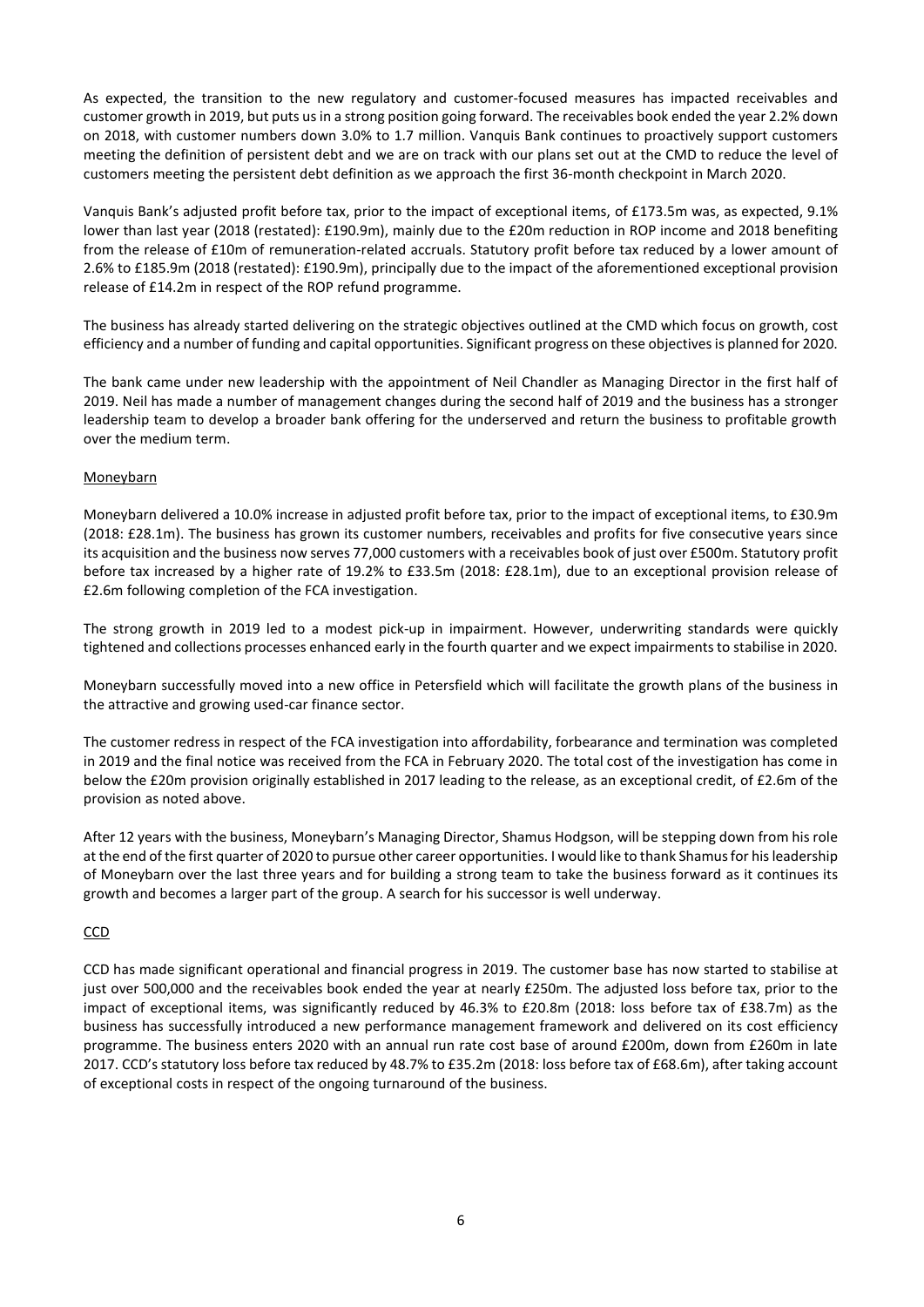CCD has successfully tested Provident Direct, which leverages the capabilities in both home credit and Satsuma, with the relationship managed in the home by a Customer Experience Manager (CEM) and payments collected remotely via Continuous Payment Authority (CPA). This product enhancement allows CCD to attract new and former customers of suitable quality who value the face-to-face home relationship but who either do not wish to have a weekly collections visit by a CEM or for whom it is simply inconvenient. The test has demonstrated that there is strong demand for Provident Direct from both the customer and the field force. I am excited about the potential of Provident Direct and it will be rolled out nationally in the UK during 2020.

Satsuma, CCD's online digital lending platform, took the decision to temporarily reduce volumes towards the end of the year as it continues to adapt its business model in line with the evolving dialogue with the FCA. A number of competitors have exited the market and we expect home credit and Satsuma to work more closely together going forward, especially with the roll-out of Provident Direct in 2020.

CCD remains the market leader in the UK and Republic of Ireland home credit markets and is now also a leading player in digital loans within the high-cost, short-term credit market through Satsuma. Our actions over the last two years and our ongoing strategic initiatives mean that we are well placed to return the business to breakeven in 2020 and profitable growth in the medium term.

# **Our significant growth opportunities**

The work on reshaping the group over the last two years under increased regulatory standards means we are well-placed to continue to evolve going forward. Indeed, we see our ability to adapt to the regulatory environment as a competitive advantage and a key underpin of the delivery of sustainable shareholder returns. We now also believe that, following our evolution, we are in a strong position to focus on growth in 2020 and beyond through a number of areas.

Firstly, we firmly believe that we can deliver organic growth in each of our key markets and gain market share, particularly as competitors find it difficult to adapt to increased regulatory standards and scrutiny.

Secondly, our businesses have the opportunity to expand their product range and distribution and increase their digitisation. For example, we will be rolling out Provident Direct in home credit in 2020 as well as launching a pilot of longer, larger digital personal loans in Satsuma towards the end of 2020 as we continue to develop a pathway to cheaper credit for our customers. We are also expanding into other non-mainstream segments, with digital personal loans in Vanquis Bank and near-prime motor finance in Moneybarn.

Thirdly, we are ensuring that Vanquis Bank and Moneybarn work much more closely together in developing a number of these areas to deliver increased synergies.

Provident Financial is the market leader in a large market, where there are clear opportunities to grow customers, market share, product, distribution, and move into new market segments. There are very few financial services companies out there that have this opportunity set, and we have built a management team with the appropriate skills which is committed to delivering our vision.

## **Capital, funding and cost efficiency**

Capital, funding and cost efficiency will also play a part in delivering better customer propositions and sustainable returns for shareholders. The composition of our returns is changing due to lower revenue yields across our sector. Our response has been to tighten underwriting to improve quality and lower impairment, and we have also taken action to reduce the cost base by 7.5% in 2019. In addition, the group has historically focused primarily on the assets side of the balance sheet and we see an opportunity on the liability side which will support delivery of our target returns to shareholders.

The group's CET1 ratio at the end of 2019 was 30.7% which provides headroom of approximately £117m compared with the fully loaded minimum regulatory capital requirement of 25.5%. The headroom reduced to approximately £90m on 1 January 2020 following the third year transitional impact of IFRS 9 and this level is consistent with the Board's risk appetite of maintaining regulatory capital headroom in excess of £50m and progressively absorbing the remaining transitional impact of IFRS 9 on regulatory capital by 1 January 2023. The group's next capital review (C-SREP) with the Prudential Regulation Authority (PRA) is scheduled for March 2020 with the results expected in the second quarter of the year. The group has a strong capital base and we continue to review options to improve our capital efficiency.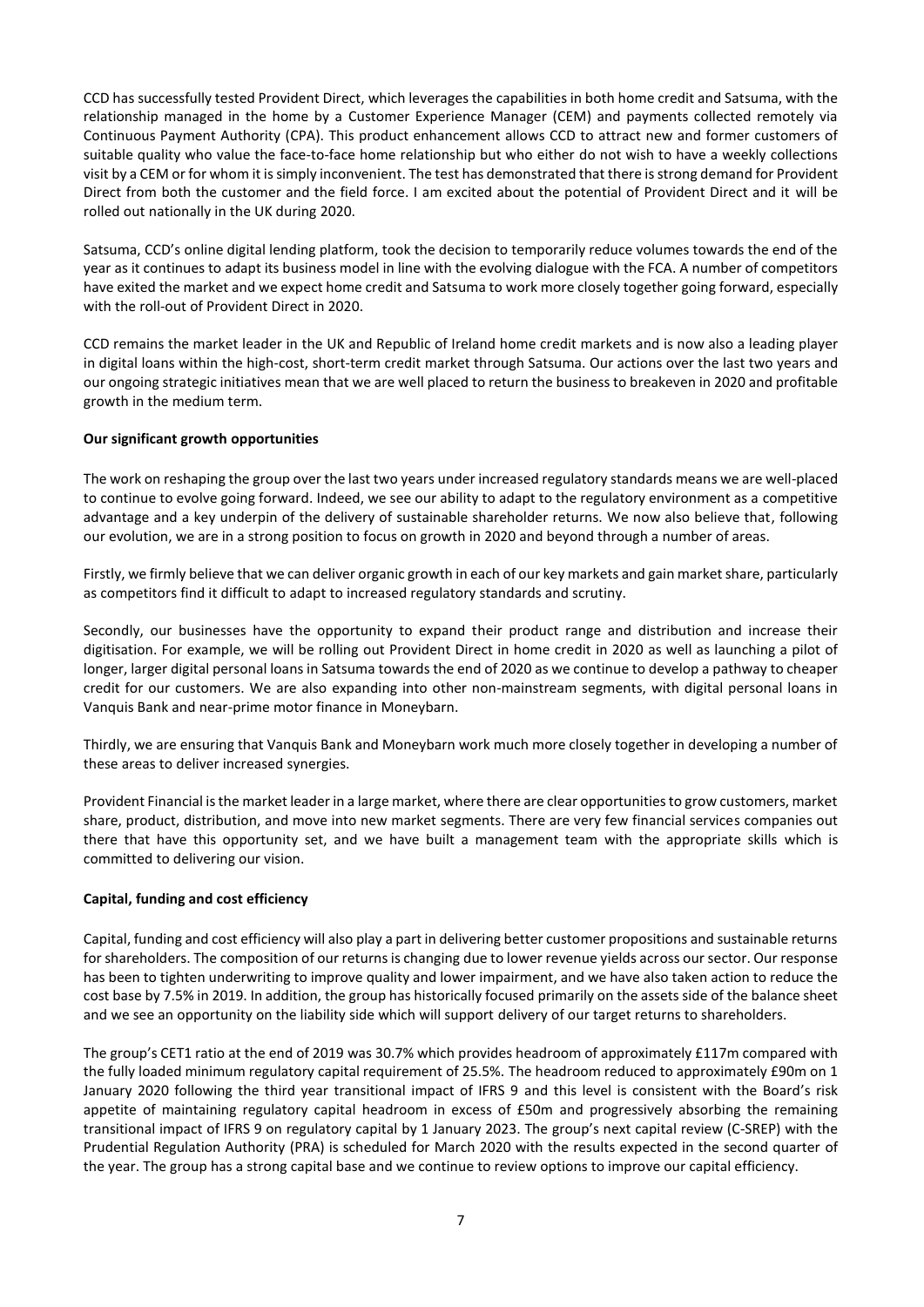We have made excellent progress in strengthening the group's funding position. In January 2020, the group successfully completed a bilateral securitisation facility to fund Moneybarn business flows. This new facility provides up to £100m of initial funding and is anticipated to grow to £275m over the next 18 months. After taking account of this securitisation and the ongoing retail deposit programme in Vanquis Bank, the group has sufficient facilities to fund contractual debt maturities and projected growth in the group until mid-2022.

Looking ahead, we have identified a programme of further funding opportunities to diversify our funding sources and ultimately reduce the cost of funding, including potentially funding some of Moneybarn's receivables through retail deposits. By operating an efficient capital and funding structure, we are confident in delivering attractive and sustainable returns for shareholders.

#### **Our medium-term vision to be a broader bank**

Our aim in the medium term is to create a bank for the underserved. A market of 12 million customers needs a bank that can cater for all their financial needs.

To do this we are working towards bringing the Provident Financial group and Vanquis Bank closer together. This will take time and will need regulatory approval, and could potentially involve bringing Moneybarn into the bank structure. This would allow Moneybarn to be funded in part through retail deposits which would deliver further funding synergies. CCD remains an important part of the group, but would not naturally sit under a bank umbrella.

This potential new group structure would be optimal for all stakeholders - customers, employees, regulators and shareholders - allowing us to serve more customers with the products and services they need in the most efficient manner.

#### **Our financial targets**

As part of our Vision for the Future, we have developed a clear set of financial targets to measure our success. The outcome for our shareholders will be sustainable attractive returns based upon two very clear pillars.

Firstly, we plan to deliver receivables growth within a range of between 5% and 10% per annum over the next five years from a loan book which is currently £2.2 billion. We expect growth to be weighted more towards years three, four and five as our growth initiatives gain traction.

Secondly, through a series of management actions we plan to deliver a reduction in the cost income ratio from 43% in 2019 to 38% by 2022 as previously guided.

As a result, from the current return on equity (ROE) of approximately 18%, we expect to be delivering an ROE within our target range of 20% to 25% in 2021, sooner than the timeframes for the receivables and cost income targets.

Importantly, the returns that we generate will allow us to evolve our dividend cover to at least 1.4 times as the home credit business recovers and returns to profitability.

## **Chief Financial Officer (CFO)**

As we announced in July 2019, Simon Thomas, CFO, informed the Board he was stepping down from the role for personal health reasons following the 2019 preliminary results announcement. Simon has been a great CFO and I would like to thank him for everything he has achieved and wish him all the best for the future.

In December 2019, we announced that Neeraj Kapur will join the Board and replace Simon as CFO on 1 April 2020. Neeraj has deep retail banking, consumer finance and savings experience and expertise, and will be an excellent addition to the senior leadership team as we continue to re-establish Provident Financial as the market-leading lender for the underserved.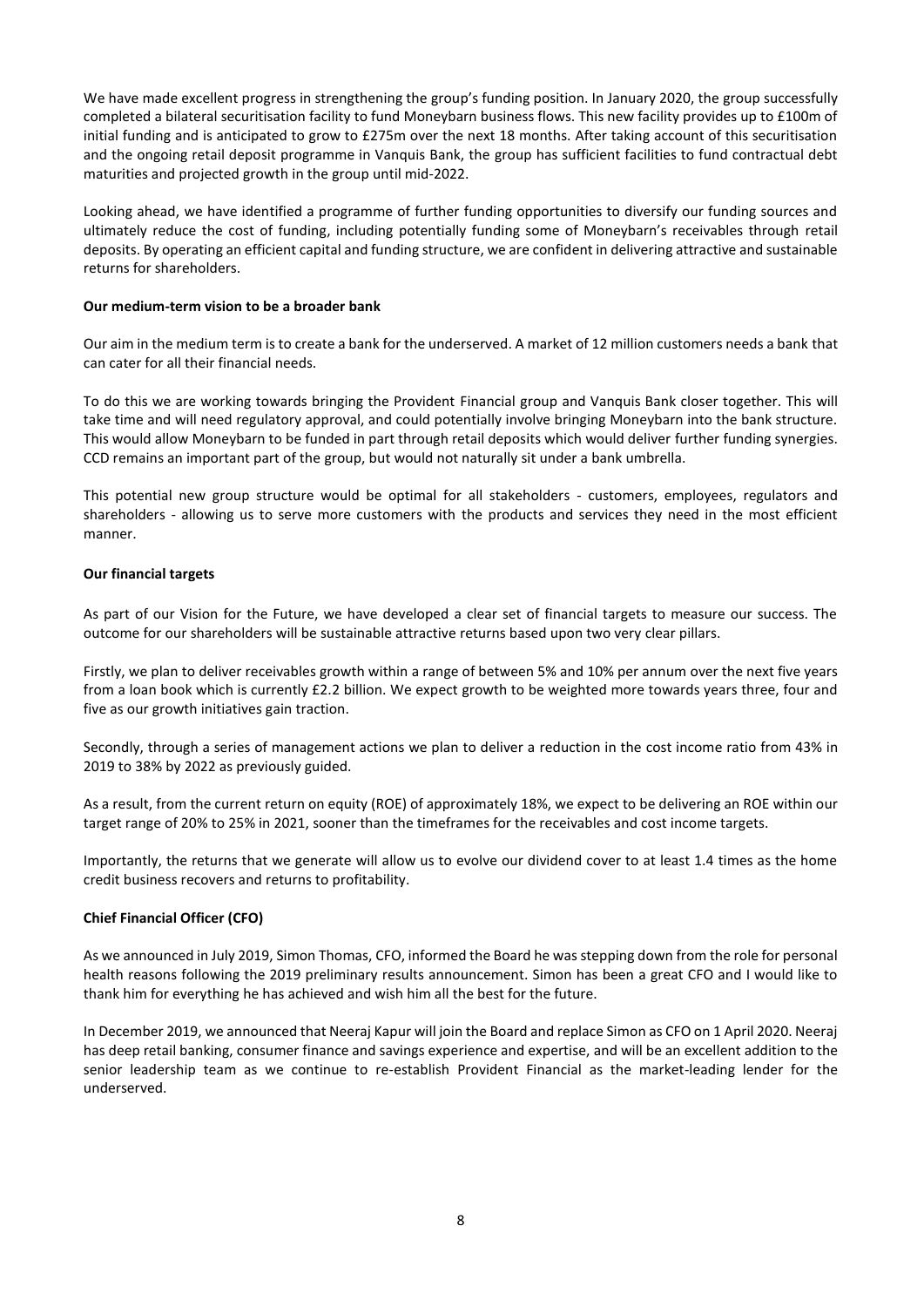## **Outlook**

Our good performance in 2019 means that, despite continuing regulatory headwinds, we are well placed both operationally and financially as we enter 2020.

I am pleased to report that collections performance and impairment trends have remained stable in the important post-Christmas period.

Our focus in 2020 will be on progressing our strategic initiatives outlined in the CMD, in particular rolling out Provident Direct, developing Vanquis Bank loans, delivering funding and capital opportunities, and continuing to improve our cost efficiency through digitisation.

We will be relentless in adapting our businesses to evolving customer needs and working closely with the regulator to ensure that our businesses lead the way in our sector and provide us with a competitive advantage to deliver sustainable returns for our shareholders.

The economic outlook post-Brexit remains uncertain and we need to see the full impact of persistent debt regulation on receivables and impairment in Vanquis Bank. However, our actions in 2019, and our strong funding and capital positions, give me confidence that we will continue to make good progress towards our medium-term financial targets in 2020.

I would like to thank everyone in the group for their hard work throughout 2019 and their continued efforts in helping put our customers on a path to a better everyday life.

**Malcolm Le May Chief Executive Officer 27 February 2020**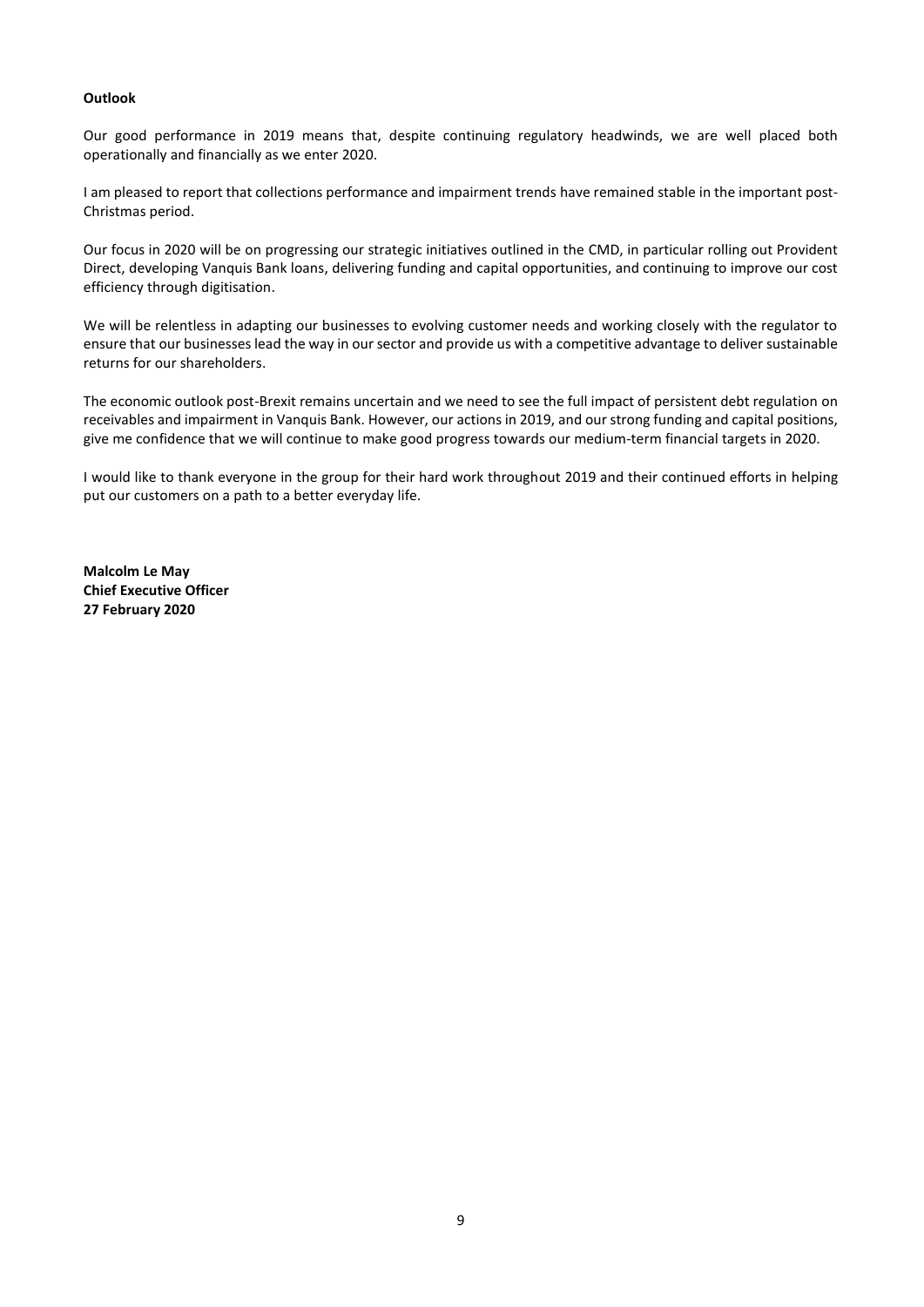## **Financial review**

#### **Group performance**

The group's 2019 results can be summarised as follows:

|                                         | Year ended 31 December |                          |                  |  |
|-----------------------------------------|------------------------|--------------------------|------------------|--|
|                                         | 2019<br>2018           |                          | Change           |  |
|                                         |                        | (restated <sup>1</sup> ) |                  |  |
|                                         | £m                     | £m                       | %                |  |
| Adjusted profit/(loss) before tax:      |                        |                          |                  |  |
| - Vanquis Bank                          | 173.5                  | 190.9                    | (9.1)            |  |
| - Moneybarn                             | 30.9                   | 28.1                     | 10.0             |  |
| $-$ CCD                                 | (20.8)                 | (38.7)                   | 46.3             |  |
| - Central costs                         | (21.0)                 | (20.2)                   | (4.0)            |  |
| Adjusted profit before tax              | 162.6                  | 160.1                    | $1.6\phantom{0}$ |  |
| Amortisation of acquisition intangibles | (7.5)                  | (7.5)                    |                  |  |
| <b>Exceptional items</b>                | (26.3)                 | (55.3)                   | 52.4             |  |
| Statutory profit before tax             | 128.8                  | 97.3                     | 32.4             |  |
| <b>Receivables</b>                      | 2,212.6                | 2,204.0                  | 0.4              |  |
| Cost income ratio <sup>2</sup>          | 42.8%                  | 42.3%                    |                  |  |
| Return on assets <sup>3</sup>           | 7.9%                   | 7.7%                     |                  |  |
| Return on equity <sup>4</sup>           | 18.2%                  | 19.1%                    |                  |  |
| <b>Adjusted basic EPS</b>               | 47.3p                  | 48.7p                    | (2.9)            |  |
| <b>Basic EPS</b>                        | 33.3p                  | 27.3p                    | 22.0             |  |
| <b>DPS</b>                              | 25.0p                  | 10.0 <sub>p</sub>        | 150.0            |  |

- *<sup>1</sup> 2018 comparatives have been restated for: (i) the change in treatment of directly attributable acquisition costs in Vanquis Bank following a refresh of contractual terms with affiliates in 2019 – this has resulted in a £6.6m increase in 2018 profit before tax, a benefit of £10.5m to 2019 profit before tax and is expected to result in a reduction of approximately £6m in 2020 profit before tax compared with previous plans; and (ii) the changes in recognition of revenue on credit impaired receivables and treatment of directly attributable acquisition costs in Moneybarn which have resulted in a reduction in revenue, impairment and administration and operating costs but have had no impact on Moneybarn's profits. See note 2 to the financial information.*
- *<sup>2</sup> Administrative and operating costs, before exceptional items, as a percentage of revenue for the 12 months ended 31 December.*
- *<sup>3</sup> Adjusted profit before interest after tax as a percentage of average receivables for the 12 months ended 31 December.*
- *<sup>4</sup> Adjusted profit after tax as a percentage of average equity (average equity is stated after deducting the pension asset, net of deferred tax) for the 12 months ended 31 December. 2018 average equity has been restated as though the £300m rights issue in April 2018 had occurred on 1 January 2018.*

Group adjusted profit before tax of £162.6m was 1.6% higher than 2018 (2018 (restated): £160.1m). Statutory profit before tax increased by 32.4% to £128.8m (2018 (restated): £97.3m) mainly due to a reduction in exceptional items.

Exceptional items amounted to a net charge of £26.3m in 2019, 52.4% lower than the charge of £55.3m in 2018. The net exceptional charge in 2019 comprised bid defence costs of £23.8m in respect of the NSF unsolicited offer and £19.3m in respect of group restructuring costs, mainly in respect of the ongoing turnaround of the home credit business. These exceptional costs were partly offset by credits totalling £16.8m as a result of the release of provisions established in 2017 following completion of the ROP refund programme at Vanquis Bank (£14.2m) and the FCA investigation at Moneybarn (£2.6m).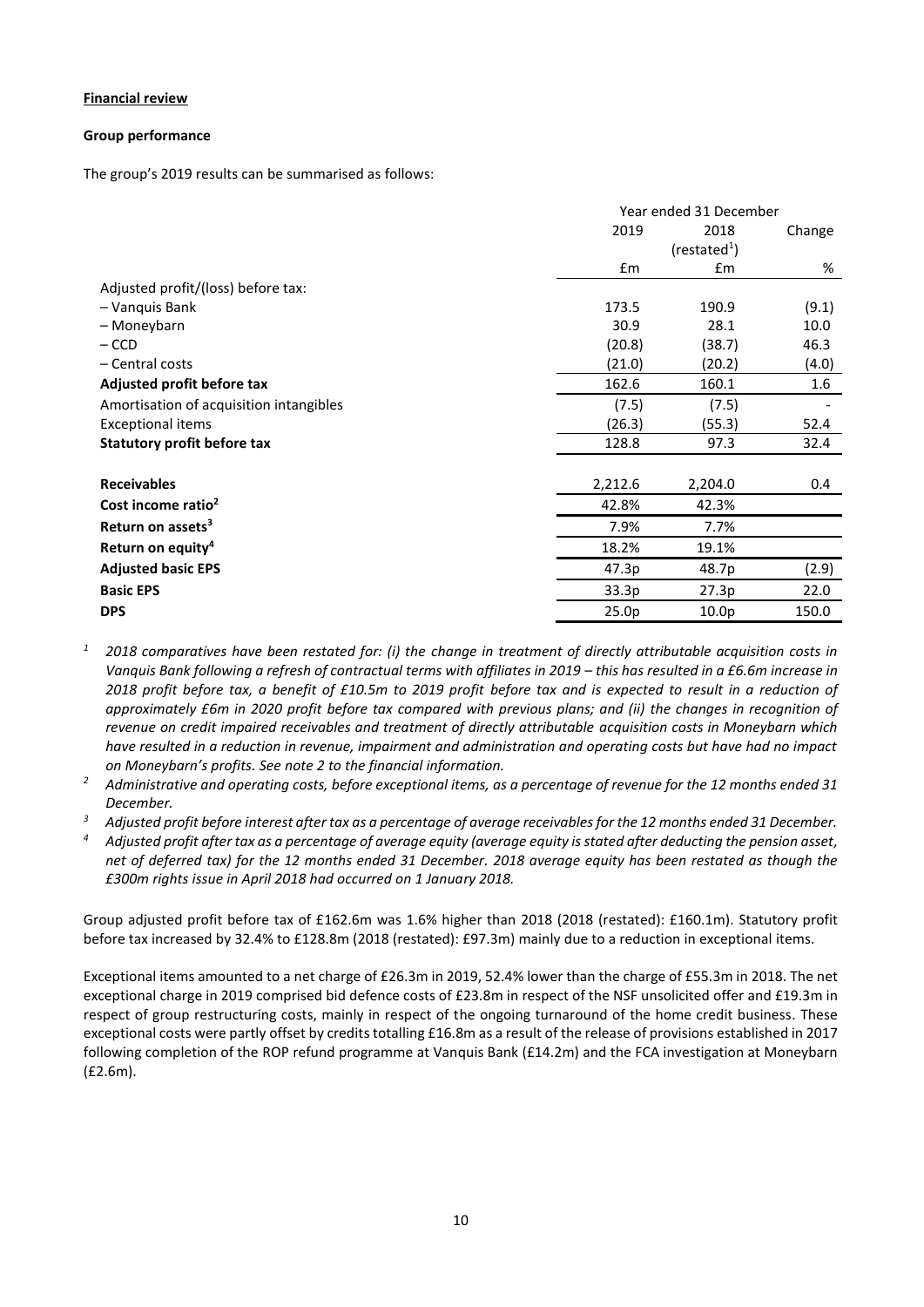Group receivables grew by 0.4% in 2019 (2018 (restated): 4.9%). This was, as expected, a lower level than the mediumterm guidance of growth of between 5% and 10% per annum. Vanquis Bank receivables reduced by 2.2% to £1,461.5m (2018: (restated): £1,495.1m) which is consistent with wider industry trends and the impact of persistent debt regulation. Moneybarn receivables continued to show strong growth and were up 20.6% to £502.1m (2018 (restated): £416.4m) whilst CCD receivables are now beginning to stabilise reflecting the ongoing recovery of the home credit business, ending the year down by 14.9% to £249.0m (2018: £292.5m). The group's target is to deliver receivables growth within a range of between 5% and 10% per annum over the next five years with growth more weighted towards years three, four and five as growth initiatives gain traction.

As expected, the group's cost income ratio has shown a modest increase from 42.3% (restated) in 2018 to 42.8% in 2019, notwithstanding the 7.5% reduction in the group's cost base from tight cost control. The increase in the ratio mainly reflects the reduction in revenue at Vanquis Bank from reduced ROP income and the impact of fee changes and downwards re-pricing. The group's target is to deliver a cost income ratio of 38% by 2022 through delivery of a number of growth initiatives across the group together with continued cost efficiency.

The group's ROA has shown a marginal improvement to 7.9%, up from 7.7% (restated) in 2018, mainly due to the reduction in losses in CCD. The group's ROE has, however, moderated from 19.1% (restated) in 2018 to 18.2% in 2019, reflecting the planned retention of equity in line with group's dividend policy - the 2018 final dividend paid in June 2019 was restricted to a nominal dividend as communicated at the time of the right issue. More normalised dividends were resumed with the 2019 interim dividend which was paid in September 2019. The group's medium-term target is to deliver an ROE in the range of between 20% and 25% by 2021.

ROE is the main returns measure used in the banking sector and Vanquis Bank is now by far the biggest contributor to group profits. Accordingly, for both the group as a whole and Vanquis Bank, ROE will be the main measure of returns performance. However, for CCD and Moneybarn, which are capitalised differently, ROA is still considered to be the more appropriate returns measure. Moneybarn and CCD delivering a target ROA of 10% is consistent with the group's ROE targets.

Adjusted basic earnings per share of 47.3p (2018 (restated): 48.7p) reduced by 2.9%, reflecting the impact of the rights issue shares issued in April 2018. Basic earnings per share increased by 22.0% to 33.3p (2018 (restated): 27.3p), despite the impact of the rights issue shares issued in April 2018, reflecting the reduction in exceptional items in the year.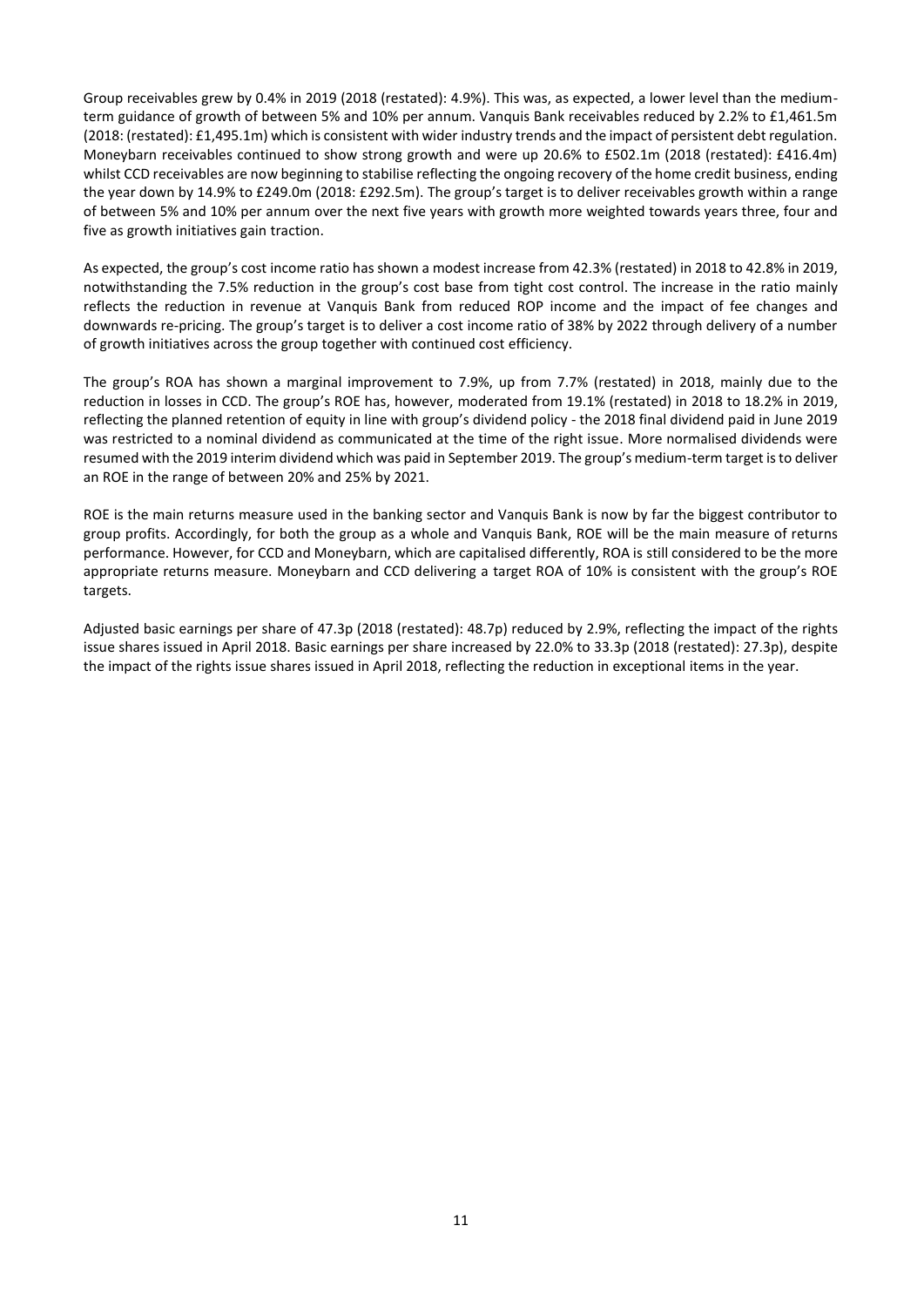#### **Vanquis Bank – Financial performance**

|                                   | Year ended 31 December |                        |        |  |  |
|-----------------------------------|------------------------|------------------------|--------|--|--|
|                                   | 2019                   | 2018                   | Change |  |  |
|                                   |                        | (rested <sup>1</sup> ) |        |  |  |
|                                   | £m                     | £m                     | %      |  |  |
|                                   |                        |                        |        |  |  |
| Customer numbers ('000)           | 1,720                  | 1,773                  | (3.0)  |  |  |
| Year-end receivables              | 1,461.5                | 1,495.1                | (2.2)  |  |  |
| Average receivables <sup>2</sup>  | 1,459.9                | 1,507.4                | (3.2)  |  |  |
|                                   |                        |                        |        |  |  |
| Revenue                           | 580.9                  | 644.9                  | (9.9)  |  |  |
| Impairment                        | (198.9)                | (241.6)                | 17.7   |  |  |
| Revenue less impairment           | 382.0                  | 403.3                  | (5.3)  |  |  |
| Revenue yield <sup>3</sup>        | 39.8%                  | 42.8%                  |        |  |  |
| Impairment rate <sup>4</sup>      | 13.6%                  | 16.0%                  |        |  |  |
| Risk-adjusted margin <sup>5</sup> | 26.2%                  | 26.8%                  |        |  |  |
|                                   |                        |                        |        |  |  |
| Costs                             | (177.1)                | (176.4)                | (0.4)  |  |  |
| Interest                          | (31.4)                 | (36.0)                 | 12.8   |  |  |
| Adjusted profit before tax        | 173.5                  | 190.9                  | (9.1)  |  |  |
|                                   |                        |                        |        |  |  |
| Exceptional items <sup>6</sup>    | 12.4                   |                        | n/a    |  |  |
| Statutory profit before tax       | 185.9                  | 190.9                  | (2.6)  |  |  |
| Cost income ratio <sup>7</sup>    | 30.5%                  | 27.4%                  |        |  |  |
| Return on assets <sup>8</sup>     | 10.4%                  | 11.1%                  |        |  |  |
| Return on equity <sup>9</sup>     | 32.4%                  | 44.0%                  |        |  |  |
|                                   |                        |                        |        |  |  |

*<sup>1</sup> 2018 comparatives have been restated for the change in treatment of directly attributable acquisition costs following*  a refresh of contractual terms with affiliates in 2019 – this has resulted in a £6.6m increase in 2018 profit before tax, *a benefit of £10.5m to 2019 profit before tax and is expected to result in a reduction of approximately £6m in 2020 profit before tax compared with previous plans. See note 2 to the financial information.* 

*<sup>2</sup> Average of month-end receivables for the 12 months ended 31 December.*

*<sup>3</sup> Revenue as a percentage of average receivables for the 12 months ended 31 December.*

*4 Impairment as a percentage of average receivables for the 12 months ended 31 December.*

*<sup>5</sup> Revenue less impairment as a percentage of average receivables for the 12 months ended 31 December.*

- *<sup>6</sup> Represents a net exceptional credit of £12.4m (2018: £nil) comprising: (i) an exceptional credit of £14.2m (2018: £nil) in respect of the release of provisions established in 2017 following completion of the refund programme in respect of ROP and a re-evaluation of the forward flow of claims that may arise in respect of ROP complaints more generally; and (ii) exceptional restructuring costs of £1.8m (2018: £nil).*
- *<sup>7</sup> Costs, before exceptional items, as a percentage of revenue for the 12 months ended 31 December.*
- *<sup>8</sup> Profit before interest after tax as a percentage of average receivables for the 12 months ended 31 December.*
- *<sup>9</sup> Adjusted profit after tax as a percentage of average equity for the 12 months ended 31 December. 2018 average equity has been restated as though the £50m of rights issue proceeds injected into Vanquis Bank in April 2018 had occurred on 1 January 2018.*

Vanquis Bank is a leading specialist in the large and established credit card market. It has a strong capital base and has access to liquid funds through the resilient retail deposit markets. During 2019, Vanquis Bank has continued to make good progress in adapting and changing its business model to changes in regulation and a better understanding of customer needs. As a result, the shape of the income statement is changing, with lower revenue yields being mitigated by lower impairment, increased cost efficiency and managing the balance sheet more effectively to reduce interest costs. Management is making good progress in developing and executing plans to return the business to profitable growth in the medium term with a number of strategic initiatives underway.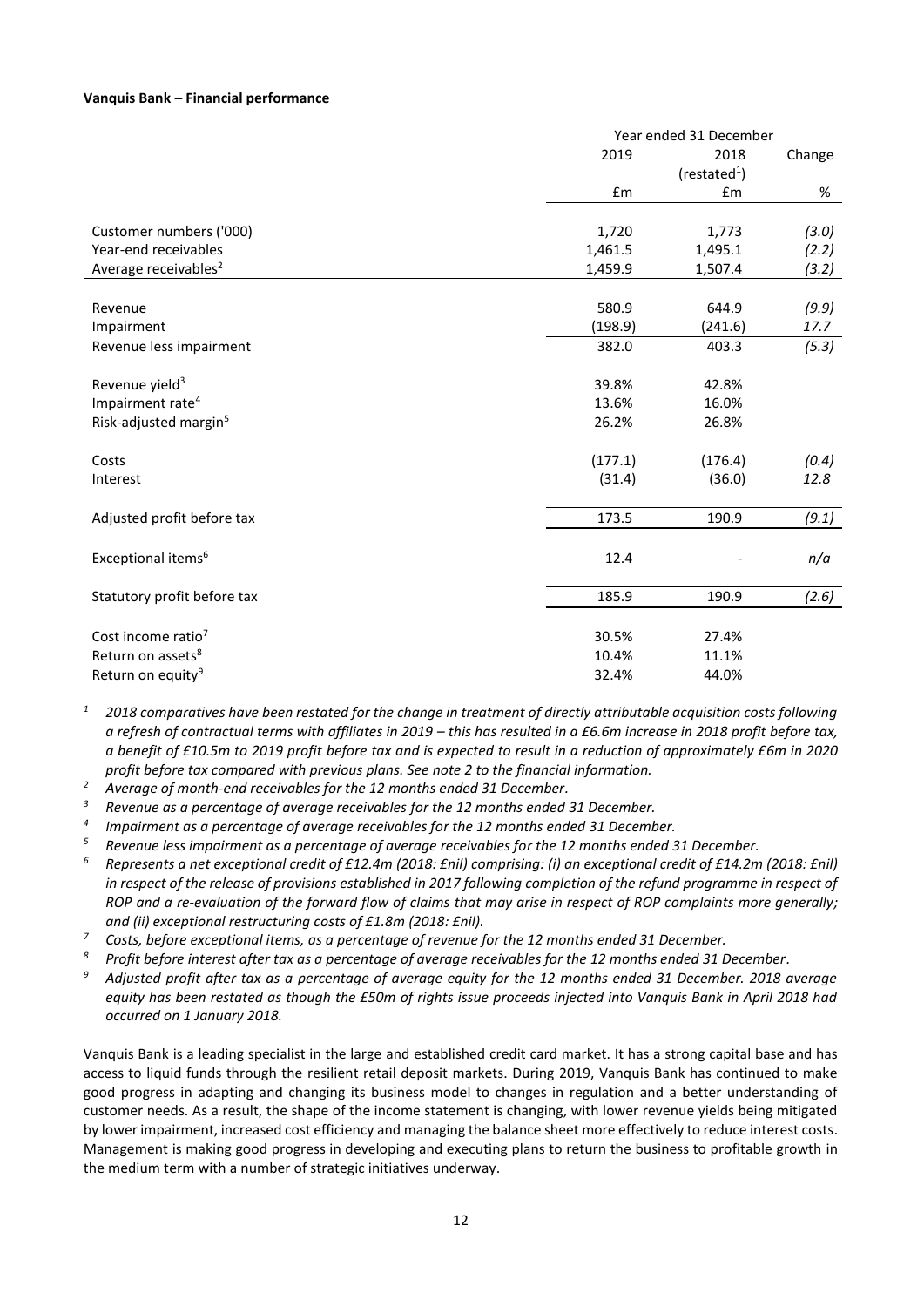Vanquis Bank's adjusted profit before tax reduced by 9.1% to £173.5m in 2019 (2018 (restated): £190.9m). The reduction in adjusted profits mainly reflects the continued moderation in ROP income of approximately £20m and 2018 benefiting from the release of £10m of remuneration-related accruals as a result of the business performing below expectations throughout 2017 and 2018. These adverse variances were partly offset by an improved impairment rate, tight control of costs and a reduction in interest costs. Vanquis Bank's statutory profit before tax reduced by 2.6% to £185.9m (2018 (restated): £190.9m), a lower rate of reduction than adjusted profits. This reflects the benefit of an exceptional provision release of £14.2m (2018: £nil) in respect of the ROP refund programme partly offset by exceptional restructuring costs of £1.8m (2018: £nil).

Demand for Vanquis Bank's credit cards continues to be strong. Despite tighter underwriting standards, including the withdrawal of the 69.9% APR product, and the implementation of revised affordability processes which have reduced new booking volumes by approximately 25%, new customer bookings of 369,000 were 3,000 higher than last year and ahead of management's plans. This reflects the benefit from the implementation of the new underwriting engine towards the end of 2018 which has enabled Vanquis Bank to enhance the customer onboarding journey. This includes the full roll-out of soft search pre-application for all channels and the pre-approval and pre-population for all affiliate channels, both of which have resulted in an improvement in application completion rates.

Despite strong booking volumes, customer numbers ended 2019 at 1,720,000, 3.0% lower than last year (2018: 1,773,000). The year-on-year reduction reflects the closure of approximately 65,000 inactive customer accounts in the fourth quarter in order to manage contingent risk if there is any deterioration in the economic environment and the sale of 56,000 customers on payment arrangements during the year.

Receivables ended 2019 at £1,461.5m, a 2.2% reduction on December 2018 (2018 (restated): £1,495.1m), and compares with management's internal plan of delivering broadly flat receivables in 2019. The reduction is consistent with recent Bank of England industry data showing that credit card customers repaid more than they borrowed in November and December 2019 and, in the case of Vanquis Bank, includes the greater than expected impact of changes in regulation in respect of persistent debt remedies and revised affordability processes.

In response to the FCA's definition of persistent debt within the Credit Card Market Study (CCMS), Vanquis Bank has introduced a number of measures including: (i) increasing minimum payments due in the last quarter of 2018 and communicating higher recommended payments in early 2019; (ii) placing restrictions on the credit line increase programme; and (iii) implementing a number of communication strategies during 2019. At September 2018, approximately 11% of active Vanquis Bank customers were up to date but met the definition of being in persistent debt (including customers in arrears and in payment arrangements this increases to 15% of active customers). The business has been actively working with these customers with a view to removing them from this position in advance of March 2020, which is the first 36-month checkpoint after which customers who still meet the definition of being in persistent debt will be offered a way to repay their balance in a reasonable period of no more than four years. Management anticipates that approximately 2% of the September 2018 cohort of customers will still meet the definition of persistent debt at March 2020. Vanquis Bank continues to proactively work with the remaining customers in advance of March 2020 as well as those customers who have met the definition of being in persistent debt after September 2018.

Vanquis Bank, consistent with the remainder of the group, implemented revised affordability processes in November 2018. Together with the impact of not extending credit to those customers meeting the definition of persistent debt, this has resulted in a reduction in the level of further credit extended to existing customers under the credit line increase programme. Credit line increases in 2019 were approximately 35% lower than in 2018.

Revenue has shown a 9.9% reduction to £580.9m in 2019 (2018 (restated): £644.9m) compared with the 3.2% reduction in average receivables. The revenue yield has moderated from 42.8% (restated) in 2018 to 39.8% in 2019 due to three factors. Firstly, there was a further decline in the penetration of ROP within the customer base following the voluntary suspension of sales from April 2016. This resulted in a year-on-year reduction in ROP income of approximately £20m. Secondly, there has been some further moderation in the interest yield from: (i) a modest increase in the mix of nearerprime customers; (ii) downwards repricing of higher APR accounts where the customer has improved their credit standing; and (iii) balance reductions applied to accounts as part of the ROP refund programme were typically at higher APRs. Finally, there have been some changes to the basis for charging late and over-limit fees to customer accounts.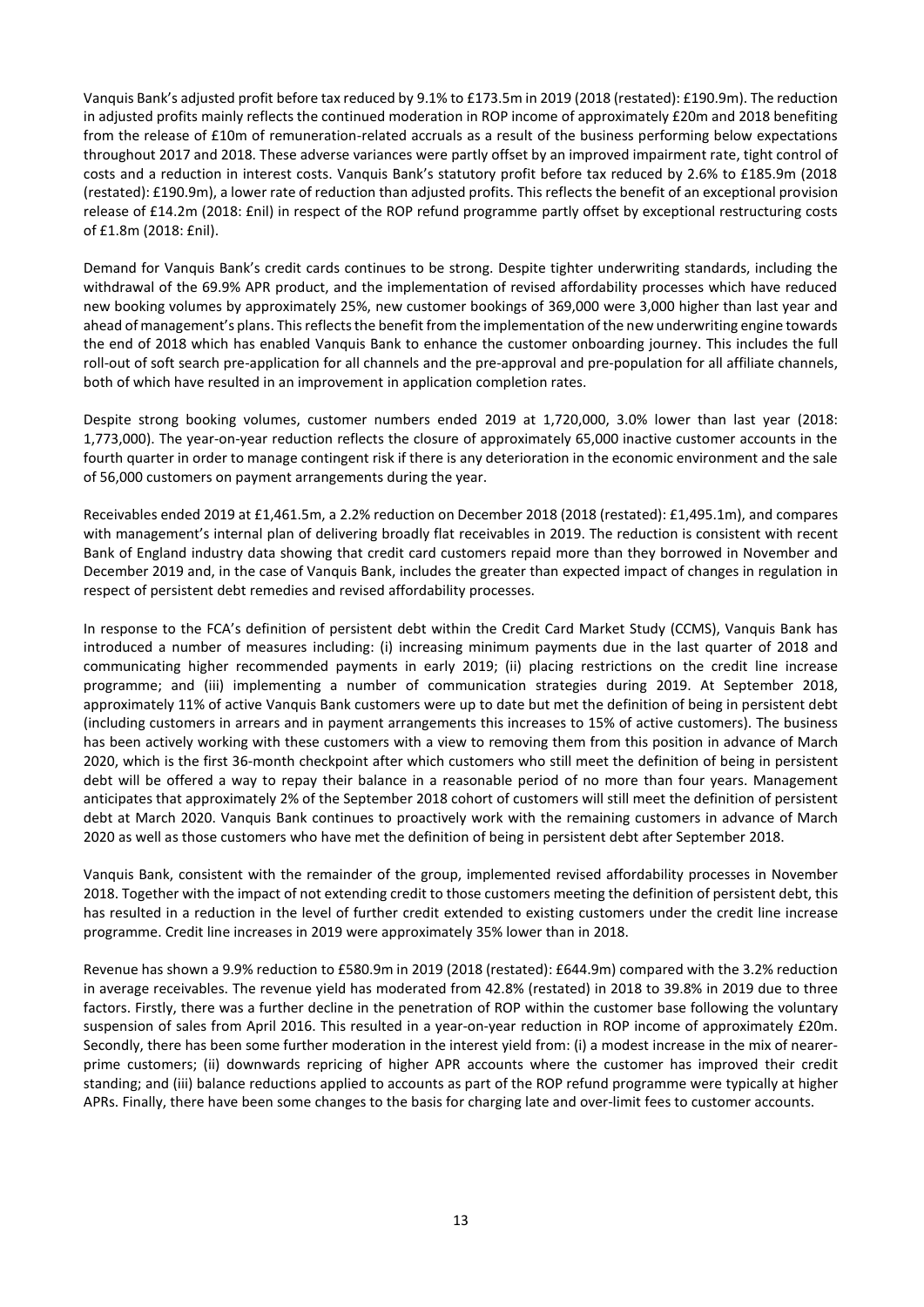The ROP refund programme was completed during March 2019 and the FCA has confirmed that the programme is now closed. There has been no material change in the level of complaints arising in relation to ROP following the announcement of the settlement in February 2018. Accordingly, following completion of the refund programme and a re-evaluation of the forward flow of claims expected in respect of ROP more generally, £14.2m of the provision originally established in 2017 has been released as an exceptional credit in 2019. The remaining provision held in the balance sheet of £11.7m (2018: £45.7m) reflects management's revised expectation of future claims which may arise in respect of ROP more generally together with sundry costs of dealing with those claims.

Delinquency trends showed a favourable movement compared with last year due to a shift in mix towards better quality customers. In addition, the second half of 2018 was adversely impacted by the impact of enhanced forbearance and an increase in minimum payments due in response to persistent debt regulation which resulted in a step-up in payment arrangements which has not been repeated in 2019. Accordingly, the impairment rate in 2019 has reduced to 13.6% of average receivables compared with 16.0% in 2018. Underwriting standards have been progressively tightened over the last two years which, together with the historical resilience of the business model, means that Vanquis Bank is well positioned if there is any deterioration in the UK economic environment.

The risk-adjusted margin has moderated from 26.8% (restated) in 2018 to 26.2% in 2019, reflecting the reduction in the revenue yield substantially offset by the improvement in the impairment rate discussed above.

Costs have shown a modest 0.4% increase to £177.1m in 2019 (2018 (restated): £176.4m) with cost efficiency remaining a strong focus for Vanquis Bank. The stable cost base has been delivered despite 2018 benefiting from the release of approximately £10m in respect of share-based payment, incentive and bonus arrangements as a result of the business performing below expectations throughout 2017 and 2018.

Interest costs of £31.4m have reduced by 12.8% during 2019 (2018: £36.0m) due to the reduction in Vanquis Bank's blended funding rate, after taking account of the cost of holding a liquid assets buffer, from 3.5% in 2018 to 3.0% in 2019. This reflects the impact of Vanquis Bank repaying its intercompany loan from Provident Financial and becoming fully funded with retail deposits in November 2018. The intercompany loan represented a higher cost of funding for Vanquis Bank.

Vanquis Bank's return on assets has reduced to 10.4% in 2019 (2018 (restated): 11.1%) due to the moderation in the riskadjusted margin partly offset by cost efficiency. Return on equity has reduced from 44.0% (restated) in 2018 to 32.4% in 2019. This primarily reflects the rebuilding of the equity base following the implementation of IFRS 9 on 1 January 2018 (which resulted in a £111.4m reduction in equity) and the ROP refund provision reflected at the end of 2017 (which resulted in a £178.0m reduction in equity). Vanquis Bank's return on equity is expected to moderate to the group's target range of between 20% to 25% over the medium term reflecting: (i) the average equity base stabilising; and (ii) the riskadjusted margin reducing to between 23% to 25% due to the ongoing reduction in ROP income and the impact of downwards repricing and fee changes implemented in 2019.

Vanquis Bank paid a dividend to Provident Financial of £80m in February 2020.

## **Vanquis Bank – Growth initiatives**

Vanquis Bank's medium-term target isto deliver £2bn receivables(currently £1.5bn) and an ROE of between 20% to 25%. In addition to growing and developing the core credit cards proposition, the business is pursuing a number of strategic initiatives to deliver these targets:

#### **Loans**

The focus of the Vanquis Bank loans proposition has so far remained on providing unsecured loans to existing credit card customers and the loans receivables book ended 2019 at £28.9m (2018: £26.0m). Volumes have been kept at modest levels during 2019 as Vanquis Bank has been preparing for a relaunch of the loans proposition, leveraging the capabilities of both Vanquis Bank and Satsuma, in order to provide a joined-up range of online unsecured lending products. Unsecured loans remains an attractive market for Vanquis Bank to expand into with over £1bn of credit issued each year and approximately 12% of Vanquis Bank customers already having a loan from another provider. To capitalise on this opportunity, a new Director of Loans has been appointed and a new business and financial plan has been developed based on price points up to 59.9%. The medium-term aim is to grow to a receivables book of £150m, based on serving both Vanquis Bank customers and the open market.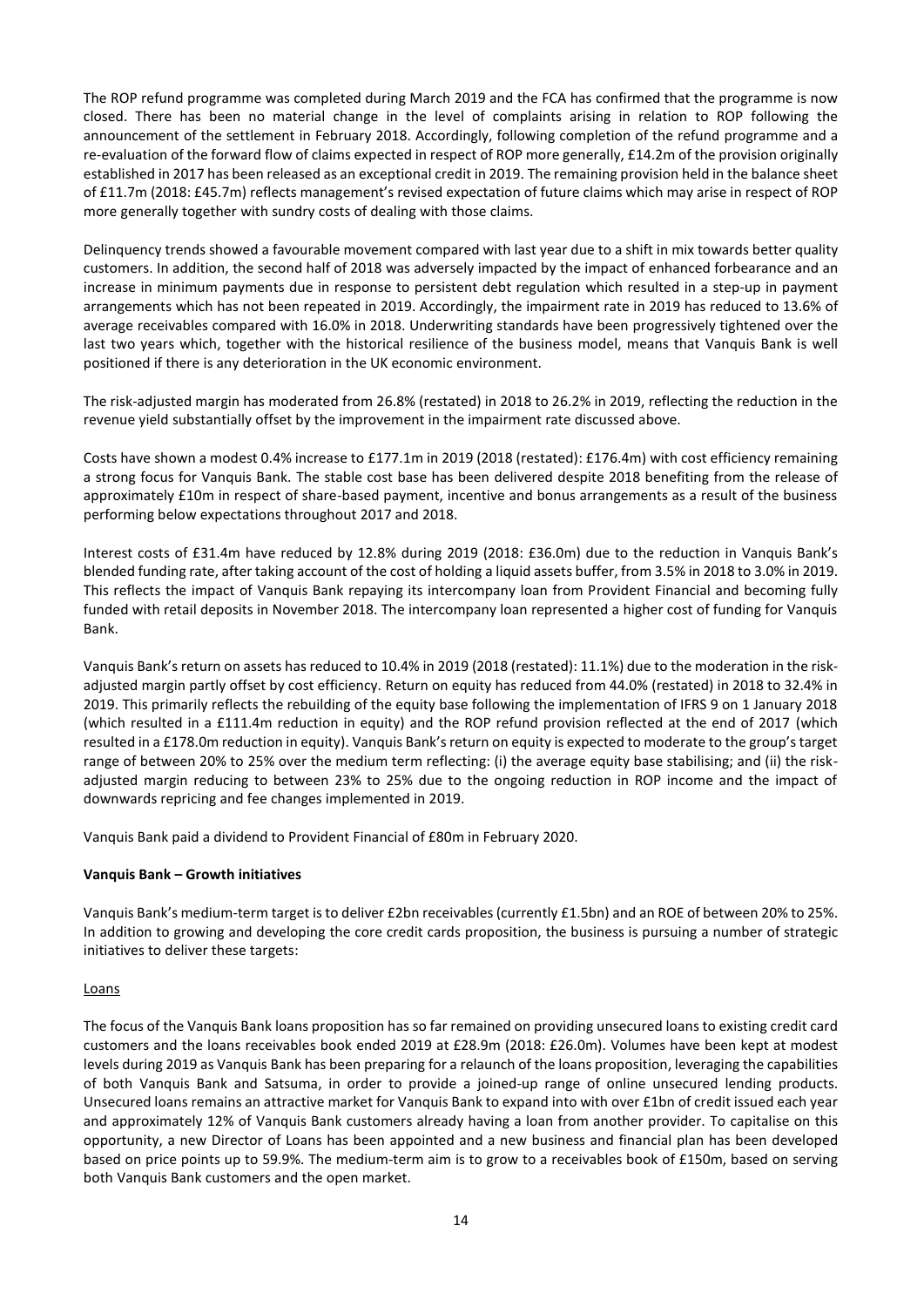#### White label credit card partnerships

The way in which customers are researching and applying for credit cards is evolving mainly due to digitisation. Growth in traditional direct marketing channels has slowed as more customers are choosing to source credit cards through affiliates and aggregators. Vanquis Bank is very active in this area and has formed strategic distribution partnerships with key players, widening distribution reach and obtaining attractive acquisition costs. There is the opportunity for Vanquis Bank to develop this further by establishing white label credit card partnerships with affiliates, leveraging the affiliates brand and digital marketing specialism with Vanquis Bank's balance sheet, credit decisioning and customer servicing capabilities. Vanquis Bank is working toward launching a new white label partnership in the first half of 2020.

#### Self-employed ecosystem

Developing a tailored proposition for self-employed consumers also represents an attractive opportunity. There are approximately 5 million adults (and growing) in the UK who are self-employed and Vanquis Bank serves approximately 250,000 of those consumers. Providing the self-employed segment with a distinct card, with attractive and tailored features, represents a good fit with Vanquis Bank's core competencies. The business plans to undertake a test in 2020 and then, subject to satisfactory progress, build out the proposition through 2021 with product enhancements, including the potential to establish a broader, multi-product, self-employed ecosystem, leveraging wider group and third-party partners.

#### Digitisation

The continuing development of digital capability is an essential driver in delivering good customer outcomes and maintaining the returns of Vanquis Bank in the context of a moderating revenue yield. Vanquis Bank has continued to make good progress in its digitisation programme during 2019. There are now over 1.1 million active users and 85% of new customers register on the Vanquis Bank app. Customers are actively using the app to engage with the business with over 200,000 push notifications being sent out per month and almost £100m of payments being processed via the app. In addition, over 300,000 customers have taken up the option to receive statements via the app rather than receiving the traditional paper copy. Vanquis Bank also successfully introduced a chatbot in March 2019. Historically, one of the most effective channels to contact customers who may be about to miss, or have just missed, payments was via SMS. The chatbot provides a much more interactive way to automate these SMS conversations and now instigates approximately 70% of SMS conversations which has led to improved customer response rates. Both the app and the chatbot are examples ofscalable, customer-led conceptsthat can be developed for wider application and deliver benefits for both the customer, through a better experience, and Vanquis Bank, through cost efficiency. Vanquis Bank's mediumterm aim is to deliver operational leverage by maintaining a stable cost base whilst growing the business.

#### **Vanquis Bank – Management changes**

Neil Chandler joined Vanquis Bank as Managing Director in April 2019 having previously been the Chief Executive Officer of Shop Direct Financial Services and prior to that the Chief Executive Officer of Sainsbury's Bank. The Vanquis Bank Executive Team has been significantly refreshed and strengthened under Neil's leadership with the appointments of a new Operations Director, Chief Risk Officer, Customer Director, Product Director and a Digital Transformation Director.

Robert East joined as Chairman of Vanquis Bank and a member of the group Board in June 2019. Robert is also Chairman of Skipton Building Society.

Oliver White, Finance Director of Vanquis Bank will be leaving the business to pursue other career opportunities. The Board would like to thank Oliver for his efforts over the last three years in helping reshape Vanquis Bank, commencing the cost efficiency programme and the completion of the ROP refund programme, and wish him all the best in his new role. A search for his successor is underway.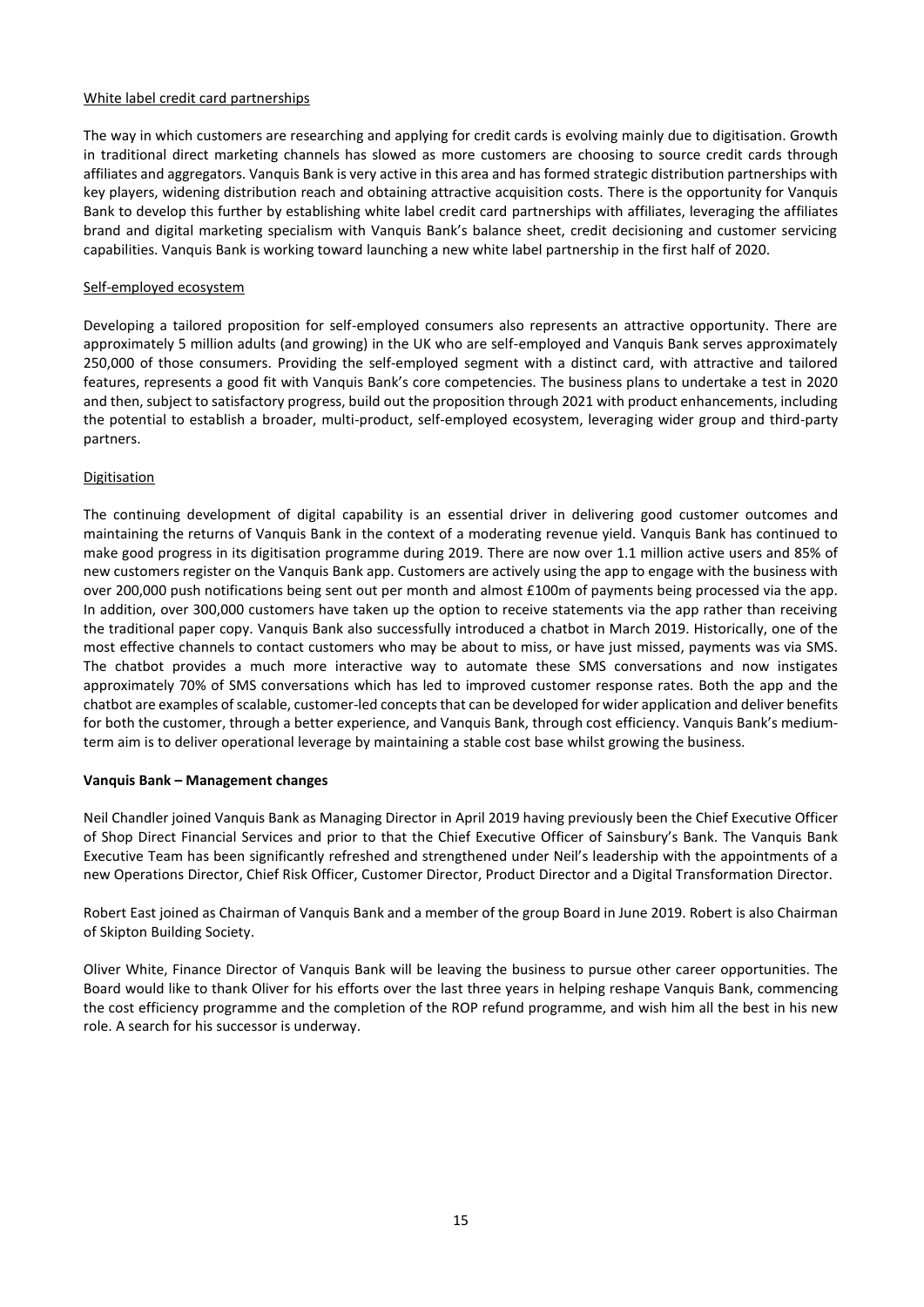#### **Moneybarn – Financial performance**

|                                   |        | Year ended 31 December |        |  |  |  |
|-----------------------------------|--------|------------------------|--------|--|--|--|
|                                   | 2019   | 2018                   | Change |  |  |  |
|                                   |        | $(restated)^1$         |        |  |  |  |
|                                   | £m     | £m                     | %      |  |  |  |
|                                   |        |                        |        |  |  |  |
| Customer numbers ('000)           | 77     | 62                     | 24.2   |  |  |  |
| Year-end receivables              | 502.1  | 416.4                  | 20.6   |  |  |  |
| Average receivables <sup>2</sup>  | 481.5  | 395.1                  | 21.9   |  |  |  |
|                                   |        |                        |        |  |  |  |
| Revenue                           | 122.0  | 104.3                  | 17.0   |  |  |  |
| Impairment                        | (41.8) | (34.4)                 | (21.5) |  |  |  |
| Revenue less impairment           | 80.2   | 69.9                   | 14.7   |  |  |  |
| Revenue yield <sup>3</sup>        | 25.3%  | 26.4%                  |        |  |  |  |
| Impairment rate <sup>4</sup>      | 8.6%   | 8.7%                   |        |  |  |  |
| Risk-adjusted margin <sup>5</sup> | 16.7%  | 17.7%                  |        |  |  |  |
| Costs                             | (20.9) | (19.9)                 | (5.0)  |  |  |  |
| Interest                          | (28.4) | (21.9)                 | (29.7) |  |  |  |
|                                   |        |                        |        |  |  |  |
| Adjusted profit before tax        | 30.9   | 28.1                   | 10.0   |  |  |  |
| Exceptional items <sup>6</sup>    | 2.6    |                        | n/a    |  |  |  |
| Statutory profit before tax       | 33.5   | 28.1                   | 19.2   |  |  |  |
| Cost income ratio <sup>7</sup>    | 17.1%  | 19.1%                  |        |  |  |  |
| Return on assets <sup>8</sup>     | 10.0%  | 10.3%                  |        |  |  |  |
|                                   |        |                        |        |  |  |  |

*<sup>1</sup> 2018 comparatives have been restated for the changes in recognition of revenue on credit impaired receivables and treatment of directly attributable acquisition costs which have resulted in a reduction in revenue, impairment and costs but have had no impact on Moneybarn's profits. See note 2 to the financial information.*

*<sup>2</sup> Average of month-end receivables for the 12 months ended 31 December.*

*<sup>3</sup> Revenue as a percentage of average receivables for the 12 months ended 31 December.*

*4 Impairment as a percentage of average receivables for the 12 months ended 31 December.*

*<sup>5</sup> Revenue less impairment as a percentage of average receivables for the 12 months ended 31 December.*

*<sup>6</sup> Represents an exceptional credit of £2.6m (2018: £nil) in respect of the release of provisions established in 2017 following completion of the FCA investigation into affordability, forbearance and termination options at Moneybarn.*

*<sup>7</sup> Costs, before exceptional items, as a percentage of revenue for the 12 months ended 31 December.*

*<sup>8</sup> Adjusted profit before interest after tax as a percentage of average receivables for the 12 months ended 31 December.*

In the five years since acquisition by Provident Financial, Moneybarn has become one of the largest suppliers of vehicle finance to underserved customers in the UK. The business has a strong track record, delivering high levels of growth and strong returns, and is in an excellent position to continue to deliver profitable growth in the medium term from existing and adjacent markets.

Moneybarn's adjusted profit before tax increased by 10.0% to £30.9m in 2019 (2018: £28.1m). The business has continued to deliver strong new business volumes and receivables growth although profits growth has been impacted by a modest reduction in margins and increased funding costs as Moneybarn has been allocated a more appropriate share of group funding costs in 2019. Moneybarn's statutory profit before tax increased by 19.2% to £33.5m (2018: £28.1m), a higher rate of increase than adjusted profits. This reflects the benefit of an exceptional provision release of £2.6m (2018: £nil) following finalisation of the FCA investigation into affordability, forbearance and termination options.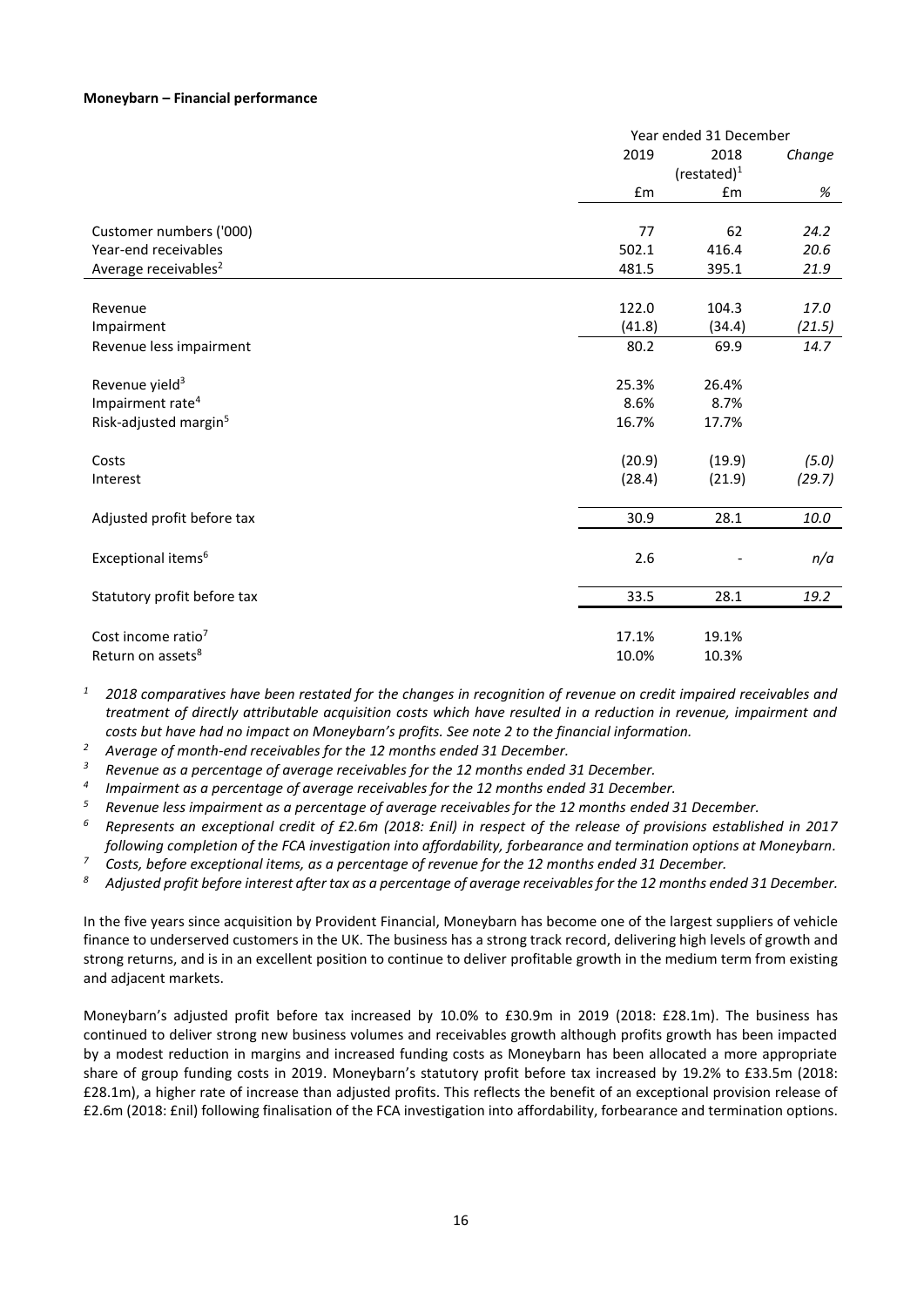The non-standard vehicle finance market remains competitive. However, demand for used cars has remained robust and new business volumes have been very strong. Continued development of core broker-introduced distribution channels, including revising affordability processes and a number of other operational developments, has resulted in a better customer experience and reinforced Moneybarn's position amongst its broker network. As a result, new business volumes in 2019 were 30% higher than last year. Due to the particularly strong growth in new business volumes in the first three quarters of the year and the emergence of a modest deterioration in impairment trends, underwriting was tightened early in the fourth quarter to remove the bottom tier of higher-risk customers. Accordingly, fourth quarter volumes showed a lower year-on-year growth rate of 14%. Customer numbers ended the year at 77,000, up from 62,000 at the end of 2018 and showing growth of 24.2%.

Receivables showed strong growth of 20.6% to £502.1m (2018 (restated): £416.4m). This was a lower rate of growth than the 24.2% increase in customer numbers, reflecting the sale of delinquent debt with a modest carrying value in December. This was the first sale of delinquent debt since the commencement of the FCA investigation in 2017.

The redress required to resolve the issues arising in respect of the FCA investigation into affordability, forbearance and termination options was completed in the third quarter of 2019 and Moneybarn received the final notice from the FCA in February 2020. The total cost of the investigation is lower than the original £20m set aside at the end of 2017, and, accordingly, £2.6m of the provision has been released as an exceptional credit in 2019. The remaining provision held in the balance sheet of £2.8m (2018: £7.5m) reflects the cost of the fine based on the final FCA notice.

Revenue has increased by 17.0% to £122.0m (2018 (restated): £104.3m) compared with the growth in average receivables of 21.9%. The revenue yield has reduced from 26.4% (restated) in 2018 to 25.3% in 2019 reflecting the impact of the tightening of underwriting which has removed higher-yielding, lower-quality business and the cessation of charging default fees during 2018.

Default rates and arrears levels were stable in the first three quarters of 2019, continuing the trend experienced since the end of the first quarter of 2018. However, the final quarter of 2019 showed a modest deterioration in impairment trends reflecting: (i) the flow through of higher-risk customers prior to the tightening of underwriting early in the fourth quarter; and (ii) the impact of stronger than forecast growth in new business volumes earlier in the year as Moneybarn's peak in defaults is approximately 9 to 12 months following inception of a loan. Accordingly, Moneybarn's impairment rate of 8.6% in 2019 was in line with last year (2018 (restated): 8.7%), having tracked at a lower rate of around 8% earlier in the year. The tighter underwriting standards being applied throughout the fourth quarter together with improvements in collections processes are expected to stabilise impairment trends in 2020.

The modest fall in the revenue yield and the stable impairment rate has resulted in Moneybarn's risk-adjusted margin reducing from 17.7% (restated) in 2018 to 16.7% in 2019.

Cost growth of 5.0% in 2019 is stated after the benefit from an estimated VAT recovery of £2.0m. Excluding the VAT recovery, cost growth was 15.0%, lower than the growth in revenue of 17.0% as the business has delivered some operational leverage.

Due to the strong growth in the business over recent years, Moneybarn has recently moved into new premises, very close to the existing site in Petersfield. The new office will accommodate up to 420 employees, compared with headcount of 320 currently, and will support growth well into the medium term.

Interest costs have shown growth of 29.7% in 2019, higher than the 21.9% growth in average receivables. This reflects an increase in Moneybarn's group funding rate as the cost of funding the non-bank segment of the group has increased following Vanquis Bank becoming fully funded through retail deposits during the second half of 2018. Moneybarn's funding rate in 2020 will benefit from the recently signed securitisation of its receivables book.

Moneybarn has delivered a return on assets of 10.0% in 2019, marginally lower than 10.3% (restated) in 2018, but in line with the group's target of 10%.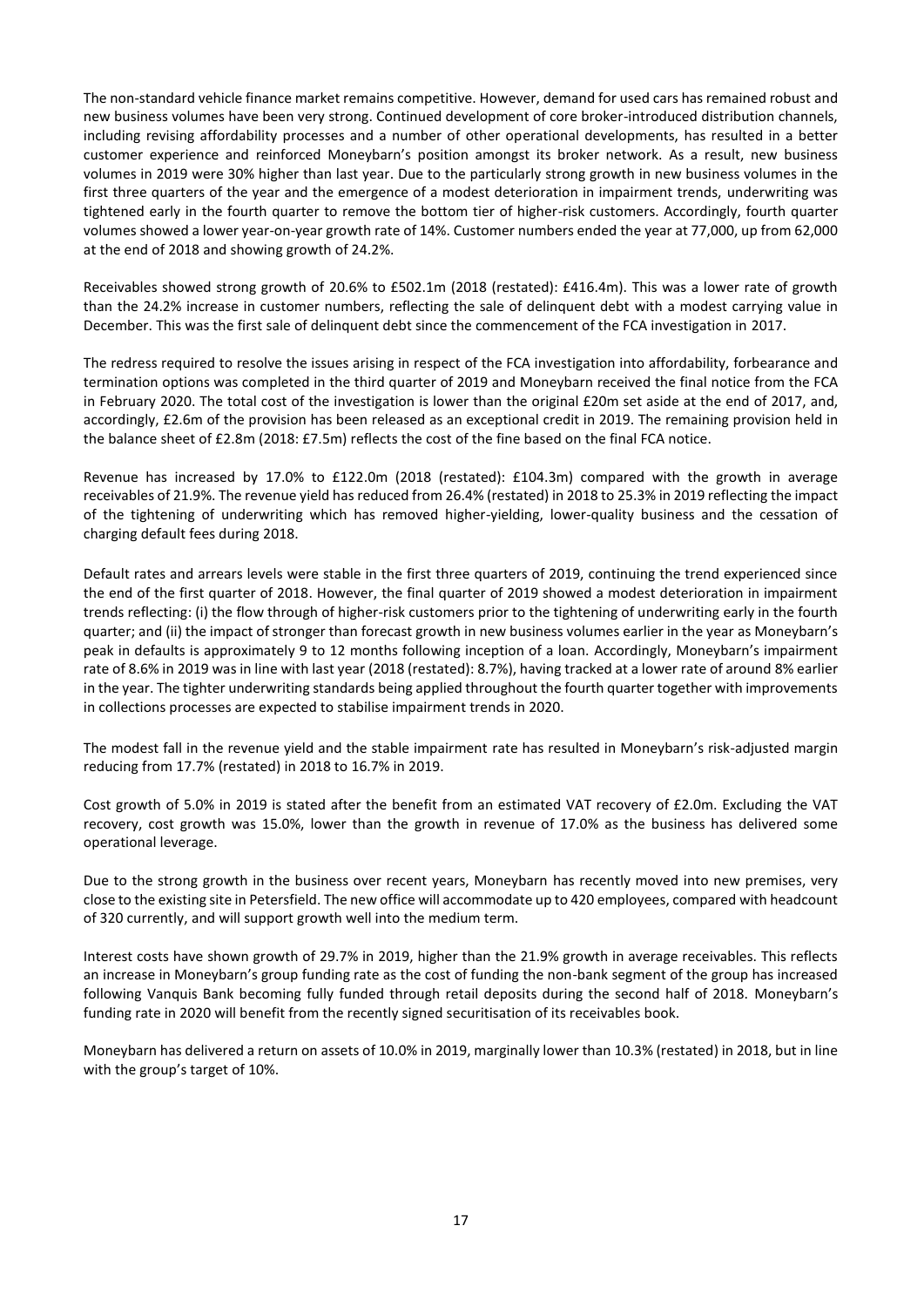#### **Moneybarn – Growth initiatives**

Moneybarn's medium-term target is to deliver £750m receivables (currently £502m) whilst maintaining an ROA of approximately 10%. The business continues to expect continued growth in its core products as the use of car finance on used car purchases continues to rise from relatively modest penetration levels. In addition, the business is pursuing a number of strategic initiatives to support delivery of its targets. In particular, Moneybarn continues to explore opportunities to extend its product offering and distribution channels through:

- Expansion of relationships with lead generators and quotation search partners such as ClearScore, Confused.com and Totally Money, leveraging Moneybarn's quotation search and digital onboarding capabilities;
- Introduction of a resolicitation programme to retain high-quality customers who currently settle early and move to other lenders;
- Continuing to develop the B2C proposition, including using the Vanquis Bank app to offer bespoke Moneybarn products to Vanquis Bank customers which is now live; and
- Introduction and development of new asset classes that resonate with Moneybarn's target customer base, such as light commercial vehicles, motorbikes and touring caravans, as well as products tailored to the self-employed.

In addition, Moneybarn is developing plans to move further into the near-prime segment, leveraging its scalable platform and the group's funding base. This would significantly increase the size of Moneybarn's addressable customer base.

#### **Moneybarn – Management changes**

After 12 years with the business, Shamus Hodgson, Managing Director of Moneybarn, will step down from his role at the end of March 2020 to pursue other career opportunities. Malcolm Le May, the group's Chief Executive Officer, will become Managing Director of Moneybarn on an interim basis. The search for a successor has already commenced. The Board would like to thank Shamus for his leadership of Moneybarn since taking over as Managing Director three years ago and his role in establishing Moneybarn as the UK's leading provider of vehicle finance to the underserved.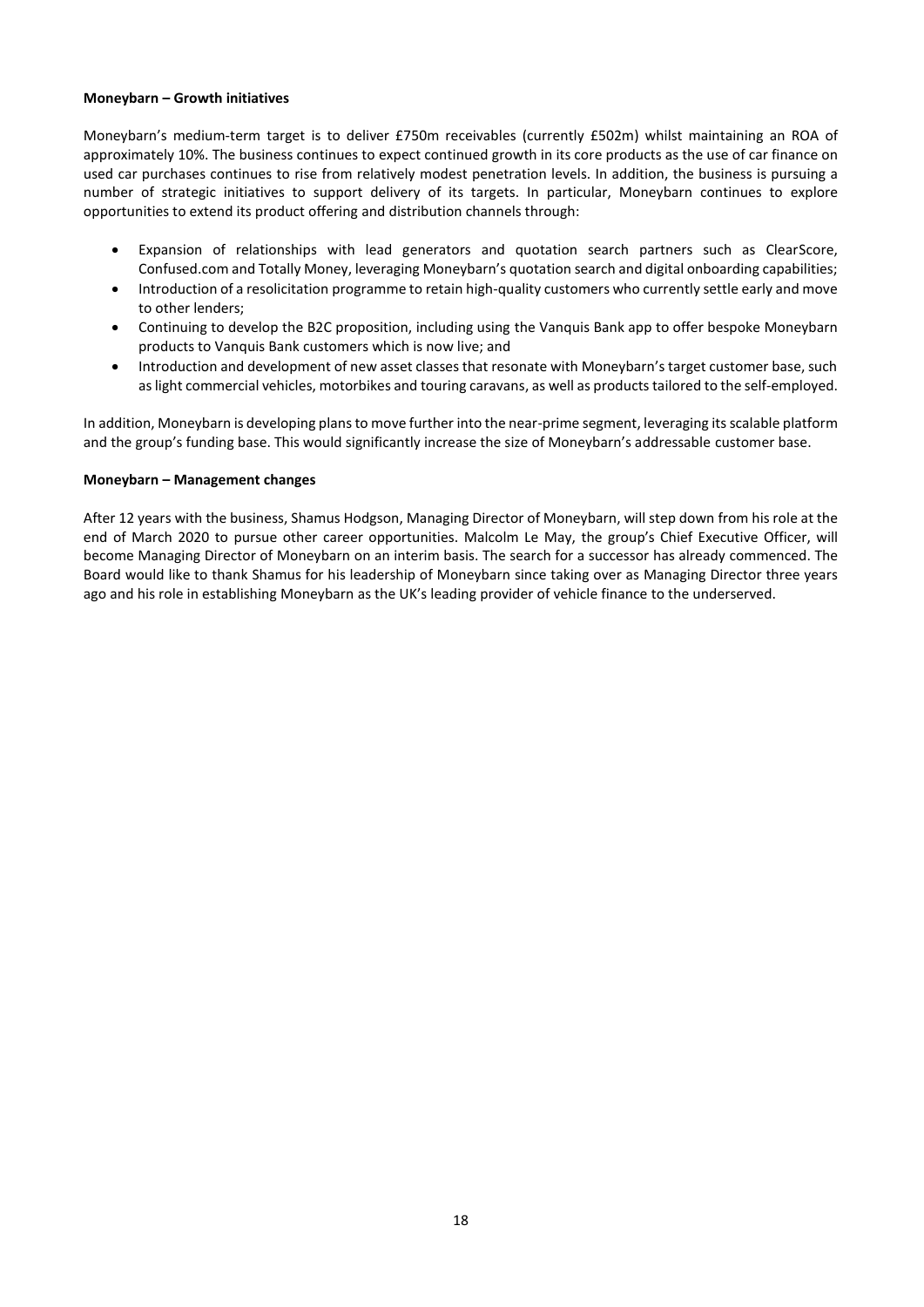#### **CCD – Financial performance**

|                                   |         | Year ended 31 December |        |  |  |  |  |
|-----------------------------------|---------|------------------------|--------|--|--|--|--|
|                                   | 2019    | 2018                   | Change |  |  |  |  |
|                                   | £m      | £m                     | %      |  |  |  |  |
| Customer numbers ('000)           | 522     | 560                    | (6.8)  |  |  |  |  |
| Year-end receivables              | 249.0   | 292.5                  | (14.9) |  |  |  |  |
| Average receivables <sup>1</sup>  | 247.3   | 296.2                  | (16.5) |  |  |  |  |
|                                   |         |                        |        |  |  |  |  |
| Revenue                           | 295.4   | 342.2                  | (13.7) |  |  |  |  |
| Impairment                        | (96.2)  | (120.8)                | 20.4   |  |  |  |  |
| Revenue less impairment           | 199.2   | 221.4                  | (10.0) |  |  |  |  |
| Revenue yield <sup>2</sup>        | 119.5%  | 115.5%                 |        |  |  |  |  |
| Impairment rate <sup>3</sup>      | 39.0%   | 40.8%                  |        |  |  |  |  |
| Risk-adjusted margin <sup>4</sup> | 80.5%   | 74.7%                  |        |  |  |  |  |
| Costs                             | (210.3) | (244.7)                | 14.1   |  |  |  |  |
| Interest                          | (9.7)   | (15.4)                 | 37.0   |  |  |  |  |
| Adjusted loss before tax          | (20.8)  | (38.7)                 | 46.3   |  |  |  |  |
|                                   |         |                        |        |  |  |  |  |
| Exceptional items <sup>5</sup>    | (14.4)  | (29.9)                 | 51.8   |  |  |  |  |
| Statutory loss before tax         | (35.2)  | (68.6)                 | 48.7   |  |  |  |  |
|                                   |         |                        |        |  |  |  |  |
| Cost income ratio <sup>6</sup>    | 71.2%   | 71.5%                  |        |  |  |  |  |
| Return on assets <sup>7</sup>     | (3.6%)  | (6.4%)                 |        |  |  |  |  |

*<sup>1</sup> Average of month-end receivables for the 12 months ended 31 December.*

*<sup>2</sup> Revenue as a percentage of average receivables for the 12 months ended 31 December.*

*3 Impairment as a percentage of average receivables for the 12 months ended 31 December.*

*<sup>4</sup> Revenue less impairment as a percentage of average receivables for the 12 months ended 31 December.*

*<sup>5</sup> Represents exceptional costs of £14.4m in relation to the ongoing turnaround of the home credit business following the migration to the employed operating model in July 2017 (2018: £29.9m).*

*<sup>6</sup> Costs, before exceptional items, as a percentage of revenue for the 12 months ended 31 December.*

*<sup>7</sup> Adjusted loss before interest after tax as a percentage of average receivables for the 12 months ended 31 December.*

CCD is the market leader in the UK and Republic of Ireland home credit markets and is now also a leading player in digital loans within the high-cost, short-term credit market through Satsuma. The ongoing turnaround of the home credit business has continued to progress well in 2019 and the business is now on a stable footing following the events of 2017. With an operating model which has fully embraced the direction of regulatory travel, the development of new product propositions and continuing market dislocation due to tougher regulation, CCD is now well placed to return the business to profitability and customer and receivables growth in the medium-term.

CCD has reported a 46.3% reduction in adjusted loss before tax to £20.8m in 2019 (2018: loss before tax of £38.7m), in line with management's internal plan, as the business has continued to successfully adapt to the ongoing evolution in the regulatory environment. As a result of the actions taken by management, the business delivered a reduced adjusted loss of £5.7m (2018: £15.5m) in the second half of the year and the business is well placed entering 2020. As previously communicated, the business is expecting to deliver a loss in the first half of 2020, consistent with the normal seasonality of the business, a profit in the second half of 2020 and a breakeven result for 2020 as a whole. CCD's statutory loss before tax reduced by 48.7% to £35.2m (2018: loss before tax of £68.6m), with exceptional restructuring costs reducing from £29.9m in 2018 to £14.4m in 2019.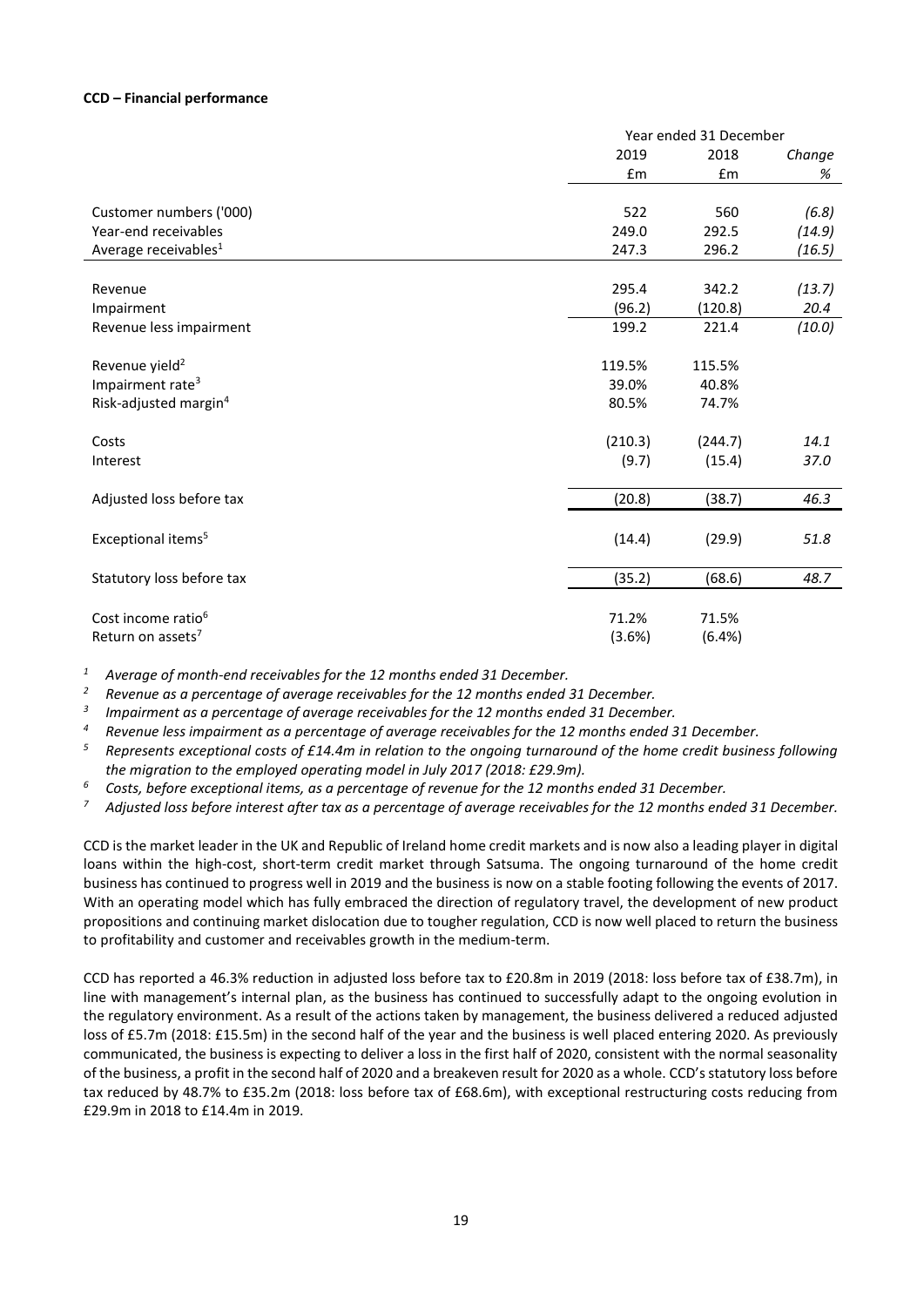CCD customer numbers ended the year at 522,000, 6.8% lower than 560,000 last year, which represents a significantly reduced rate of decline compared with 28.2% in 2018. The focus for 2019 has been on: (i) stabilising the rate of decline in the home credit customer base against the backdrop of increased regulation, ongoing enhancement of business processes and increased efficiency to reduce the cost base; and (ii) continuing to grow Satsuma customer numbers in a responsible and sustainable manner.

The improved momentum in new customer recruitment experienced in the fourth quarter of 2018 was maintained in home credit during 2019, despite the significant reduction in field resources. New and returning customer volumes were broadly in line with last year despite a 20% reduction in average CEM resources through the year. Home credit customer numbers ended the year at 386,000 (2018: 443,000), in line with the end of the third quarter. The customer base is now beginning to stabilise having previously shown reductions in the first three quarters of the year as the number of new customers recruited had not been at a level sufficient to stabilise the customer base. New and returning customers volumes were marginally ahead of plan in the fourth quarter and are expected to continue to improve during 2020, benefiting from the ongoing embedding of performance management and new ways of working, including the use of a balanced scorecard with an element of variable pay, and the roll-out of an enhancement to the home credit product, Provident Direct.

Satsuma continued to experience a good flow of lending volumes during 2019 and new business and further lending volumes increased by approximately 10% and customer numbers ended the year at 136,000, up 16.2% on last year (2018: 117,000). However, following a number of high-cost lenders exiting the market and discussions with the FCA, Satsuma took the decision to temporarily reduce lending volumes in early December. Accordingly, new business and further lending volumes in December and January were significantly lower than last year. Satsuma and home credit are expected to work more closely together as Provident Direct is rolled out through 2020 and a lower proportion of Satsuma loan applications are processed wholly digitally. This reflects the decision to increase the level of interaction with customers during the application process, including, in some circumstances, the involvement of a field-based CEM. This puts CCD in a unique position to build a sustainable business based on a 'hybrid' operating model utilising the best of both digital and home credit capabilities.

Total CCD receivables were £249.0m at the end of 2019 (2018: £292.5m), 14.9% lower than the end of 2018, and comprised £205.8m in respect of the home credit business (2018: £253.0m) and £43.2m in respect of Satsuma (2018: £39.5m).

Home credit receivables have fallen by 18.7% in 2019 compared with the 12.9% reduction in customer numbers. This primarily reflects average issue values being approximately 9% lower in 2019 following the introduction of the new highcost credit guidance issued by the FCA as part of its review of the high-cost credit sector which came into force between December 2018 and March 2019. The new guidance includes the requirement for CEMs to present customers with the cost of either taking out a concurrent loan or refinancing their existing loan when they require further credit. Experience to date shows that there has been a modest increase in the proportion of customers opting for concurrent loans, which are typically lower value and shorter in duration than refinanced loans.

Satsuma's receivables have shown 9.4% growth in 2019 compared with the 16.2% increase in customer numbers due to the significant reduction in lending volumes in December.

Revenue in CCD has fallen by 13.7% in 2019, a modestly lower rate than the 16.5% reduction in average receivables. The revenue yield of 119.5% in 2019 has increased from 115.5% in 2018, reflecting a modest shift in mix to shorter-term, higher-yielding products.

Impairment in CCD has reduced by 20.4%, better than the rate of reduction in average receivables. This reflects the improvement in collections performance due to the benefit from the ongoing improvement in business processes and the introduction of the enhanced performance management framework. As a result, the impairment rate of 39.0% in 2019 has reduced from 40.8% in 2018. The business has recently completed the roll-out of electronic card readers for CEMs to allow customers to make their repayments with debit cards as well as cash. This has been well received by both field employees and customers and is expected to support further improvement in collections performance during 2020.

CCD's target risk-adjusted margin is between 80% to 85%. The combined improvement in revenue yield and impairment rate during the year has resulted in the risk-adjusted margin increasing from 74.7% in 2018 to 80.5% in 2019, within the target range.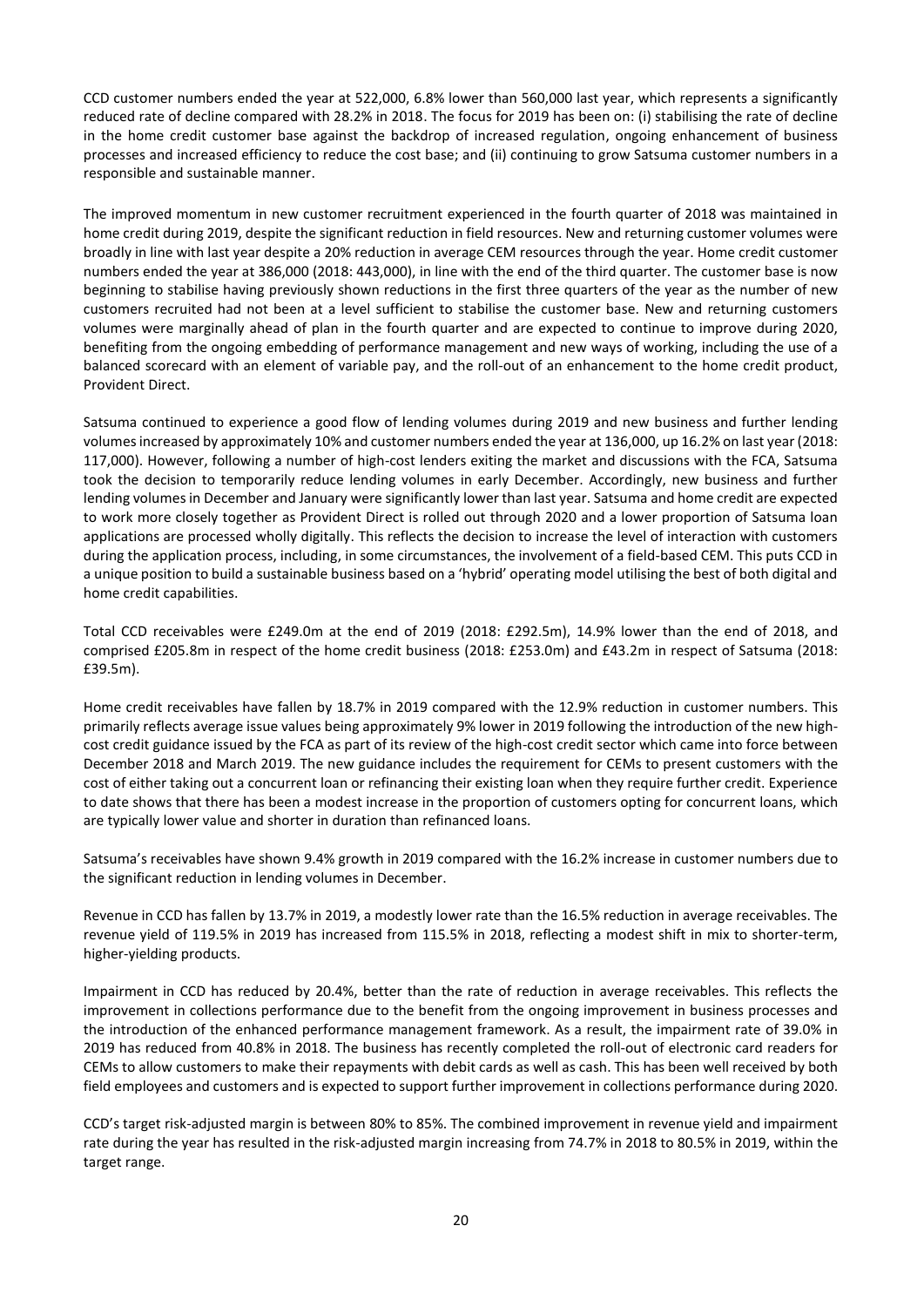Costs have reduced by 14.1% to £210.3m in 2019 (2018: £244.7m). Despite cost headwinds from increased regulatory requirements, upgrading certain elements of the old IT infrastructure and higher complaints costs, CCD has continued to take the necessary actions to reduce headcount and tightly manage costs in response to the reduction in customer numbers. As previously reported, in January 2019, CCD announced a voluntary redundancy programme in central support functions which reduced central headcount by approximately 200. There was also a further reduction of 50 head office roles during the year, mainly through non-replacement of leavers. In addition, approximately 600 CEMs and field managers left the business during 2019 either through natural attrition and non-replacement of roles or through redundancy. Overall, there has now been a reduction in roles within CCD of 1,500 since September 2017. Together with actions already taken and the ongoing tight control of costs, this has resulted in CCD's annual run rate cost base entering 2020 at around £200m as communicated at the CMD.

Despite some upgrades in the year, CCD's legacy IT systems are old, inflexible and expensive to maintain. Accordingly, the business is planning a programme of investment over the next two years to modernise and refresh the IT infrastructure and support both better customer service and the growth of the business going forward.

Interest costs in CCD have fallen by 37.0% to £9.7m in 2019 (2018: £15.4m). This is a larger reduction than the reduction in average receivables as CCD's funding rate has been reduced to reflect a more balanced allocation of funding costs between CCD and Moneybarn now that Vanquis Bank is fully funded with retail deposits.

## **CCD – Growth initiatives**

CCD's medium-term target is to grow the business to £300m receivables (currently £249m) whilst delivering an ROA of approximately 10%. CCD's focus is now on developing the customer proposition and growing the business. Accordingly, management has developed a number of strategic initiatives to support growth:

## Provident Direct

Following discussions with the FCA in the second quarter of 2019, CCD commenced testing of Provident Direct, in the Birmingham South area in the third quarter of the year. Provident Direct is relationship managed in the home by a CEM with payments collected remotely via CPA. The test has indicated that there is strong demand for the product from both customers and the field organisation and that collections performance is comparable to home collection. In addition, the test has allowed the business to refine the customer journey and supporting processes whilst avoiding disrupting the field organisation during the seasonal peak in trading in the run-up to Christmas. Following the successful test, Provident Direct is now being rolled out progressively, firstly in Wales/West (c.15% of the business) in the first quarter of 2020, with a view to having national coverage across the UK by the end of the year. The product retains the essence of home credit but should enable CCD to attract new and former customers of suitable credit quality who value the relationshipbased home credit proposition but do not wish to have a weekly collections visit by a CEM or for whom the home visit is inconvenient, such as shift workers. The CEM will maintain regular contact with the customer and will make home visits if the customer's circumstances change or if they are experiencing payment difficulties. Longer term, the business envisages 30% or more of business being transacted through Provident Direct.

## Enhanced performance management

The FCA confirmed in early March 2019 that the business could implement enhanced performance management of CEMs based on a balanced scorecard supported by an element of variable performance-related pay. The implementation of this full suite of performance measures is essential in continuing to improve the efficiency and effectiveness of the field organisation whilst delivering consistently good customer outcomes. The balanced scorecard was tested for impact on customer outcomes in the Warrington area during May and was expanded to the North West region in June, including testing an element of variable pay. Following successful testing, the business completed full roll-out of the framework in the UK during the third quarter of the year as well asimplementing new ways of working for field management to support and oversee CEMs. These measures have contributed to the ongoing improvement in CCD's performance in 2019. Management will continue to calibrate the balanced scorecard and the variable pay element to both enhance customer outcomes and improve performance.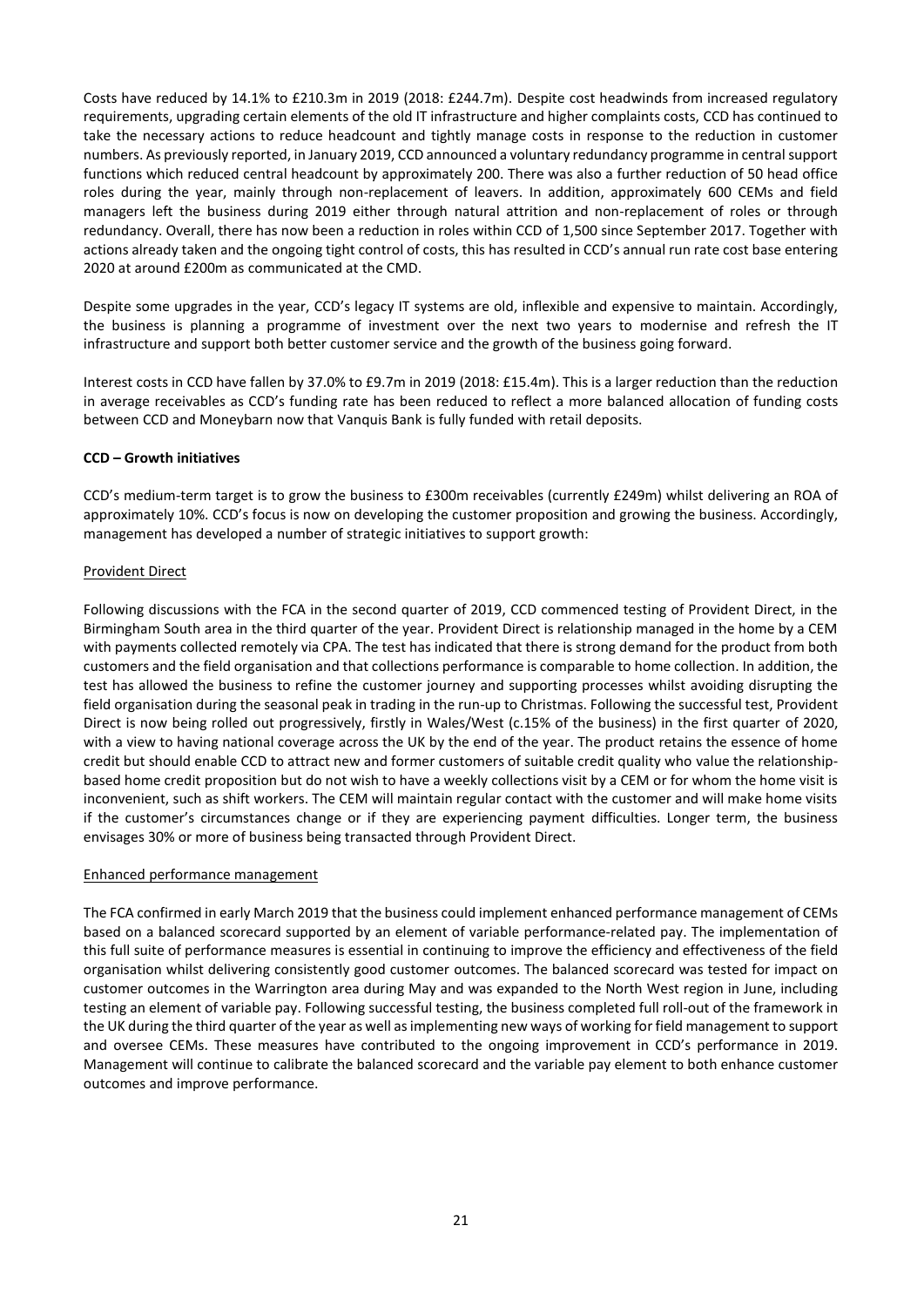## Satsuma personal loans

Satsuma forms an important part of future strategy, particularly as Satsuma and home credit are expected to work more closely together as Provident Direct is rolled out through 2020. Satsuma intends to test a product extension of a loan product priced between 79.9% and 99.9% APR under the Satsuma brand towards the end of 2020. This will further expand CCD's product range, addressable market and provide customers with a pathway to cheaper credit.

#### **Central costs**

Central costs in 2019 were £21.0m, up from £20.2m in 2018. The increase primarily reflects unallocated interest costs of £2.5m (2018: credit of £0.1m) taken centrally, primarily in respect of the cost of maintaining a high level of headroom on the revolving credit facility in the first half of the year and the costs of defending the unsolicited NSF offer.

#### **Exceptional items**

Exceptional items are amounts which the Board consider material and one-off in nature. In 2019, the income statement reflects a net exceptional charge of £26.3m (2018: charge of £55.3m) comprising:

|                                                                               | 2019   | 2018 |
|-------------------------------------------------------------------------------|--------|------|
| Charge/(credit)                                                               | £m     | £m   |
|                                                                               |        |      |
| Bid defence costs associated with NSF's unsolicited offer for the group       | 23.8   |      |
| Restructuring costs, primarily in respect of the ongoing turnaround of CCD    | 19.3   | 29.9 |
| Release of provisions in respect of ROP refund programme                      | (14.2) |      |
| Release of provisions in respect of Moneybarn FCA investigation               | (2.6)  |      |
| Premium and fees paid on the redemption of senior bonds                       |        | 18.5 |
| Pension charges in respect of the equalisation of Guaranteed Minimum Pensions |        | 6.9  |
| <b>Exceptional items</b>                                                      | 26.3   | 55.3 |
|                                                                               |        |      |

Further detail is provided in note 3 to the financial information.

#### **Prior year restatements**

As part of a refresh of contractual terms with affiliates in 2019, and to align with market practice, directly attributable acquisition costs within Vanquis Bank are now capitalised as part of credit card receivables and amortised over the expected life of customer accounts rather than being charged to the income statement as incurred. Directly attributable acquisition costs represented approximately 70% of total acquisition costs in 2019 compared with approximately 30% in 2017. This reflects the progressive shift in mix of new customer booking volumes towards internet affiliates as opposed to other channels such as direct marketing or direct mail where costs are not directly attributable to individual customer bookings. The new treatment results in a reduction in the interest income recognised on credit card receivables and a reduction in administrative and operating costs. Prior year comparatives have been restated resulting in an increase in receivables of £21.3m at 31 December 2018 and an increase in profit before tax in 2018 of £6.6m, comprising a reduction in costs of £12.0m and a reduction in revenue of £5.4m*.* The change in treatment benefited 2019 profit before tax by £10.5m and is expected to result in a reduction in 2020 profit before tax of approximately £6m compared with previous plans (see note 2 to the financial information).

Moneybarn has made two changes in accounting treatment in 2019:

(i) Recognition of revenue on credit impaired receivables – Historically, the group has recognised revenue on Moneybarn's credit impaired receivables 'gross' of the impairment provision and subsequently impaired this additional revenue through the impairment charge resulting in a gross-up in the income statement. In 2019, the group has determined that revenue on Moneybarn's credit impaired receivables should be recognised 'net' of the impairment provision to align the previous accounting treatment under IFRS 16 with the requirements of IFRS 9 and also with the treatment adopted for similar assets in both Vanquis Bank and CCD.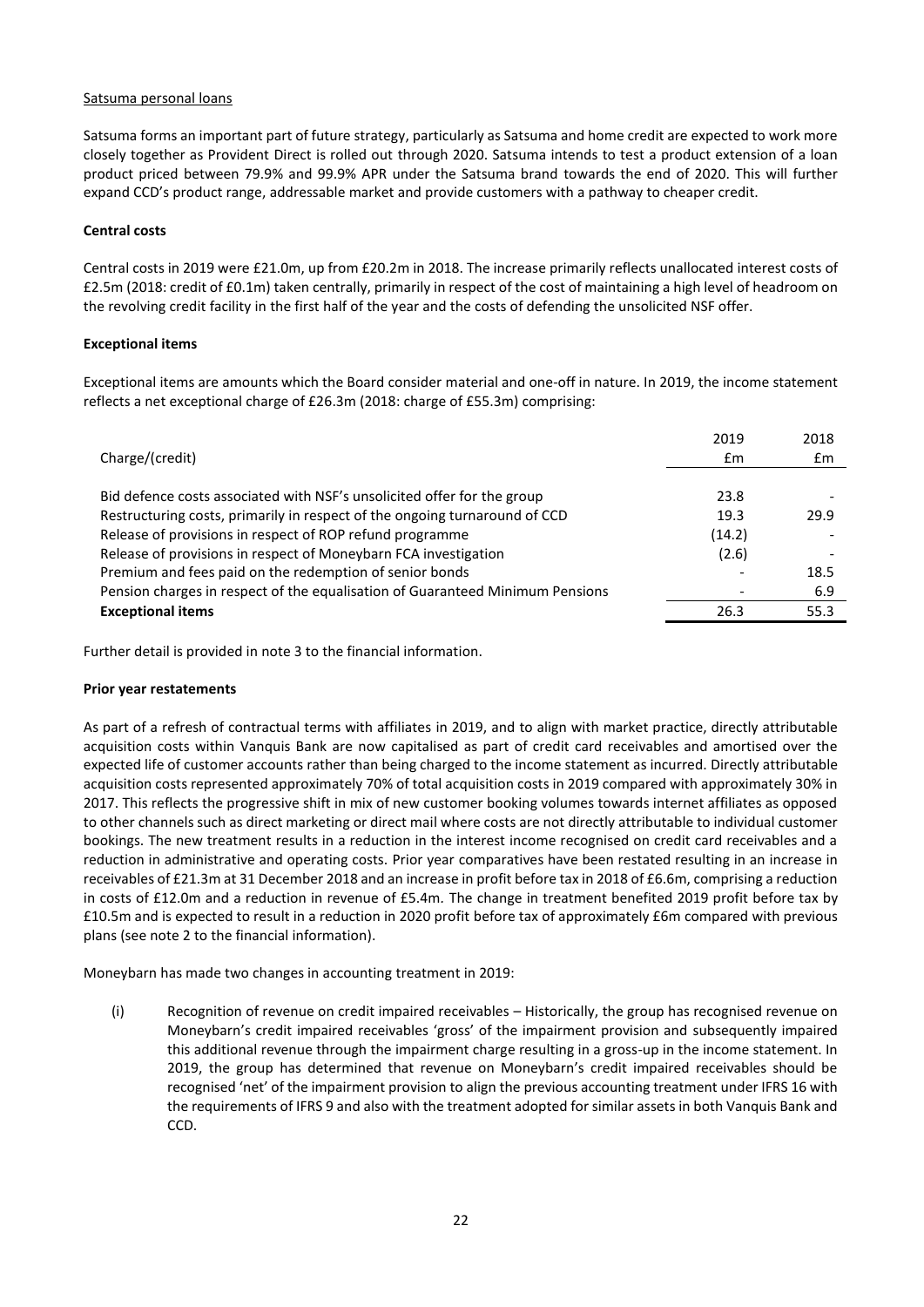(ii) Treatment of directly attributable acquisition costs – Historically, directly attributable deferred acquisition costs in respect of Moneybarn's broker commissions were deferred within trade and other receivables and amortised through administrative and operating costs over the expected life of the associated customer contract. Following the change in treatment of directly attributable acquisition costs in Vanquis Bank, and to align the treatment across the group, the group has concluded that directly attributable acquisition costs in Moneybarn should be deferred as part of amounts receivable from customers with amortisation therefore being treated as a deduction from revenue.

Prior year comparatives have been restated in respect of the two restatements described above. The restatements result in a reduction in Moneybarn's 2018 revenue of £27.6m, a reduction in impairment of £13.6m and a reduction in administrative and operating costs of £14.0m. There has been no impact on earnings. The carrying value of receivables at 31 December 2018 has increased by £19.8m with a corresponding reduction in trade and other receivables.

## **Tax**

The tax charge for 2019 represents an effective tax rate of 26.3% (2018 (restated): 27.2%) on profit before tax, amortisation of acquisition intangibles and exceptional items which reflects: (i) the mainstream corporation tax rate of 19.0% on group profits (2018: 19.0%); and (ii) the 8.0% bank corporation tax surcharge on Vanquis Bank's profits in excess of £25m (2018: 8.0%). The group is expected to benefit from the further reduction in the mainstream corporate tax rate to 17% on 1 April 2020 announced by the Government and enacted in 2016.

The tax charge (2018: tax credit) in respect of net exceptional charges in 2019 (2018: exceptional charges) amounts to £2.9m (2018: £10.2m).

Despite changing the operating model of the UK home credit business from a self-employed agent model to an employed workforce in July 2017, the group continues to be subject to status claims brought against it by either former agents in the UK or agents in the Republic of Ireland, or tax authorities challenging the historic employment status of the group's agents. It is understood from discussions with HMRC that they have commenced an industry wide review of the selfemployed status of agents. To date the group has successfully defended these claims and challenges although there can be no guarantee that future claims or challenges will be successfully defended. See note 13 to the financial information.

# **Dividends**

The group's dividend policy isto maintain a dividend cover ratio of at least 1.4 times as the home credit business recovers and moves into profitability. This will reflect the group's current risk appetite of maintaining regulatory capital headroom in excess of £50m and progressively absorbing the remaining transitional impact of IFRS 9 on regulatory capital by 1 January 2023.

The Board is recommending an increase in the final dividend of 60.0% to 16.0p per share (2018: 10.0p) which, together with the 9.0p interim dividend (2018: nil), represents a 150.0% increase in the total dividend per share to 25.0p (2018: 10.0p). Dividend cover for 2019, prior to the amortisation of acquisition intangibles and exceptional items, is 1.9 times (2018 (restated): 4.9 times).

As communicated in March 2019, as well as bringing forward the payment of interim dividends from late November to late September, the Board has brought forward the payment of final dividends from late June to late May. The 2019 final dividend will therefore be paid on 22 May 2020.

# **Funding**

The group's funding structure has historically comprised retail deposits, the syndicated revolving bank facility, senior bonds, private placements and retail bonds. The group's current funding policy is to maintain committed facilities to meet contractual maturities and fund growth for at least the following 12 months.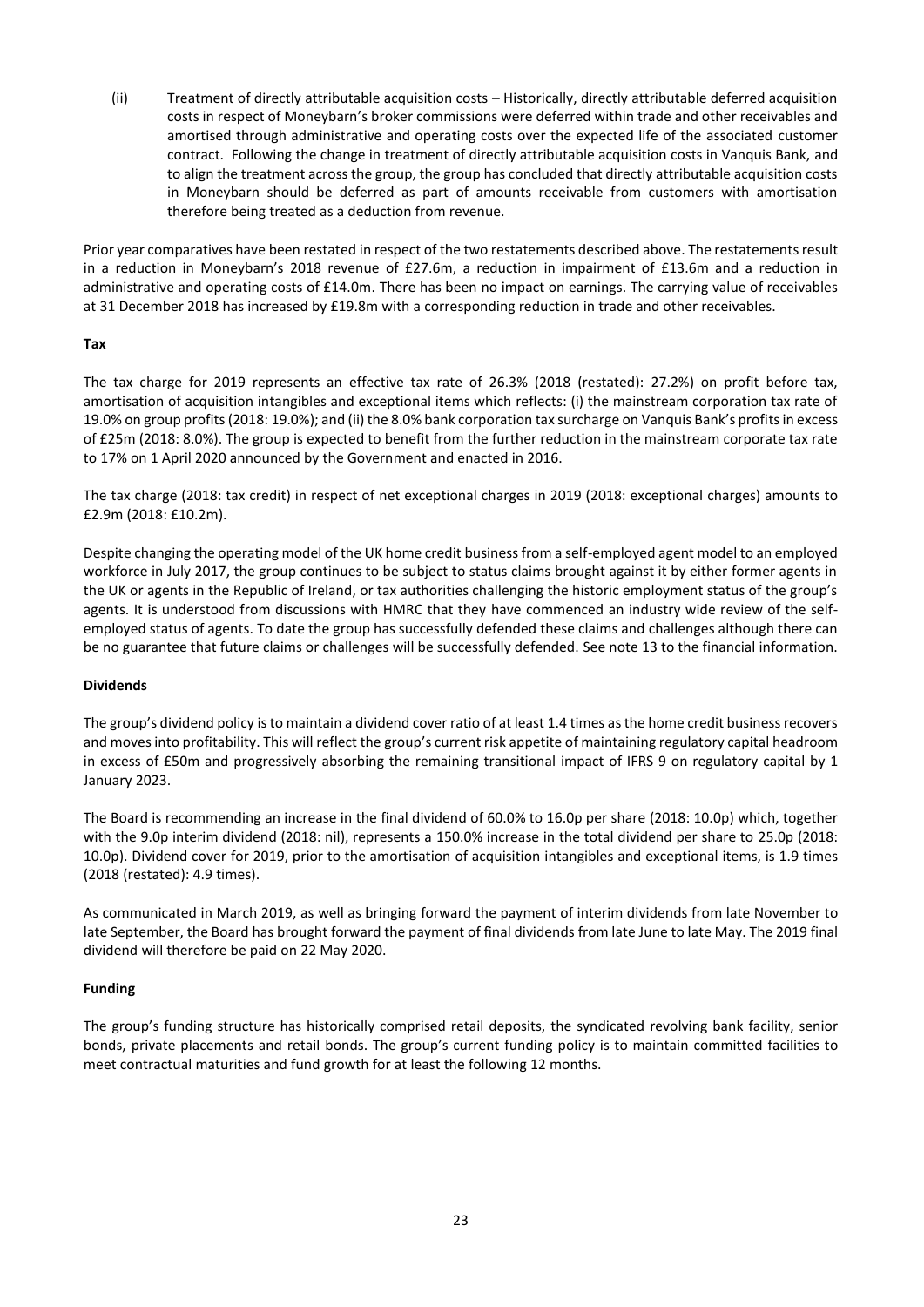The group successfully refinanced its revolving syndicated bank facility on 24 July 2019 with four leading UK banks. The facility reduced from £450m to £235m, reflecting: (i) a reduction in the requirement of the group for a revolving facility as Vanquis Bank is now fully funded with retail deposits and the home credit business is significantly smaller than when the previous facility was established; and (ii) the exit of two non-UK banks from the syndicate. The new facility has a maturity of July 2022 and an interest rate of 300 bps plus 3 months LIBOR, up from 225 bps plus 3 months LIBOR in the previous facility. The covenant package and limits remain unchanged but are being assessed under IFRS 9 rather than under IAS 39 in the old facility. Headroom on the revolving syndicated bank facility at 31 December 2019 was £69m.

The flow of retail deposits within Vanquis Bank has continued in line with its internal funding plan and, at 31 December 2019, Vanquis Bank had retail deposit funding of £1,345.1m, down from £1,431.7m at 31 December 2018. This reflects the modest reduction in Vanquis Bank receivables during the year and a reduction in the liquid assets buffer due to reduced internal liquidity requirements.

The group's funding rate during 2019 was 4.3%, a modest reduction from 4.4% in 2018 as Vanquis Bank is now fully funded with retail deposits. This was partly offset by the impact of the significant amount of headroom of over £300m being carried on the group's revolving credit facility during the first half of the year.

On 5 April 2019, Fitch Ratings reaffirmed the group's credit rating at BBB- with a negative outlook.

The group's historic funding structure has served the group very well. However, as part of the focus on cost efficiency, the group has undertaken a full review of funding and outlined at the CMD a number of opportunities to further diversify the group's sources of funding, reduce the funding cost and improve the long-term stability of the group.

The first opportunity was in respect of a securitisation of the Moneybarn receivables book. The group successfully signed a bilateral securitisation facility with NatWest Markets to fund Moneybarn business flows on 14 January 2020. The new facility provides up to £100m of initial funding and is anticipated to grow to £275m over the next 18 months. The facility provides a comparable funding rate to the revolving credit facility which reduced from £450m to £235m as indicated above. The successful completion of this facility builds the group's capability in securitisation, allowing similar funding to be deployed elsewhere in the group. Vanquis Bank would be the business with the greatest potential for further securitisation. As a part of obtaining consent for the securitisation from the group's existing lenders, the group's revolving syndicated credit facility has reduced from £235m to £211m and the group early repaid the remaining M&G loan facility of £25m on 14 February 2020. After taking account of the securitisation of Moneybarn's receivables and the ongoing retail deposits programme in Vanquis Bank, the group has sufficient facilities to fund contractual debt maturities and projected growth in the group until mid-2022.

The second identified opportunity is in respect of retail deposits funding some element of Moneybarn. The group is currently exploring a number of potential structures to enable Moneybarn to access Vanquis Bank's retail deposits capability and the group is aiming to provide a formal proposal to the PRA in the first half of 2020. As demonstrated by Vanquis Bank, there is a deep and liquid market of deposits available to support growth as and when it happens. This would increase funding efficiency and flexibility compared with the existing non-bank group funding sources which typically have to be sourced in large tranches up front. Vanquis Bank's weighted all-in average deposits rate is approximately 3.0%. This compares with a funding cost for the non-bank group of approximately 6.0% to 6.5%, which means the ability to fund part of Moneybarn through deposits would significantly reduce Moneybarn's overall cost of funding.

The group also continues to actively consider issuing further senior bonds, private placements and potentially a tier 2 instrument. In addition, the group is also assessing ways in which to manage the Vanquis Bank balance sheet more efficiently. In respect of funding, this would be through diversifying the funding mix into instant access deposits or into wholesale markets through further securitisation. In respect of liquidity, this would be in respect of revisiting the mix of the assets held in the liquid assets buffer rather than solely relying on the Bank of England Reserve Account. The group aims to make further progress on these areas through 2020.

## **Capital**

The group's minimum regulatory capital requirement set by the PRA, together with the capital conservation buffer (2.5%) and counter cyclical buffer (1.0%), represents a TCR of 25.5%. The Board currently expects to maintain headroom in excess of £50m against this requirement and a capital structure to support ongoing access to funding from the bank and debt capital markets.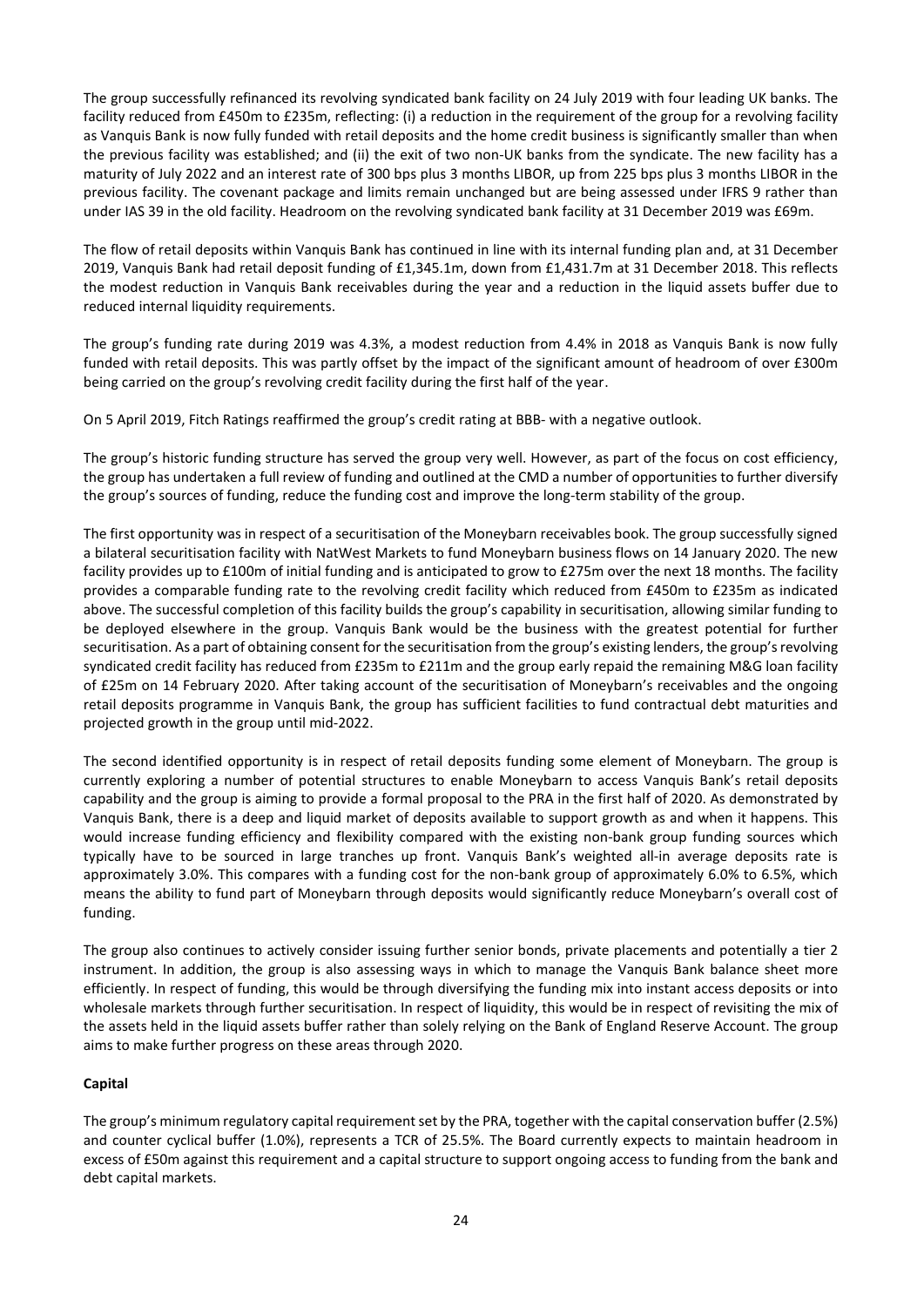The group's CET 1 ratio on an accrued profits basis at 31 December 2019 was 30.7% compared with the group's TCR of 25.5%. On this basis, the regulatory capital headroom was 5.2%, equivalent to approximately £117m based on the group's risk weighted assets of £2.2bn. The increase in headroom from approximately £100m at 31 December 2018 reflects: (i) retained profits less accrued dividends; (ii) an increase in regulatory capital of approximately £15m from the prior year restatement in respect of the change in treatment of directly attributable acquisition costs in Vanquis Bank; and (iii) the release of the FCA provisions in respect of ROP and Moneybarn which, after tax, benefited regulatory capital by approximately £10m. These favourable impacts were offset by the anticipated second year transitional impact of IFRS 9 of £18m and the impact of the implementation of IFRS 16 'Leases' from 1 January 2019 of £26m.

The group's regulatory capital headroom reduced to approximately £90m on 1 January 2020, when the third year transitional impact of IFRS 9 of £28m came into effect meaning that the group has absorbed 30% of the IFRS 9 impact at this date. This level of headroom is consistent with the Board's current risk appetite of maintaining regulatory capital headroom in excess of £50m whilst progressing towards the group's dividend cover target of at least 1.4 times in the medium term and progressively absorbing the remaining 70% (£129m) transitional impact of IFRS 9 by 1 January 2023. For illustrative purposes, after adjusting for the impact on risk weighted assets, the CET 1 ratio at 31 December 2019 would reduce from 30.7% to 24.1% if the IFRS 9 transitional arrangements did not apply.

The group'sinternal plans and medium-term guidance, including receivables growth expectations and dividend guidance, are consistent with maintaining regulatory capital headroom of at least £50m above the current TCR of 25.5%. However, the group continues to actively explore a number of options to improve capital efficiency and management has identified a number of areas which may result in potential future reductions in the TCR, including, but not limited to, potential reductions in capital requirements for pensions and Pillar 2A add-ons. The group's next capital review (C-SREP) with the PRA is confirmed for March 2020, with the result expected in the second quarter.

The Board also continues to monitor its risk appetite in respect of the appropriate level of regulatory capital headroom in light of the group's ongoing recovery.

# **Regulation**

# **Enhanced supervision by the FCA**

As a consequence of: (i) the disruption to the home credit business following the migration to the employed operating model in July 2017 and the subsequent implementation of the recovery plan in response to the disruption; (ii) the FCA's investigation into Vanquis Bank's ROP product; and (iii) the FCA's investigation into Moneybarn, the group continues to be subject to enhanced supervision as notified by the FCA in their Watchlist Letter. Firms placed under enhanced supervision may be required to provide formal commitments, where appropriate, to tackle the underlying concerns raised by the FCA and the FCA may also exercise other wide-ranging powers. The group has a detailed plan of activities agreed with the FCA with plans to formally attest that it has addressed the outstanding regulatory concerns by the end of 2020.

## **FCA review of high-cost credit**

On 18 December 2018, the FCA published CP18/43 in respect of its review of high-cost credit, including final rules and guidance in respect of home-collected credit. The rules introduced a package of reforms to raise standards in disclosure and sales practices to prevent home credit firms from offering new loans or refinancing existing loans during home collection visits without the customer specifically requesting it. CCD made the necessary changes to its processes to ensure compliance with the new rules in advance of them coming into force on 19 March 2019. This included the requirement for CEMs to explain all available options to a customer who wishes to borrow, including refinancing their existing loan or taking out a concurrent loan. The changes made to the home credit operating model over the last two years, including the voice recording of all sales interactions with customers, means that the business can effectively evidence compliance with the revised requirements.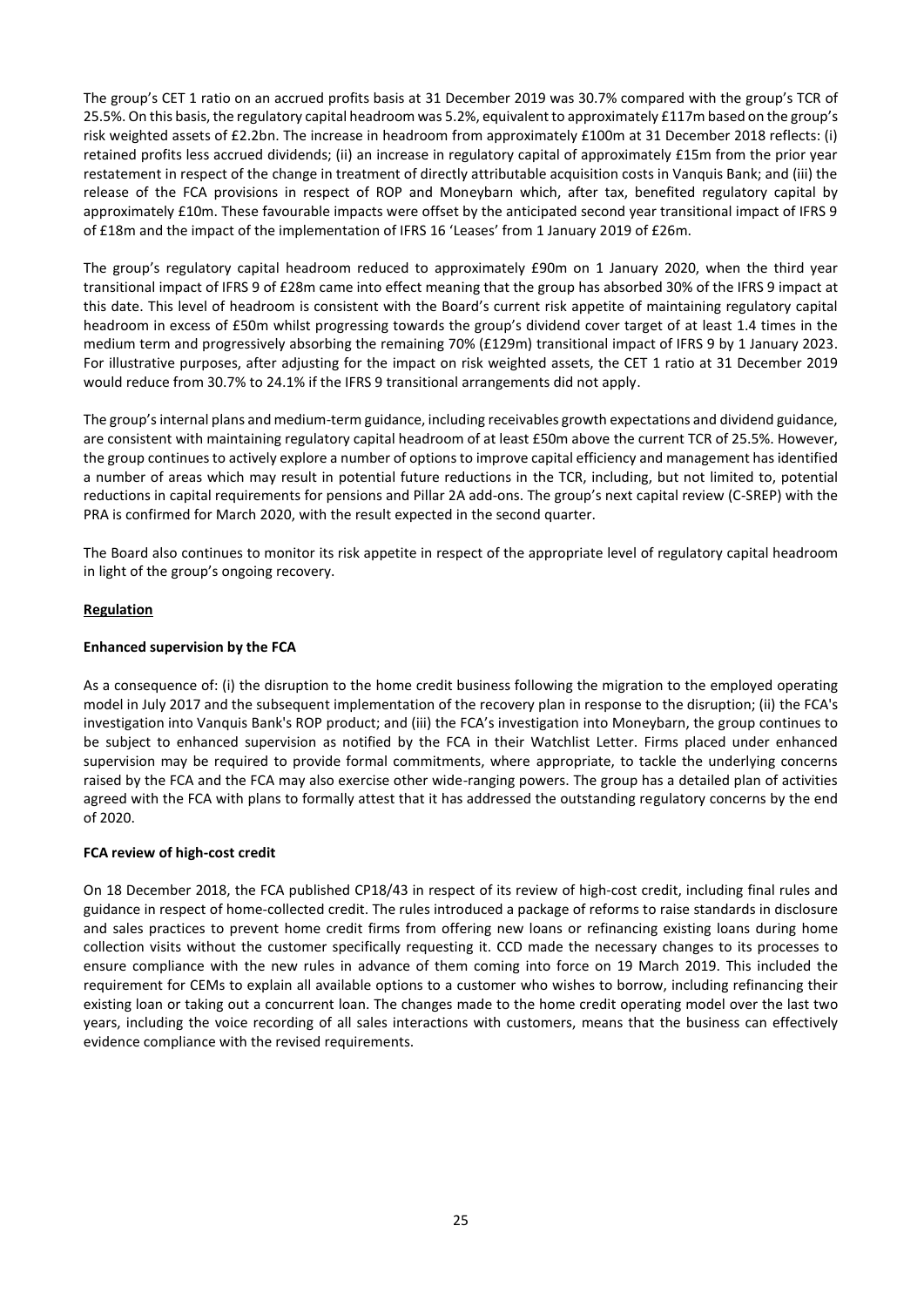## **FCA CCMS**

In February 2018, the FCA published PS18/4 setting out its final policy rules in respect of persistent debt and earlier intervention remedies from the CCMS. The overall objective of the package of remedies is to reduce the number of customers in problem credit card debt and put borrowers in greater control of their borrowing. In particular, the rules require credit card firms to undertake specific measures in respect of customers defined as being in persistent debt. The FCA define persistent debt as a customer who pays more in interest, fees and charges than principal over an 18 month period. Under this definition, where customers are in persistent debt, firms need to undertake the following actions:

- At 18 months, prompt customers in persistent debt to change their repayment behaviour if they can afford to.
- At 27 months, send another reminder if payments indicate a customer is still likely to be in persistent debt at the 36-month point. Customers need to be made aware that, if they do not change their repayment behaviour, their card may be suspended, which may be reported to credit reference agencies. The customer should also receive contact details for debt advice services.
- At 36 months, intervene again if a customer remains in persistent debt with strategies to help the customer repay their outstanding debt more quickly over a reasonable period, usually between 3 and 4 years.

The proposals in PS18/4 came into force on 1 March 2018 and firms had 6 months to be fully compliant. Approximately, 11% of Vanquis Bank's active customers met the FCA's definition of persistent debt at September 2018 and the first 36 month checkpoint for persistent debt customers is in March 2020. Vanquis Bank increased its minimum payment rates in the second half of 2018 and has introduced a number of proactive measures in 2019, including recommended payments and the testing of a number of communication strategies, to encourage increased monthly repayments and reduce the number of customers meeting the FCA's definition of being in persistent debt.

## **FCA review of the motor finance market**

In the FCA's Business Plan for 2017/18 the FCA stated that it was looking at the motor finance market to ensure that it works well and to assess whether consumers are at risk of harm. The FCA published an update on this work on 15 March 2018 with its final findings issued on 4 March 2019. The FCA's final findings indicated that they have concerns regarding four areas of the motor finance market: (i) commission arrangements, in particular non-flat rate structures; (ii) sufficient, timely and transparent information, mainly in respect of broker practice and information about difference in commission (DIC) type commission arrangements; (iii) lender controls in respect of the oversight of dealers and brokers; and (iv) affordability assessments, whereby the FCA reference the additional clarity given in PS18/19 last year around affordability checks, and the expectation that all lenders have implemented the appropriate additional practices.

Moneybarn has flat fee commission structures and has never given discretion to brokers in setting the interest or commission levels. Customers are made aware of the existence of a payment of commission in Moneybarn's precontractual paperwork that all brokers must provide to the customer and evidence that the customer has received it. Moneybarn has an active physical audit programme for all of its brokers and was the first vehicle finance lender in the market to have such an audit process in place. Like all of the group's other businesses, Moneybarn made all necessary changes to its processes required by PS18/19 in advance of the 1 November 2018 deadline and there has been no further updates since then from the FCA.

## **Irresponsible lending complaints and the Financial Ombudsman Service (FOS)**

There continues to be heightened claims management company activity around non-standard lending sectors, particularly in respect of irresponsible lending in high-cost credit and more recently in home credit. As a result, CCD has seen an increase in the number of such complaints and referrals to the FOS, particularly in the first half of 2019, although complaint levels have now stabilised. CCD continues to robustly defend inappropriate or unsubstantiated claims and is working closely with the FOS in this regard. See note 13 to the financial information.

## **Gambling commission ban on credit cards for gambling**

On 14 January 2020, the Gambling Commission announced that with effect from 14 April 2020, gambling through credit cards will be banned. The ban follows a detailed review by the Commission and the government. While it is incumbent on merchants to enforce the ban, it is estimated that this will have a modest impact on Vanquis Bank earnings.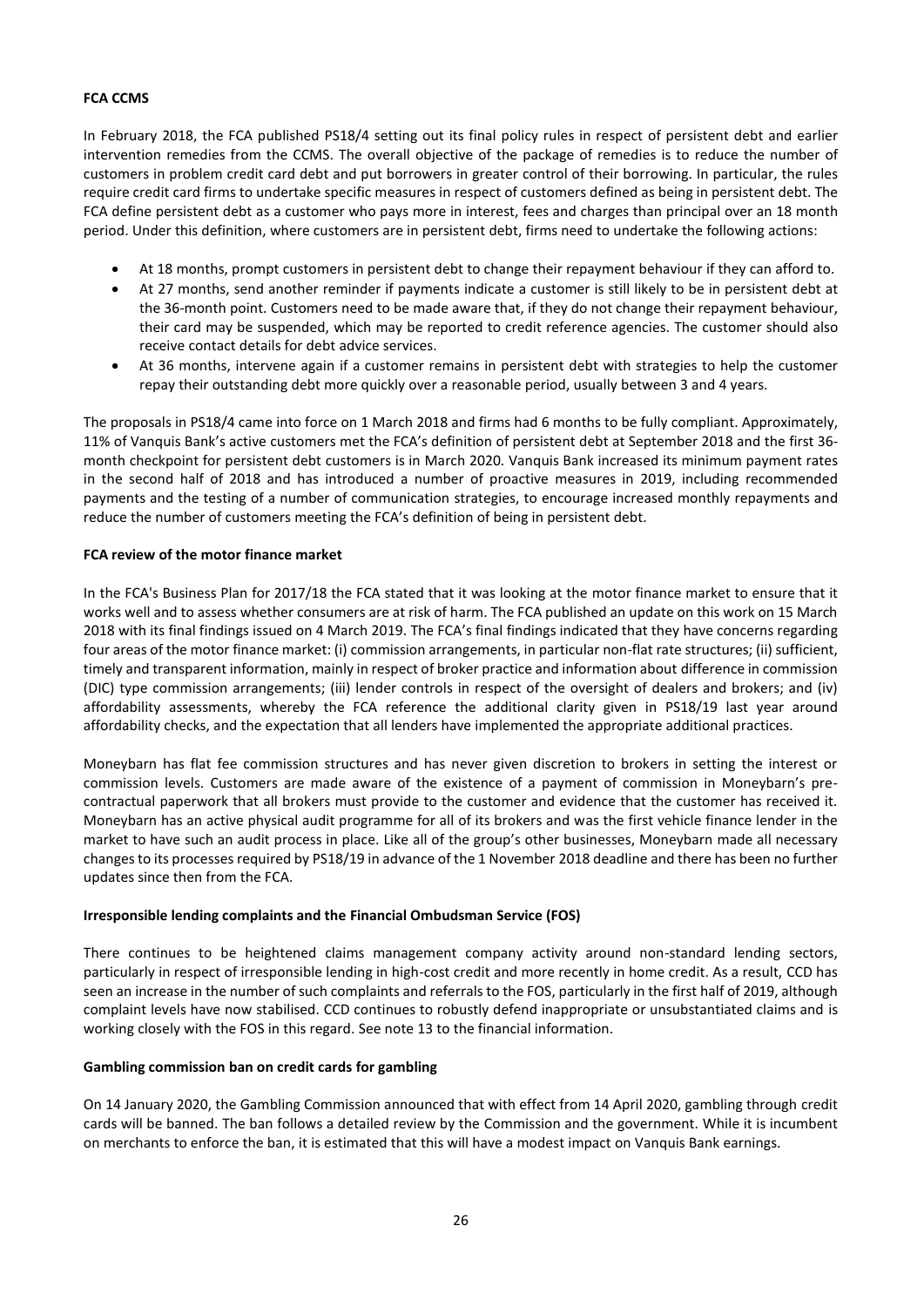# **Consolidated income statement for the year ended 31 December**

|                                                                                  | <b>Note</b> | 2019    | 2018       |
|----------------------------------------------------------------------------------|-------------|---------|------------|
|                                                                                  |             |         | (restated) |
|                                                                                  |             | Em      | £m         |
| Revenue                                                                          | 3           | 998.3   | 1,091.4    |
| Finance costs                                                                    |             | (72.0)  | (91.7)     |
| Impairment charges                                                               | 8           | (336.9) | (396.8)    |
| Administrative and operating costs                                               |             | (460.6) | (505.6)    |
| <b>Total costs</b>                                                               |             | (869.5) | (994.1)    |
| <b>Profit before tax</b>                                                         | 3           | 128.8   | 97.3       |
| Profit before tax, amortisation of acquisition intangibles and exceptional items | 3           | 162.6   | 160.1      |
| Amortisation of acquisition intangibles                                          | 3           | (7.5)   | (7.5)      |
| <b>Exceptional items</b>                                                         | 3.          | (26.3)  | (55.3)     |
| Tax charge                                                                       | 4           | (44.4)  | (32.0)     |
| Profit for the year attributable to equity shareholders                          |             | 84.4    | 65.3       |

Note 2019 2018

All of the above activities relate to continuing operations.

# **Consolidated statement of comprehensive income**

|                                                                           |             |       | (restated) |
|---------------------------------------------------------------------------|-------------|-------|------------|
|                                                                           |             | Em    | £m         |
| Profit for the year attributable to equity shareholders                   |             | 84.4  | 65.3       |
| Items that will not be reclassified subsequently to the income statement: |             |       |            |
| - actuarial movements on retirement benefit asset                         | 9           | (9.7) | (21.7)     |
| - fair value movements in investments                                     | 10          | 4.5   | 2.2        |
| - tax on items taken directly to other comprehensive income               | 4           | 0.6   | 3.6        |
| - impact of change in UK tax rate on items that will not be subsequently  |             |       |            |
| reclassified to the income statement                                      | 4           | (0.1) | (0.7)      |
| Other comprehensive expense for the year                                  |             | (4.7) | (16.6)     |
| Total comprehensive income for the year                                   |             | 79.7  | 48.7       |
|                                                                           |             |       |            |
| <b>Earnings per share</b>                                                 | <b>Note</b> | 2019  | 2018       |
|                                                                           |             |       | (restated) |
|                                                                           |             | pence | pence      |
| <b>Basic</b>                                                              | 5           | 33.3  | 27.3       |
|                                                                           |             |       |            |
| <b>Diluted</b>                                                            | 5           | 33.1  | 27.2       |
| Dividends per share                                                       |             |       |            |
|                                                                           | <b>Note</b> | 2019  | 2018       |
|                                                                           |             |       |            |
|                                                                           |             | pence | pence      |
| Proposed final dividend                                                   | 6           | 16.0  | 10.0       |
| Total dividend for the year                                               | 6           | 25.0  | 10.0       |

Paid in the period\* 6 19.0 -

\* The total cost of dividends paid in the year was £47.6m (2018: £nil).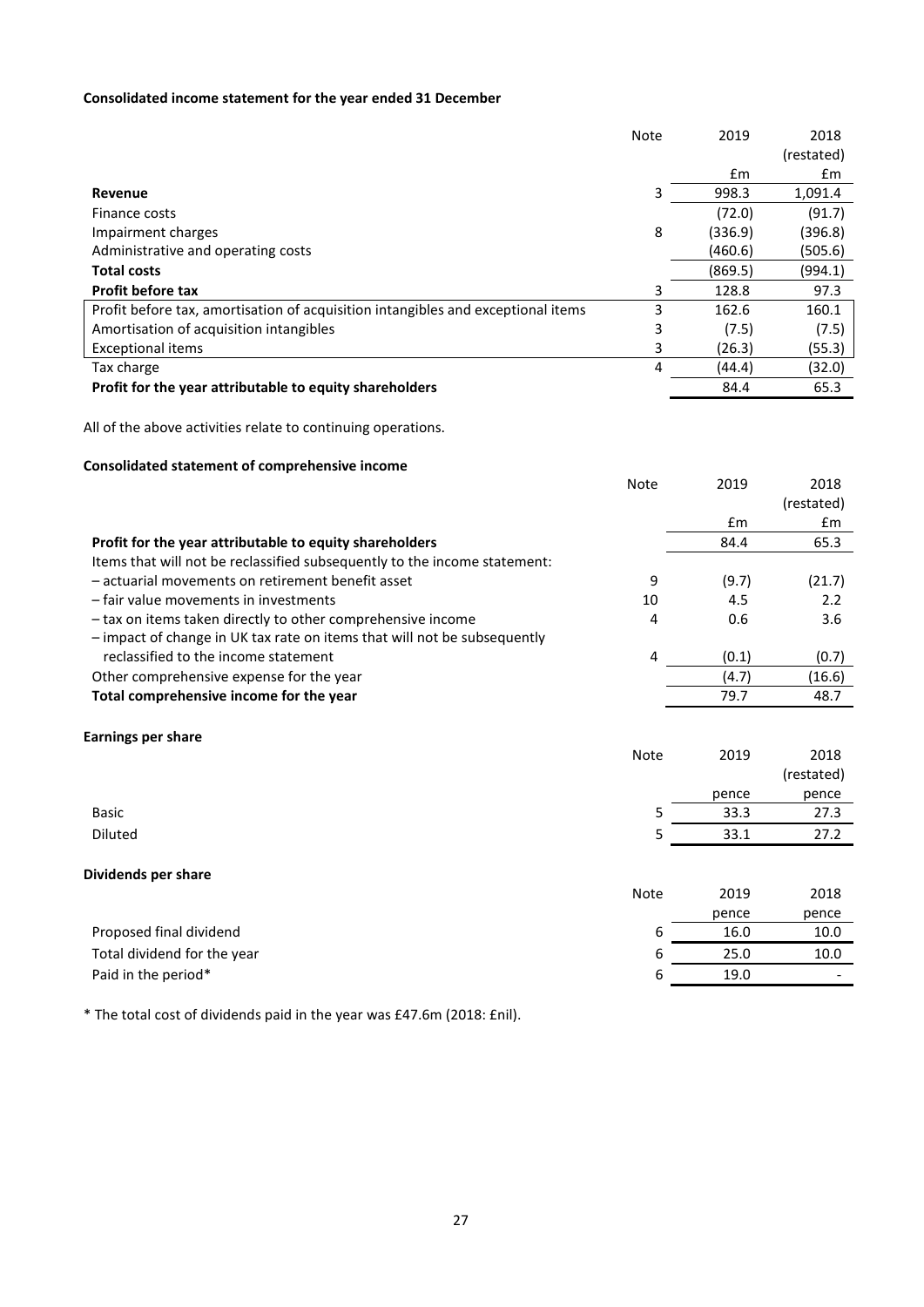# **Consolidated balance sheets**

|                                                      | <b>Note</b>    | 31 December  | 31 December  | 1 January    |
|------------------------------------------------------|----------------|--------------|--------------|--------------|
|                                                      |                | 2019         | 2018         | 2018         |
|                                                      |                |              | (restated)   | (restated)   |
|                                                      |                | £m           | £m           | £m           |
| <b>ASSETS</b>                                        |                |              |              |              |
| <b>Non-current assets</b>                            |                |              |              |              |
| Goodwill                                             | $\overline{7}$ | 71.2<br>44.1 | 71.2<br>55.0 | 71.2<br>79.4 |
| Other intangible assets                              |                | 19.3         |              |              |
| Property, plant and equipment<br>Right of use assets |                | 67.1         | 24.6         | 30.9         |
| Financial assets:                                    |                |              |              |              |
| - amounts receivable from customers                  | 8              | 418.3        | 364.8        | 320.3        |
| Retirement benefit asset                             | 9              | 78.0         | 83.9         | 102.3        |
| Deferred tax assets                                  |                | 25.0         | 33.0         | 30.1         |
|                                                      |                | 723.0        | 632.5        | 634.2        |
| <b>Current assets</b>                                |                |              |              |              |
| Financial assets:                                    |                |              |              |              |
| - investment held as fair value through other        |                |              |              |              |
| comprehensive income                                 | 10             | 16.6         | 47.8         | 45.8         |
| - amounts receivable from customers                  | 8              | 1,794.3      | 1,839.2      | 1,781.2      |
| - cash and cash equivalents                          |                | 353.6        | 387.9        | 282.9        |
| - trade and other receivables                        |                | 33.3         | 29.8         | 28.5         |
|                                                      |                | 2,197.8      | 2,304.7      | 2,138.4      |
| <b>Total assets</b>                                  | 3              | 2,920.8      | 2,937.2      | 2,772.6      |
|                                                      |                |              |              |              |
| <b>LIABILITIES</b>                                   |                |              |              |              |
| <b>Current liabilities</b>                           |                |              |              |              |
| <b>Financial liabilities:</b>                        |                |              |              |              |
| - retail deposits                                    |                | (410.0)      | (339.3)      | (350.8)      |
| - bank and other borrowings                          |                | (53.5)       | (49.8)       | (38.1)       |
| <b>Total borrowings</b>                              |                | (463.5)      | (389.1)      | (388.9)      |
| - derivatives                                        |                |              |              | (0.1)        |
| - trade and other payables                           |                | (89.3)       | (91.8)       | (96.9)       |
| - lease liabilities                                  |                | (10.2)       |              |              |
| <b>Current tax liabilities</b>                       |                | (34.7)       | (24.6)       | (15.9)       |
| Provisions                                           | 11             | (14.5)       | (53.2)       | (104.6)      |
|                                                      |                | (612.2)      | (558.7)      | (606.4)      |
| <b>Non-current liabilities</b>                       |                |              |              |              |
| <b>Financial liabilities:</b>                        |                |              |              |              |
| - retail deposits                                    |                | (935.2)      | (1,092.4)    | (950.2)      |
| - bank and other borrowings                          |                | (564.8)      | (574.0)      | (853.9)      |
| <b>Total borrowings</b>                              |                | (1,500.0)    | (1,666.4)    | (1,804.1)    |
| - lease liabilities                                  |                | (68.1)       |              |              |
|                                                      |                | (1,568.1)    | (1,666.4)    | (1,804.1)    |
| <b>Total liabilities</b>                             |                | (2, 180.3)   | (2, 225.1)   | (2,410.5)    |
| <b>NET ASSETS</b>                                    | 3              | 740.5        | 712.1        | 362.1        |
|                                                      |                |              |              |              |
| <b>SHAREHOLDERS' EQUITY</b>                          |                |              |              |              |
| Share capital                                        |                | 52.5         | 52.5         | 30.7         |
| Share premium                                        |                | 273.2        | 273.2        | 273.0        |
| Other reserves                                       |                | 295.9        | 292.1        | 13.4         |
| Retained earnings                                    |                | 118.9        | 94.3         | 45.0         |
| <b>TOTAL EQUITY</b>                                  |                | 740.5        | 712.1        | 362.1        |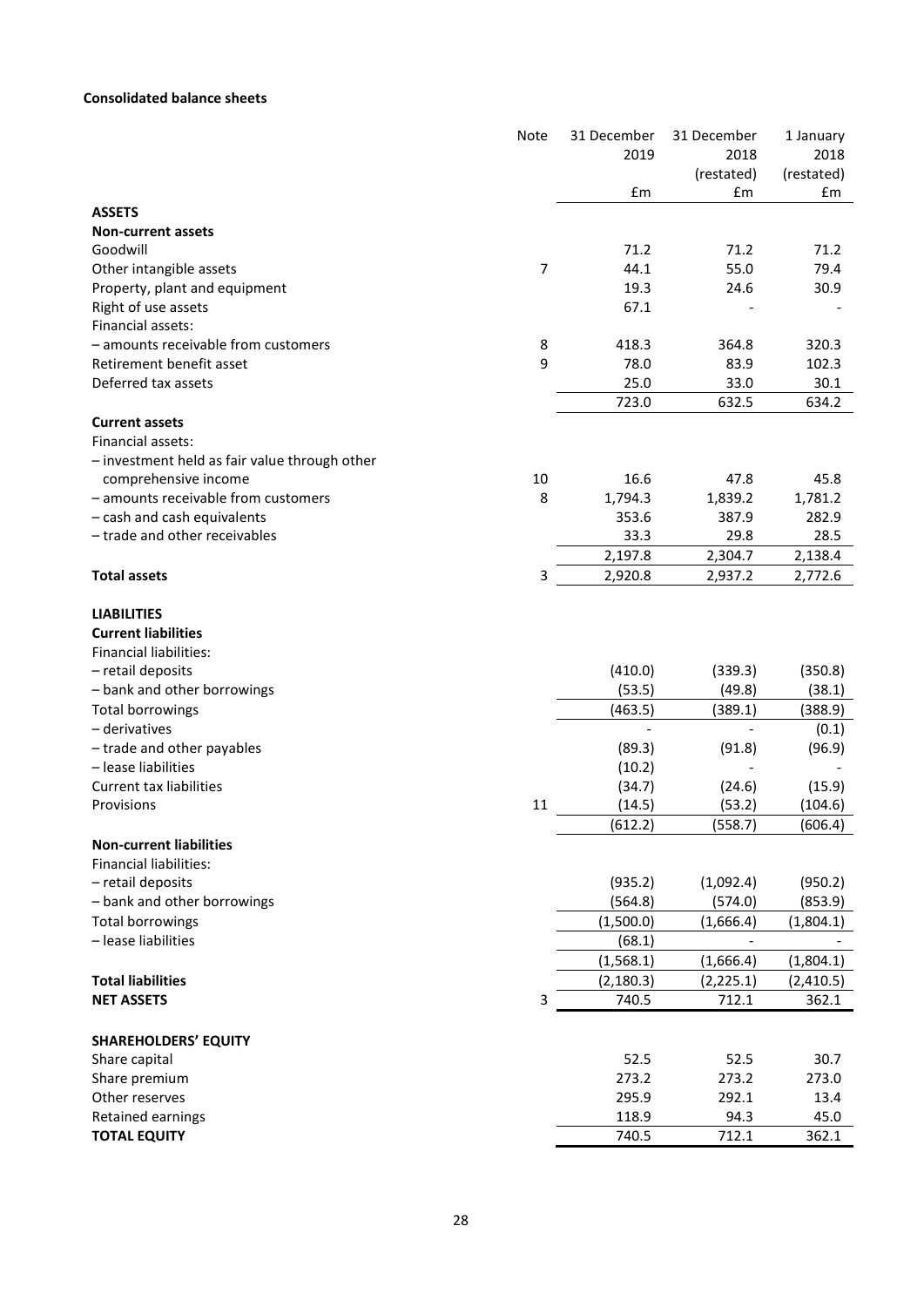# **Consolidated statement of changes in shareholders' equity**

|                                                                 | Share                    | Share                        | Other                    | Retained   |        |
|-----------------------------------------------------------------|--------------------------|------------------------------|--------------------------|------------|--------|
|                                                                 | capital                  | premium                      | reserves                 | earnings   | Total  |
|                                                                 |                          |                              |                          | (restated) |        |
|                                                                 | £m                       | £m                           | £m                       | £m         | £m     |
| At 31 December 2017                                             | 30.7                     | 273.0                        | 13.4                     | 34.0       | 351.1  |
| Prior year adjustment - directly attributable acquisition costs |                          |                              |                          |            |        |
| (note 2)                                                        |                          |                              |                          | 11.0       | 11.0   |
| At 1 January 2018                                               | 30.7                     | 273.0                        | 13.4                     | 45.0       | 362.1  |
| Profit for the period                                           |                          |                              |                          | 65.3       | 65.3   |
| Other comprehensive income/(expense):                           |                          |                              |                          |            |        |
| - actuarial movements on retirement benefit asset (note 9)      |                          |                              |                          | (21.7)     | (21.7) |
| - fair value movement in investments (note 10)                  |                          |                              | 2.2                      |            | 2.2    |
| - tax on items taken directly to other comprehensive income     |                          |                              | (0.5)                    | 4.1        | 3.6    |
| - impact of change in UK tax rate                               |                          |                              | (0.2)                    | (0.5)      | (0.7)  |
| Other comprehensive income/(expense) for the period             | $\overline{\phantom{a}}$ |                              | 1.5                      | (18.1)     | (16.6) |
| Total comprehensive income for the period                       | $\overline{a}$           | $\overline{a}$               | 1.5                      | 47.2       | 48.7   |
| Transactions with owners:                                       |                          |                              |                          |            |        |
| - proceeds from rights issue                                    | 21.8                     |                              | 278.2                    |            | 300.0  |
| - issue of share capital                                        |                          | 0.2                          |                          |            | 0.2    |
| - share-based payment charge                                    |                          |                              | 1.1                      |            | 1.1    |
| - transfer of share-based payment reserve                       |                          |                              | (2.1)                    | 2.1        |        |
| At 31 December 2018                                             | 52.5                     | 273.2                        | 292.1                    | 94.3       | 712.1  |
| Impact of adoption of IFRS 16 'Leases' (note 2)                 |                          |                              |                          | (5.6)      | (5.6)  |
| At 1 January 2019                                               | 52.5                     | 273.2                        | 292.1                    | 88.7       | 706.5  |
| Profit for the period                                           | $\frac{1}{2}$            | $\qquad \qquad \blacksquare$ | $\overline{\phantom{a}}$ | 84.4       | 84.4   |
| Other comprehensive income/(expense):                           |                          |                              |                          |            |        |
| - actuarial movements on retirement benefit asset (note 9)      |                          |                              |                          | (9.7)      | (9.7)  |
| - fair value movement in investments (note 10)                  |                          |                              | 4.5                      |            | 4.5    |
| - tax on items taken directly to other comprehensive income     |                          |                              | (1.2)                    | 1.8        | 0.6    |
| - impact of change in UK tax rate                               |                          | $\overline{\phantom{a}}$     | 0.1                      | (0.2)      | (0.1)  |
| Other comprehensive income/(expense) for the period             | $\overline{\phantom{a}}$ | $\overline{\phantom{a}}$     | 3.4                      | (8.1)      | (4.7)  |
| Total comprehensive income for the period                       | $\blacksquare$           | $\overline{\phantom{a}}$     | 3.4                      | 76.3       | 79.7   |
| Transactions with owners:                                       |                          |                              |                          |            |        |
| - share-based payment charge                                    |                          |                              | 1.9                      |            | 1.9    |
| - transfer of share-based payment reserve                       |                          |                              | (1.5)                    | 1.5        |        |
| - dividends                                                     |                          |                              |                          | (47.6)     | (47.6) |
| At 31 December 2019                                             | 52.5                     | 273.2                        | 295.9                    | 118.9      | 740.5  |

The rights issue in April 2018 was undertaken through a cash box structure which allowed merger relief to be applied to the issue of shares rather than recording share premium. The resulting merger reserve of £278.2m is included within other reserves, of which £228.2m is distributable as the capital was retained for the purposes of the company with the remaining £50.0m not distributable as it was used to inject capital into Vanquis Bank.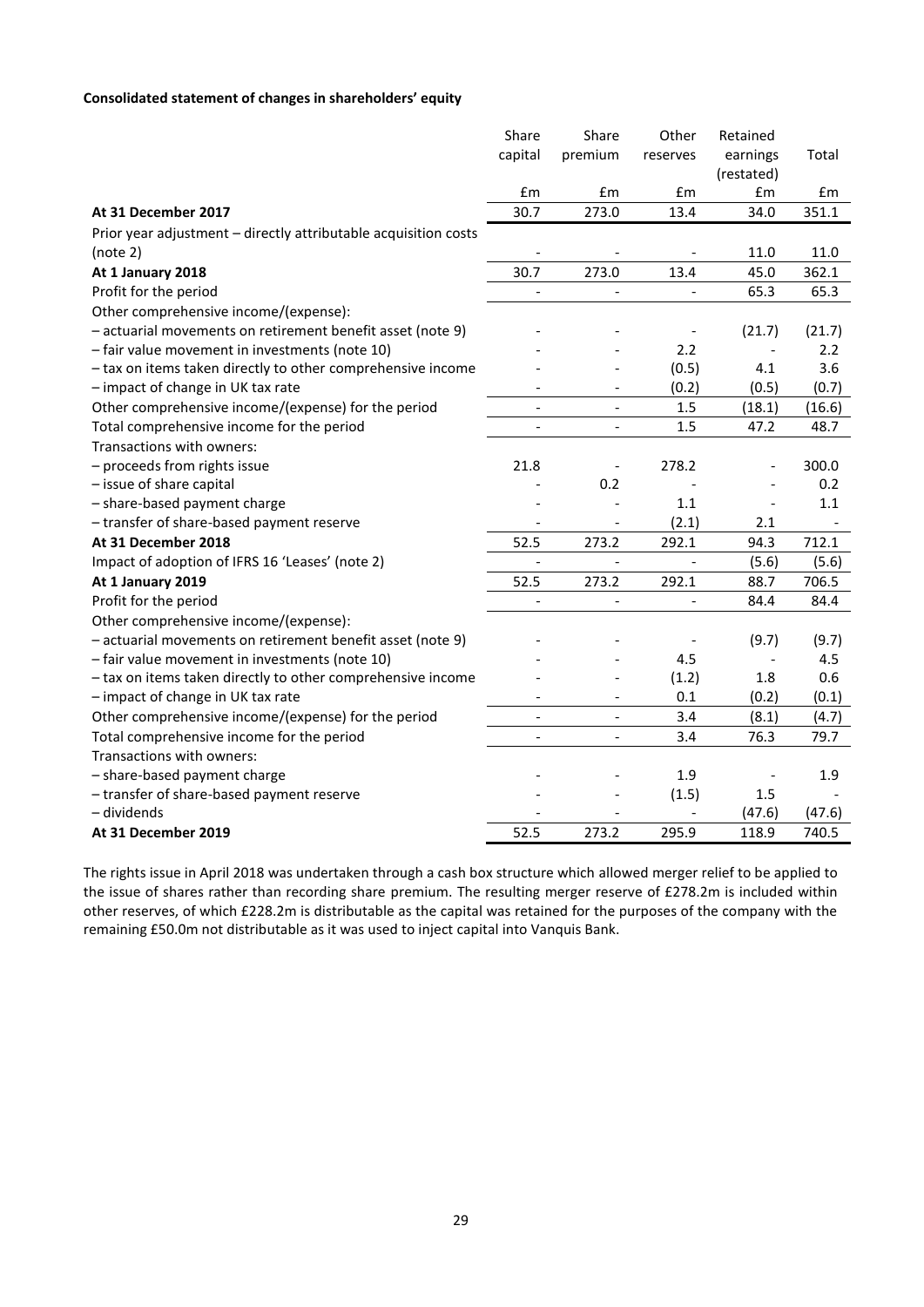# **Consolidated statement of cash flows for the year ended 31 December**

| Note                                                             | 2019    | 2018          |
|------------------------------------------------------------------|---------|---------------|
|                                                                  | £m      | $\mathsf{fm}$ |
| Cash flows from operating activities                             |         |               |
| Cash generated from operations<br>12                             | 190.7   | 67.2          |
| Finance costs paid                                               | (66.1)  | (66.1)        |
| 3<br>Premium and fees paid on refinancing of senior bonds        |         | (18.5)        |
| Tax paid                                                         | (24.3)  | (22.3)        |
| Net cash generated from/(used in) operating activities           | 100.3   | (39.7)        |
| Cash flows from investing activities                             |         |               |
| Purchase of intangible assets                                    | (7.4)   | (7.6)         |
| Purchase of property, plant and equipment                        | (6.6)   | (5.3)         |
| Proceeds from disposal of property, plant and equipment          | 2.7     | 1.5           |
| Sale of government gilts held as an investment                   | 35.7    | 0.2           |
| Net cash generated from/(used in) investing activities           | 24.4    | (11.2)        |
| Cash flows from financing activities                             |         |               |
| Proceeds from bank and other borrowings                          | 288.3   | 737.1         |
| Repayment of bank and other borrowings                           | (379.7) | (885.3)       |
| Payment of lease liabilities                                     | (15.8)  |               |
| Dividends paid to company shareholders<br>6                      | (47.6)  |               |
| Net proceeds from rights issue                                   |         | 300.0         |
| Proceeds from issue of share capital                             |         | 0.2           |
| Net cash (used in)/generated from financing activities           | (154.8) | 152.0         |
|                                                                  |         | 101.1         |
| Net (decrease)/increase in cash, cash equivalents and overdrafts | (30.1)  | 279.8         |
| Cash, cash equivalents and overdrafts at beginning of year       | 380.9   |               |
| Cash, cash equivalents and overdrafts at end of year             | 350.8   | 380.9         |
| Cash, cash equivalents and overdrafts at end of year comprise:   |         |               |
| Cash at bank and in hand                                         | 353.6   | 387.9         |
| Overdrafts (held in bank and other borrowings)                   | (2.8)   | (7.0)         |
| Total cash, cash equivalents and overdrafts                      | 350.8   | 380.9         |

Cash at bank and in hand includes £321.9m (2018: £384.9m) in respect of the liquid assets buffer, including other liquidity resources, held by Vanquis Bank in accordance with the PRA's liquidity regime. As at 31 December 2019, £138.2m (2018: £106.5m) of the buffer was available to finance Vanquis Bank's day-to-day operations.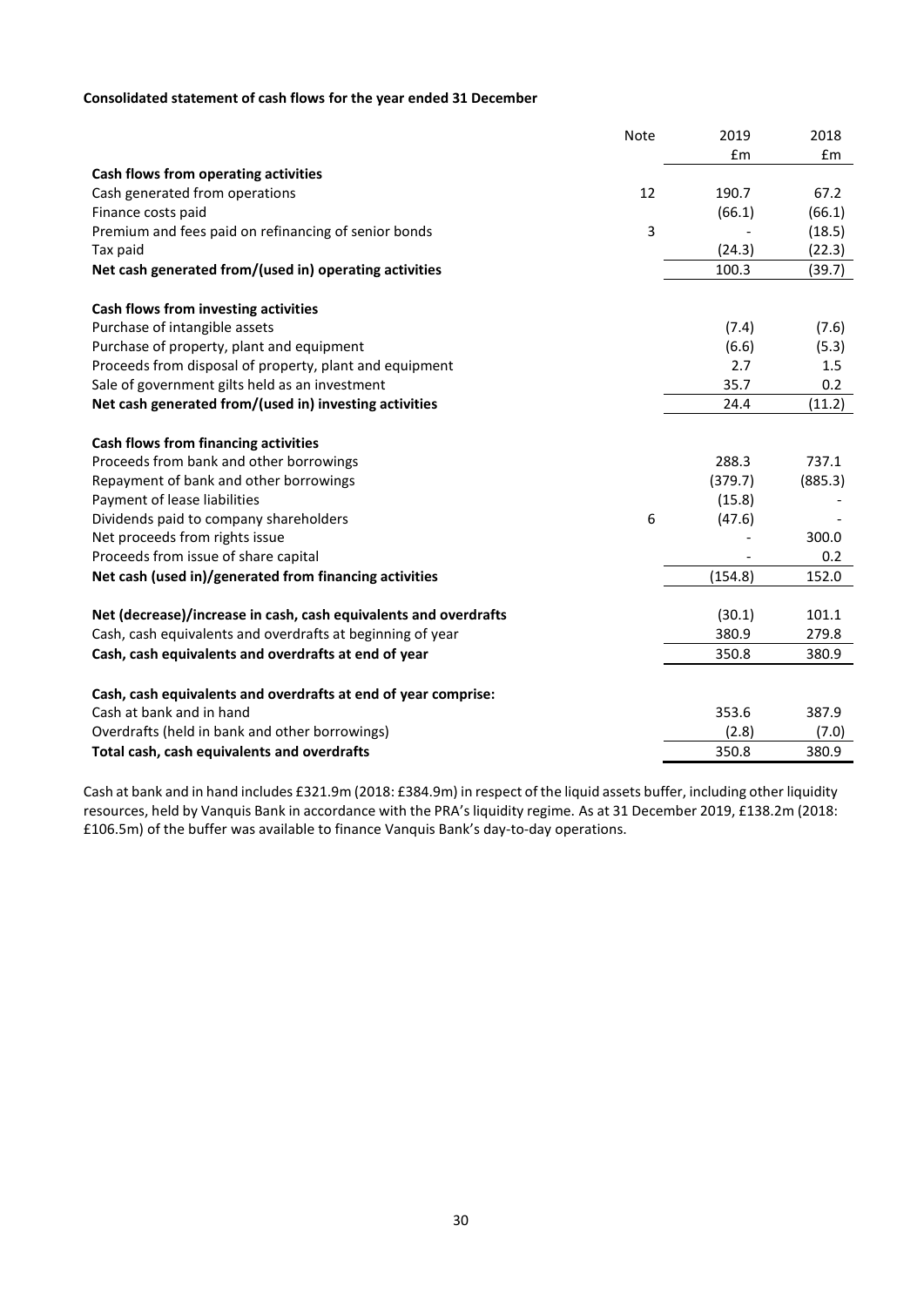## **Notes to the financial information**

# **1. Basis of preparation**

The financial information, which comprises the consolidated income statement, statement of comprehensive income, balance sheet, statement of changes in equity, cash flow statement and related notes, is derived from the consolidated financial statements for the year ended 31 December 2019, which have been prepared under International Financial Reporting Standards (IFRS) as adopted by the European Union and those parts of the Companies Act 2006 applicable to companies reporting under IFRS.

The financial information does not constitute the statutory financial statements of the group within the meaning of Section 434 of the Companies Act 2006. The statutory financial statements for the year ended 31 December 2018 have been filed with the Registrar of Companies. The report of the auditor was unqualified, did not draw attention to any matters by way of emphasis and did not contain any statement under section 498(2) or (3) of the Companies Act 2006.

The directors have reviewed the group's budgets, plans and cash flow forecasts for 2020 and 2021 together with outline projections for the three subsequent years. Based on this review, they are satisfied that the group has adequate resources to continue to operate for the foreseeable future. For this reason, the directors continue to adopt the going concern basis in preparing the financial information.

# **2. Accounting policies**

The accounting policies applied in preparing the financial information are consistent with those used in preparing the statutory financial statements for the year ended 31 December 2018 with the exception of: (i) the adoption of IFRS 16 'Leases'; (ii) a change in treatment of directly attributable deferred acquisition costs in Vanquis Bank; and (iii) changes in the recognition of revenue on credit impaired receivables and treatment of directly attributable acquisition costs in Moneybarn.

# **(i) The impact of new standards adopted by the group from 1 January 2019 – IFRS 16**

IFRS 16 'Leases' has been adopted by the group from the mandatory adoption date of 1 January 2019. IFRS 16 replaces IAS 17 'Leases' and provides a model for the identification of lease arrangements and the treatment in the financial statements of both lessees and lessors.

The standard distinguishes leases and service contracts on the basis of whether an identified asset is controlled by the customer. Distinctions between operating leases and finance leases are removed for lessee accounting, and has been replaced by a model where a right-of-use asset and a corresponding liability are recognised for all leases where the group is the lessee, except for short-term assets and leases of low value assets.

The right of use asset is initially measured at cost and subsequently measured at cost less accumulated amortisation and impairment losses, adjusted for any re-measurement of the lease liability. The lease liability is initially measured at the present value of future minimum lease payments. Subsequently the lease liability is adjusted for interest and lease payments, as well as the impact of lease modifications, amongst others. The classification of cash flows is affected as under IAS 17 operating lease payments were presented as operating cash flows whereas under IFRS 16 the lease payments are split into a principal and interest portion which is presented as operating and financing cash flows respectively.

The adoption of IFRS 16 into the group's opening balance sheet on 1 January 2019 resulted in an increase in assets of £81.9m and liabilities of £89.0m. Net of deferred tax of £1.5m, this resulted in a reduction in net assets of £5.6m which has been reflected through opening reserves at 1 January 2019. The group has taken the modified retrospective approach as permitted by IFRS 16. Accordingly, comparative information has not been restated.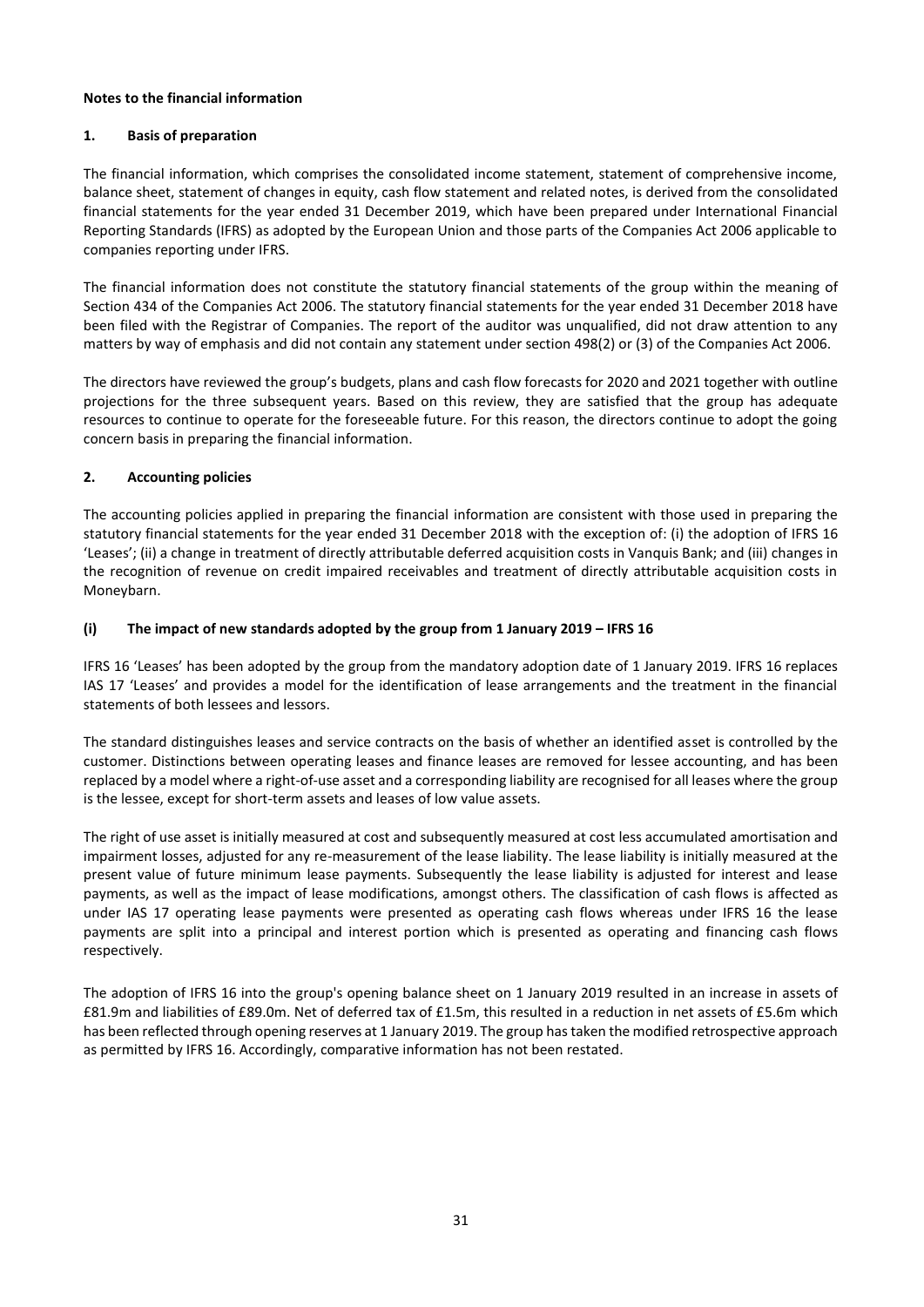## **2. Accounting policies (continued)**

# **(ii) The impact of new standards not yet effective and not adopted by the group from 1 January 2019**

There are no new standards not yet effective and not adopted by the group from 1 January 2019 which are expected to have a material impact on the group.

#### **(iii) Changes in accounting treatment in 2019**

#### **Change in treatment of directly attributable acquisition costs in Vanquis Bank**

As part of a refresh of contractual terms with affiliates during 2019, the group has reviewed the treatment of directly attributable acquisition costs paid by Vanquis Bank to third parties upon acceptance of new credit card customers introduced by those third parties. Historically, such costs were charged to the income statement as incurred on the basis that the credit card customer is not required to use the credit card. Upon review of this policy, it has been determined that the expected use of the issued credit cards can be reliably predicted and it is probable that the issued credit cards would be used resulting in the recognition of credit card receivables with the associated benefits flowing to Vanquis Bank. Accordingly, directly attributable acquisition costs are now capitalised as part of credit card receivables and amortised over the expected life of customer accounts. Directly attributable acquisition costs represented approximately 70% of total acquisition costs in 2019 compared with approximately 30% in 2017. This reflects the progressive shift in mix of new customer bookings towards internet affiliates as opposed to other channels such as direct marketing or direct mail where costs are not directly attributable to individual customer bookings. Under the revised treatment, the acquisition costs are recognised over the same term as when the benefits from credit cards (i.e. interest income) are received by Vanquis Bank. The new treatment results in a reduction in the interest income recognised on credit card receivables and a reduction in administrative and operating costs.

The group has concluded that the new treatment represents a change in accounting policy on the 2018 financial statements and accordingly hasrestated the 2018 consolidated income statement, statement of comprehensive income, balance sheet and statement of changes in shareholders' equity. The prior year restatement has resulted in an increase in receivables of £21.3m at 31 December 2018 and an increase in profit before tax in 2018 of £6.6m, comprising a reduction in costs of £12.0m and a reduction in revenue of £5.4m. The prior year adjustment to retained earnings at 1 January 2018 amounted to £11.0m.

# **Changes in treatment of revenue recognition on credit impaired receivables and directly attributable acquisition costs in Moneybarn**

In preparing the 2019 financial statements, the group has made two changes in accounting treatment in Moneybarn relating to: (i) revenue recognition on the conditional sale agreements within Moneybarn which are classified as credit impaired (i.e. stage 3 assets under IFRS 9), following adoption of IFRS 16 on 1 January 2019; and (ii) the treatment from a disclosure perspective of directly attributable acquisition costs to align with the rest of the group.

(i) Revenue recognition on credit impaired receivables

In 2018, revenue on Moneybarn's credit impaired receivables was recognised 'gross' of the impairment provision with this additional revenue reflected as an impairment charge resulting in a gross-up in the income statement. On reviewing its accounting policies in preparing the 2019 financial statements, the group has determined that revenue on Moneybarn's credit impaired receivables should be recognised 'net' of the impairment provision to align the accounting treatment under IFRS 16 with IFRS 9 and also with the treatment in both Vanquis Bank and CCD.

The group has concluded that the new treatment reflects a change in accounting policy required to be applied retrospectively and accordingly has restated the 2018 income statement balances in the 2019 financial statements. The restatement results in a reduction in Moneybarn's revenue and impairment in 2018 of £13.6m with no impact on profit before tax, earnings per share, retained earnings or carrying values in the balance sheet.

## (ii) Disclosure of directly attributable acquisition costs

Historically, directly attributable deferred acquisition costs in respect of Moneybarn's broker commissions were deferred within trade and other receivables and amortised through administrative and operating costs over the expected life of the associated customer contract.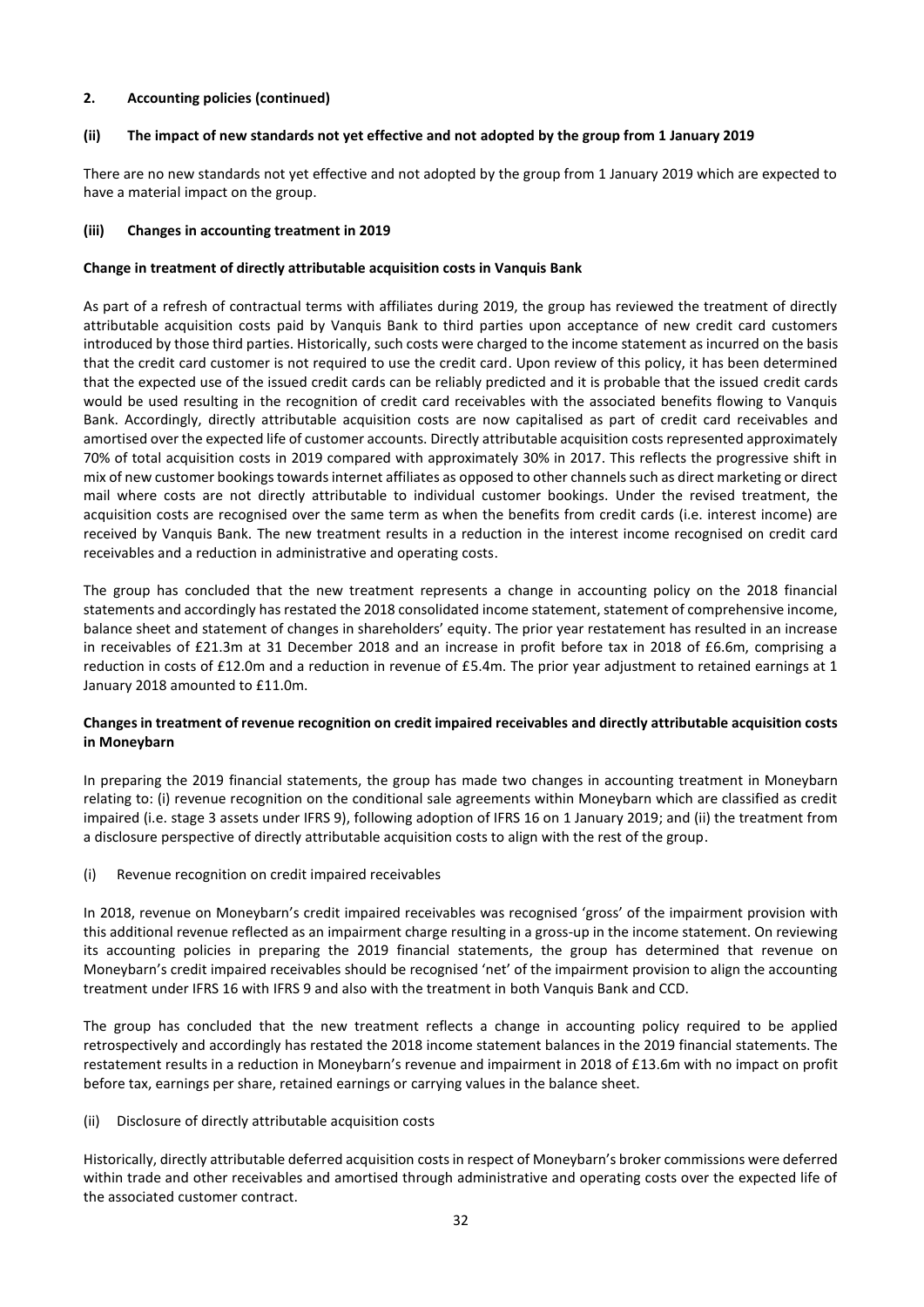# **2. Accounting policies (continued)**

Following the change in treatment of directly attributable acquisition costs in Vanquis Bank, and to align the treatment across the group, the group has concluded that directly attributable acquisition costs in Moneybarn should be deferred as part of amounts receivable from customers with amortisation therefore being treated as a deduction from revenue.

The change has been applied retrospectively and, accordingly, the 2018 income statement and balance sheet have been restated in the 2019 financial statements. The restatement results in a reduction in Moneybarn's 2018 revenue of £14.0m with a corresponding reduction in administrative and operating costs of £14.0m. There is no impact on profit before tax, earnings per share or retained earnings. The carrying value of receivables at 31 December 2018 has increased by £19.8m with a corresponding reduction in trade and other receivables.

A summary of the impact of the changes in treatment set out above in respect of Vanquis Bank and Moneybarn on the group's primary statements is set out below:

| Previous<br>Previously<br>Vanquis<br>Vanguis<br>As<br>As<br><b>Bank</b><br>Moneybarn<br>disclosed<br>Bank<br>Moneybarn<br>policy<br>presented<br>restated<br>£m<br>£m<br>£m<br>$\pmb{\text{f}}\pmb{\text{m}}$<br>£m<br>£m<br>$\pmb{\text{f}}\pmb{\text{m}}$<br>£m<br>1,045.6<br>998.3<br>1,124,4<br>(5.4)<br>(7.8)<br>(39.5)<br>(27.6)<br>1,091.4<br>Revenue<br>(72.0)<br>(72.0)<br>(91.7)<br>(91.7)<br>Finance costs<br>Impairment<br>charges<br>(358.2)<br>21.3<br>(336.9)<br>(410.4)<br>13.6<br>(396.8)<br>Administrative<br>and operating<br>(497.1)<br>18.3<br>18.2<br>(460.6)<br>(531.6)<br>12.0<br>14.0<br>(505.6)<br>costs<br>(927.3)<br>18.3<br>39.5<br>(869.5)<br>12.0<br>27.6<br><b>Total costs</b><br>(1,033.7)<br>(994.1)<br>10.5<br>6.6<br>118.3<br>128.8<br>90.7<br>97.3<br><b>Profit before tax</b><br>$\equiv$<br>$\equiv$<br>Tax charge<br>(41.8)<br>(2.6)<br>(44.4)<br>(30.4)<br>(1.6)<br>(32.0)<br>$\overline{\phantom{a}}$<br>$\blacksquare$<br>Profit for the<br>year attributable<br>to equity<br>shareholders<br>76.5<br>7.9<br>84.4<br>5.0<br>65.3<br>60.3<br><b>Total</b><br>comprehensive<br>income for the<br>79.7<br>48.7<br>period<br>71.8<br>7.9<br>43.7<br>5.0<br><b>Basic earnings</b> |
|-------------------------------------------------------------------------------------------------------------------------------------------------------------------------------------------------------------------------------------------------------------------------------------------------------------------------------------------------------------------------------------------------------------------------------------------------------------------------------------------------------------------------------------------------------------------------------------------------------------------------------------------------------------------------------------------------------------------------------------------------------------------------------------------------------------------------------------------------------------------------------------------------------------------------------------------------------------------------------------------------------------------------------------------------------------------------------------------------------------------------------------------------------------------------------------------------------------------------|
|                                                                                                                                                                                                                                                                                                                                                                                                                                                                                                                                                                                                                                                                                                                                                                                                                                                                                                                                                                                                                                                                                                                                                                                                                         |
|                                                                                                                                                                                                                                                                                                                                                                                                                                                                                                                                                                                                                                                                                                                                                                                                                                                                                                                                                                                                                                                                                                                                                                                                                         |
|                                                                                                                                                                                                                                                                                                                                                                                                                                                                                                                                                                                                                                                                                                                                                                                                                                                                                                                                                                                                                                                                                                                                                                                                                         |
|                                                                                                                                                                                                                                                                                                                                                                                                                                                                                                                                                                                                                                                                                                                                                                                                                                                                                                                                                                                                                                                                                                                                                                                                                         |
|                                                                                                                                                                                                                                                                                                                                                                                                                                                                                                                                                                                                                                                                                                                                                                                                                                                                                                                                                                                                                                                                                                                                                                                                                         |
|                                                                                                                                                                                                                                                                                                                                                                                                                                                                                                                                                                                                                                                                                                                                                                                                                                                                                                                                                                                                                                                                                                                                                                                                                         |
|                                                                                                                                                                                                                                                                                                                                                                                                                                                                                                                                                                                                                                                                                                                                                                                                                                                                                                                                                                                                                                                                                                                                                                                                                         |
|                                                                                                                                                                                                                                                                                                                                                                                                                                                                                                                                                                                                                                                                                                                                                                                                                                                                                                                                                                                                                                                                                                                                                                                                                         |
|                                                                                                                                                                                                                                                                                                                                                                                                                                                                                                                                                                                                                                                                                                                                                                                                                                                                                                                                                                                                                                                                                                                                                                                                                         |
|                                                                                                                                                                                                                                                                                                                                                                                                                                                                                                                                                                                                                                                                                                                                                                                                                                                                                                                                                                                                                                                                                                                                                                                                                         |
|                                                                                                                                                                                                                                                                                                                                                                                                                                                                                                                                                                                                                                                                                                                                                                                                                                                                                                                                                                                                                                                                                                                                                                                                                         |
|                                                                                                                                                                                                                                                                                                                                                                                                                                                                                                                                                                                                                                                                                                                                                                                                                                                                                                                                                                                                                                                                                                                                                                                                                         |
|                                                                                                                                                                                                                                                                                                                                                                                                                                                                                                                                                                                                                                                                                                                                                                                                                                                                                                                                                                                                                                                                                                                                                                                                                         |
|                                                                                                                                                                                                                                                                                                                                                                                                                                                                                                                                                                                                                                                                                                                                                                                                                                                                                                                                                                                                                                                                                                                                                                                                                         |
|                                                                                                                                                                                                                                                                                                                                                                                                                                                                                                                                                                                                                                                                                                                                                                                                                                                                                                                                                                                                                                                                                                                                                                                                                         |
|                                                                                                                                                                                                                                                                                                                                                                                                                                                                                                                                                                                                                                                                                                                                                                                                                                                                                                                                                                                                                                                                                                                                                                                                                         |
|                                                                                                                                                                                                                                                                                                                                                                                                                                                                                                                                                                                                                                                                                                                                                                                                                                                                                                                                                                                                                                                                                                                                                                                                                         |
|                                                                                                                                                                                                                                                                                                                                                                                                                                                                                                                                                                                                                                                                                                                                                                                                                                                                                                                                                                                                                                                                                                                                                                                                                         |
|                                                                                                                                                                                                                                                                                                                                                                                                                                                                                                                                                                                                                                                                                                                                                                                                                                                                                                                                                                                                                                                                                                                                                                                                                         |
|                                                                                                                                                                                                                                                                                                                                                                                                                                                                                                                                                                                                                                                                                                                                                                                                                                                                                                                                                                                                                                                                                                                                                                                                                         |
|                                                                                                                                                                                                                                                                                                                                                                                                                                                                                                                                                                                                                                                                                                                                                                                                                                                                                                                                                                                                                                                                                                                                                                                                                         |
|                                                                                                                                                                                                                                                                                                                                                                                                                                                                                                                                                                                                                                                                                                                                                                                                                                                                                                                                                                                                                                                                                                                                                                                                                         |
|                                                                                                                                                                                                                                                                                                                                                                                                                                                                                                                                                                                                                                                                                                                                                                                                                                                                                                                                                                                                                                                                                                                                                                                                                         |
|                                                                                                                                                                                                                                                                                                                                                                                                                                                                                                                                                                                                                                                                                                                                                                                                                                                                                                                                                                                                                                                                                                                                                                                                                         |
| per share (pence)<br>30.3<br>3.0<br>33.3<br>25.2<br>2.1<br>27.3                                                                                                                                                                                                                                                                                                                                                                                                                                                                                                                                                                                                                                                                                                                                                                                                                                                                                                                                                                                                                                                                                                                                                         |
| <b>Diluted earnings</b>                                                                                                                                                                                                                                                                                                                                                                                                                                                                                                                                                                                                                                                                                                                                                                                                                                                                                                                                                                                                                                                                                                                                                                                                 |
| per share (pence)<br>30.1<br>3.0<br>33.1<br>25.1<br>2.1<br>27.2                                                                                                                                                                                                                                                                                                                                                                                                                                                                                                                                                                                                                                                                                                                                                                                                                                                                                                                                                                                                                                                                                                                                                         |
|                                                                                                                                                                                                                                                                                                                                                                                                                                                                                                                                                                                                                                                                                                                                                                                                                                                                                                                                                                                                                                                                                                                                                                                                                         |
| Amounts<br>receivables from                                                                                                                                                                                                                                                                                                                                                                                                                                                                                                                                                                                                                                                                                                                                                                                                                                                                                                                                                                                                                                                                                                                                                                                             |
|                                                                                                                                                                                                                                                                                                                                                                                                                                                                                                                                                                                                                                                                                                                                                                                                                                                                                                                                                                                                                                                                                                                                                                                                                         |
| customers<br>2,156.2<br>31.8<br>24.6<br>2,212.6<br>2,162.9<br>21.3<br>19.8<br>2,204.0<br>Deferred tax<br>32.9<br>25.0<br>33.0<br>38.3                                                                                                                                                                                                                                                                                                                                                                                                                                                                                                                                                                                                                                                                                                                                                                                                                                                                                                                                                                                                                                                                                   |
| (7.9)<br>(5.3)<br>Trade and other                                                                                                                                                                                                                                                                                                                                                                                                                                                                                                                                                                                                                                                                                                                                                                                                                                                                                                                                                                                                                                                                                                                                                                                       |
| receivables<br>49.6<br>57.9<br>(24.6)<br>33.3<br>(19.8)<br>29.8                                                                                                                                                                                                                                                                                                                                                                                                                                                                                                                                                                                                                                                                                                                                                                                                                                                                                                                                                                                                                                                                                                                                                         |
|                                                                                                                                                                                                                                                                                                                                                                                                                                                                                                                                                                                                                                                                                                                                                                                                                                                                                                                                                                                                                                                                                                                                                                                                                         |
| 52.5<br>52.5<br>52.5<br>52.5<br>Share capital<br>$\overline{a}$                                                                                                                                                                                                                                                                                                                                                                                                                                                                                                                                                                                                                                                                                                                                                                                                                                                                                                                                                                                                                                                                                                                                                         |
| 273.2<br>273.2<br>273.2<br>273.2<br>Share premium                                                                                                                                                                                                                                                                                                                                                                                                                                                                                                                                                                                                                                                                                                                                                                                                                                                                                                                                                                                                                                                                                                                                                                       |
| 295.9<br>295.9<br>292.1<br>292.1<br>Other reserves<br>$\overline{a}$                                                                                                                                                                                                                                                                                                                                                                                                                                                                                                                                                                                                                                                                                                                                                                                                                                                                                                                                                                                                                                                                                                                                                    |
| 95.0<br>118.9<br>78.3<br>94.3<br>Retained earnings<br>23.9<br>16.0                                                                                                                                                                                                                                                                                                                                                                                                                                                                                                                                                                                                                                                                                                                                                                                                                                                                                                                                                                                                                                                                                                                                                      |
| 716.6<br>696.1<br>712.1<br><b>Total equity</b><br>23.9<br>740.5<br>16.0                                                                                                                                                                                                                                                                                                                                                                                                                                                                                                                                                                                                                                                                                                                                                                                                                                                                                                                                                                                                                                                                                                                                                 |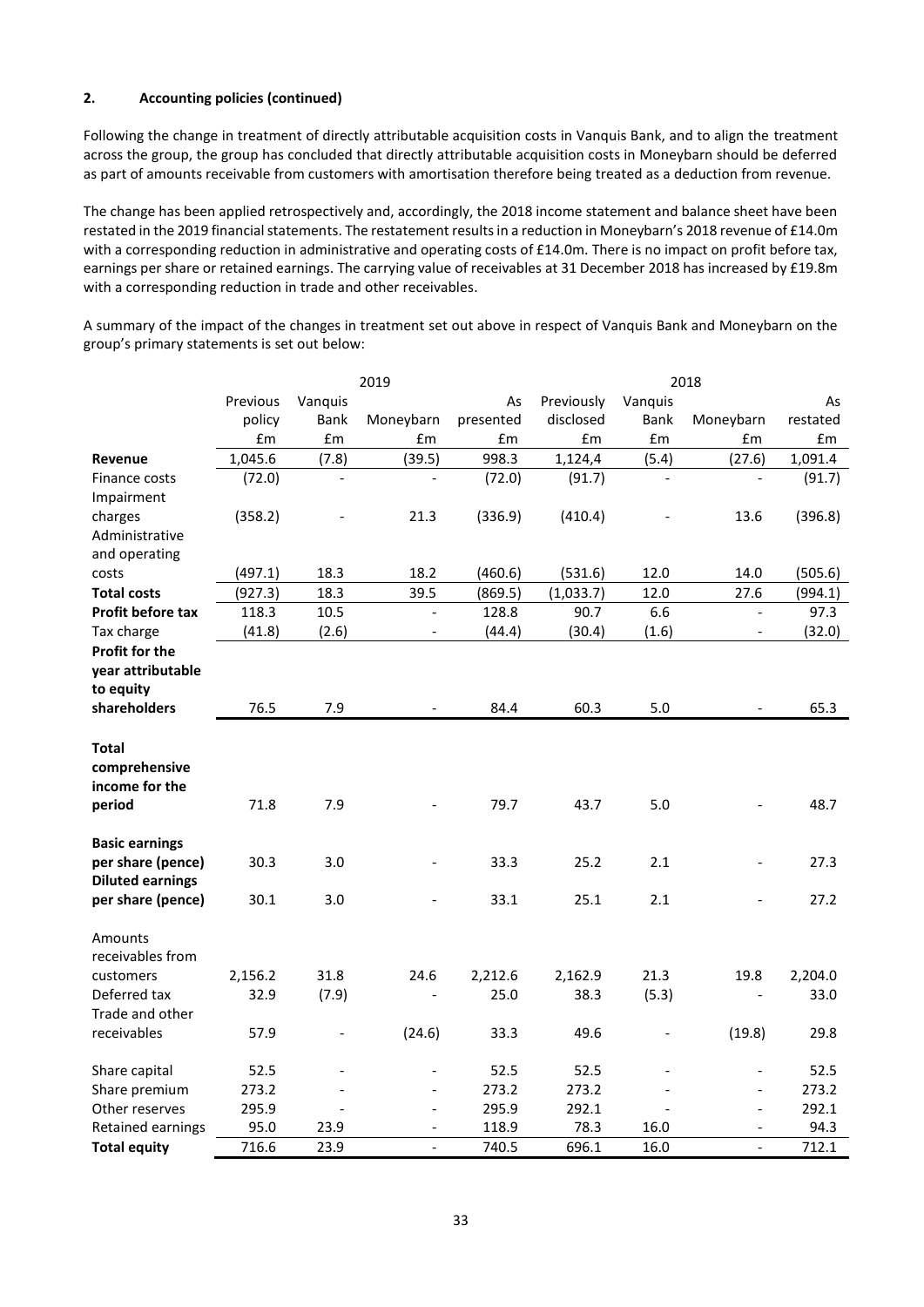## **3. Segment reporting**

|                                                  |                          |                              | Profit/(loss) before |            |  |
|--------------------------------------------------|--------------------------|------------------------------|----------------------|------------|--|
|                                                  |                          | Revenue                      | tax                  |            |  |
|                                                  | 2019                     | 2018                         |                      | 2018       |  |
|                                                  |                          | (restated)                   |                      | (restated) |  |
|                                                  | £m                       | £m                           | £m                   | £m         |  |
| Vanquis Bank                                     | 580.9                    | 644.9                        | 173.5                | 190.9      |  |
| Moneybarn                                        | 122.0                    | 104.3                        | 30.9                 | 28.1       |  |
| <b>CCD</b>                                       | 295.4                    | 342.2                        | (20.8)               | (38.7)     |  |
| Central costs                                    |                          |                              | (21.0)               | (20.2)     |  |
| Total group before amortisation of acquisition   |                          |                              |                      |            |  |
| intangibles and exceptional items                | 998.3                    | 1,091.4                      | 162.6                | 160.1      |  |
| Amortisation of acquisition intangibles (note 7) | $\overline{\phantom{a}}$ |                              | (7.5)                | (7.5)      |  |
| <b>Exceptional items</b>                         | ٠                        | $\qquad \qquad \blacksquare$ | (26.3)               | (55.3)     |  |
| <b>Total group</b>                               | 998.3                    | 1.091.4                      | 128.8                | 97.3       |  |

All of the above activities relate to continuing operations. Revenue between business segments is not significant.

Exceptional items in 2019 represent a net exceptional charge of £26.3m (2018: charge of £55.3m) and comprise:

|                                                                                    | 2019   | 2018 |
|------------------------------------------------------------------------------------|--------|------|
| Charge/(credit)                                                                    | £m     | £m   |
| Bid defence costs associated with NSF's unsolicited offer for the group            | 23.8   |      |
| Restructuring costs, primarily in respect of the ongoing turnaround of CCD         | 19.3   | 29.9 |
| Release of provisions in respect of ROP refund programme (see note 11)             | (14.2) |      |
| Release of provisions in respect of Moneybarn FCA investigation (see note 11)      | (2.6)  |      |
| Premium and fees paid on the redemption of senior bonds                            |        | 18.5 |
| Pension charges in respect of the equalisation of Guaranteed Minimum Pensions (see |        |      |
| note 9)                                                                            |        | 6.9  |
| Net exceptional charges                                                            | 26.3   | 55.3 |
|                                                                                    |        |      |

Restructuring costs comprise: (i) CCD costs of £14.4m (2018: £29.9m) in relation to the ongoing turnaround of the home credit business following the migration to the employed operating model in July 2017, comprising redundancy and other costs of £13.0m (2018: £16.7m), an exceptional impairment charge of £1.9m in respect of intangible assets (2018: £13.8m, comprising £12.8m in respect of intangible assets and £1.0m in respect of property, plant and equipment) and an exceptional pension credit of £0.5m (2018: £0.6m); and (ii) redundancy and other one-off costs in respect of central activities and Vanquis Bank of £3.1m (2018: £nil) and £1.8m (2018: £nil) respectively.

|                                      |         |                |                          | Segment net              |
|--------------------------------------|---------|----------------|--------------------------|--------------------------|
|                                      |         | Segment assets |                          | assets/(liabilities)     |
|                                      | 2019    | 2018           | 2019                     | 2018                     |
|                                      |         | (restated)     |                          | (restated)               |
|                                      | £m      | £m             | $\mathsf{fm}$            | £m                       |
|                                      |         |                |                          |                          |
| Vanquis Bank                         | 1,889.5 | 1,974.7        | 397.3                    | 397.3                    |
| Moneybarn                            | 541.0   | 438.9          | 39.6                     | 17.0                     |
| <b>CCD</b>                           | 284.9   | 342.6          | (59.9)                   | (9.5)                    |
| Central                              | 443.3   | 368.7          | 363.5                    | 307.3                    |
| Total before intra-group elimination | 3,158.7 | 3,124.9        | 740.5                    | 712.1                    |
| Intra-group elimination              | (237.9) | (187.7)        | $\overline{\phantom{a}}$ | $\overline{\phantom{a}}$ |
| <b>Total group</b>                   | 2,920.8 | 2,937.2        | 740.5                    | 712.1                    |

The presentation of segment net assets reflects the statutory assets, liabilities and net assets of each of the group's divisions. This results in an intra group elimination reflecting the difference between the central intercompany funding provided to the divisions and the external funding raised centrally.

The group's businesses operate principally in the UK and Republic of Ireland.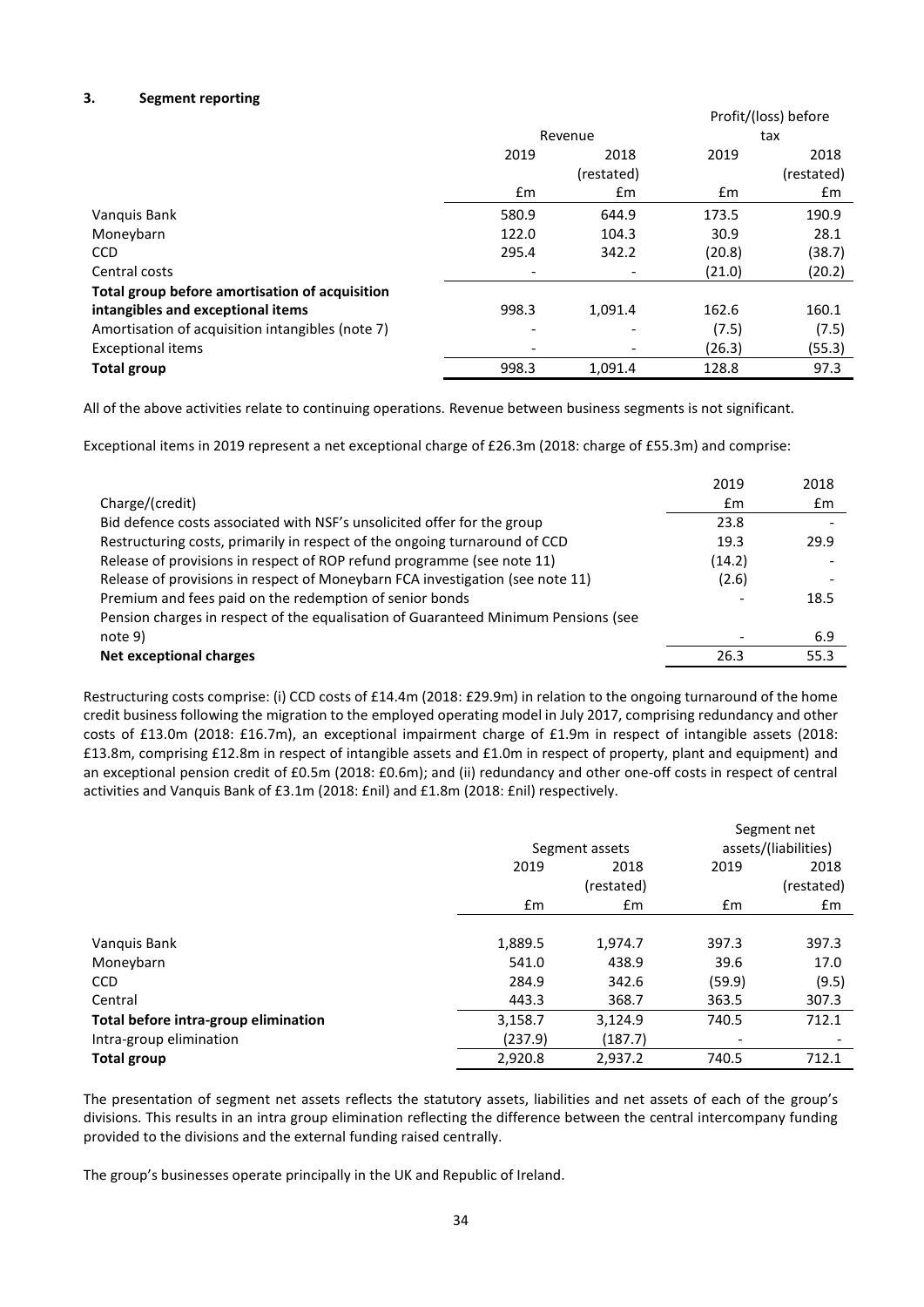## **4. Tax charge**

The tax charge in the income statement is as follows:

|                                 | 2019                     | 2018<br>(restated) |
|---------------------------------|--------------------------|--------------------|
|                                 | £m                       | £m                 |
| Current tax:                    |                          |                    |
| $- UK$                          | (34.4)                   | (32.3)             |
| - overseas                      | $\overline{\phantom{a}}$ | 0.3                |
| <b>Total current tax</b>        | (34.4)                   | (32.0)             |
| Deferred tax                    | (10.3)                   | 0.5                |
| Impact of change in UK tax rate | 0.3                      | (0.5)              |
| <b>Total tax charge</b>         | (44.4)                   | (32.0)             |

The tax charge in respect of exceptional costs in 2019 amounts to £2.9m (2018: credit of £10.2m) and represents: (i) tax relief of £3.7m in respect of the exceptional restructuring costs in CCD and the wider group (2018: £5.5m); (ii) tax relief of £0.1m in respect of exceptional costs associated with the defence of the unsolicited offer from NSF (2018: £nil); (iii) a tax charge of £6.0m which represents tax at the combined mainstream corporation tax rate and bank corporation tax surcharge rate of 27% in respect of the £14.2m exceptional release of provisions established in 2017 following completion of the refund programme in respect of ROP and a re-evaluation of the forward flow of claims that may arise in respect of ROP complaints more generally, as well as tax at 27% on the 10% deemed taxable receipt on customer balance reductions related to charged off accounts which are treated as bank compensation payments as well as tax on the release of the related impairment provision (2018: £nil); and (iv) a tax charge of £0.7m in respect of the £2.6m release of provisions established in 2017 following completion of the FCA investigation into affordability, forbearance and termination options at Moneybarn. The tax credit in 2018 also comprised: (i) tax relief of £3.5m in respect of the premium and fees paid on redemption of senior bonds; and (ii) tax relief of £1.2m in respect of the GMP equalisation charge in respect of the group's defined benefit scheme.

The tax credit in respect of the amortisation of acquisition intangibles amounts to £1.3m (2018: £1.3m).

The effective tax rate for 2019, prior to the amortisation of acquisition intangibles and exceptional items, is 26.3% (2018 (restated): 27.2%).

In addition to the introduction of bank corporation tax surcharge with effect from 1 January 2016, during 2015, changes were also enacted reducing the mainstream corporation tax rate from 20% to 19% with effect from 1 April 2017 and from 19% to 18% with effect from 1 April 2020. In 2016, a further change was enacted, which further reduced the mainstream corporation tax rate from 18% to 17% with effect from 1 April 2020. Deferred tax balances at 31 December 2019 have been measured at 17% (2018: 17%) and, in the case of Vanquis Bank, at the combined mainstream UK corporation tax and bank corporation tax surcharge rates of 25% (2018: 25%) to the extent that the temporary differences on which deferred tax has been calculated are expected to reverse after 1 April 2020 (2018: 1 April 2020). In 2019, movements in deferred tax balances have been measured at the mainstream corporation tax rate for the year of 19.0% (2018: 19.0%), and, in the case of Vanquis Bank, at the combined mainstream UK corporation tax and bank corporation tax surcharge rates for the year of 27.0% (2018: 27.0%). A tax credit of £0.3m (2018 (restated): charge of £0.5m) represents the income statement adjustment to deferred tax as a result of these changes and an additional deferred tax charge of £0.1m (2018: charge of £0.7m) has been taken directly to other comprehensive income in respect of items reflected directly in other comprehensive income.

The tax credit on items taken directly to other comprehensive income is as follows:

|                                                                                     | 2019  | 2018  |
|-------------------------------------------------------------------------------------|-------|-------|
|                                                                                     | £m    | £m    |
| Deferred tax charge on fair value movements in investments                          | (1.2) | (0.5) |
| Deferred tax credit on actuarial movements on retirement benefit asset              | 1.8   | 4.1   |
| Tax credit on items taken directly to other comprehensive income prior to impact of |       |       |
| change in UK tax rate                                                               | 0.6   | 3.6   |
| Impact of change in UK tax rate                                                     | (0.1) | (0.7) |
| Total tax credit on items taken directly to other comprehensive income              | 0.5   | 2.9   |
|                                                                                     |       |       |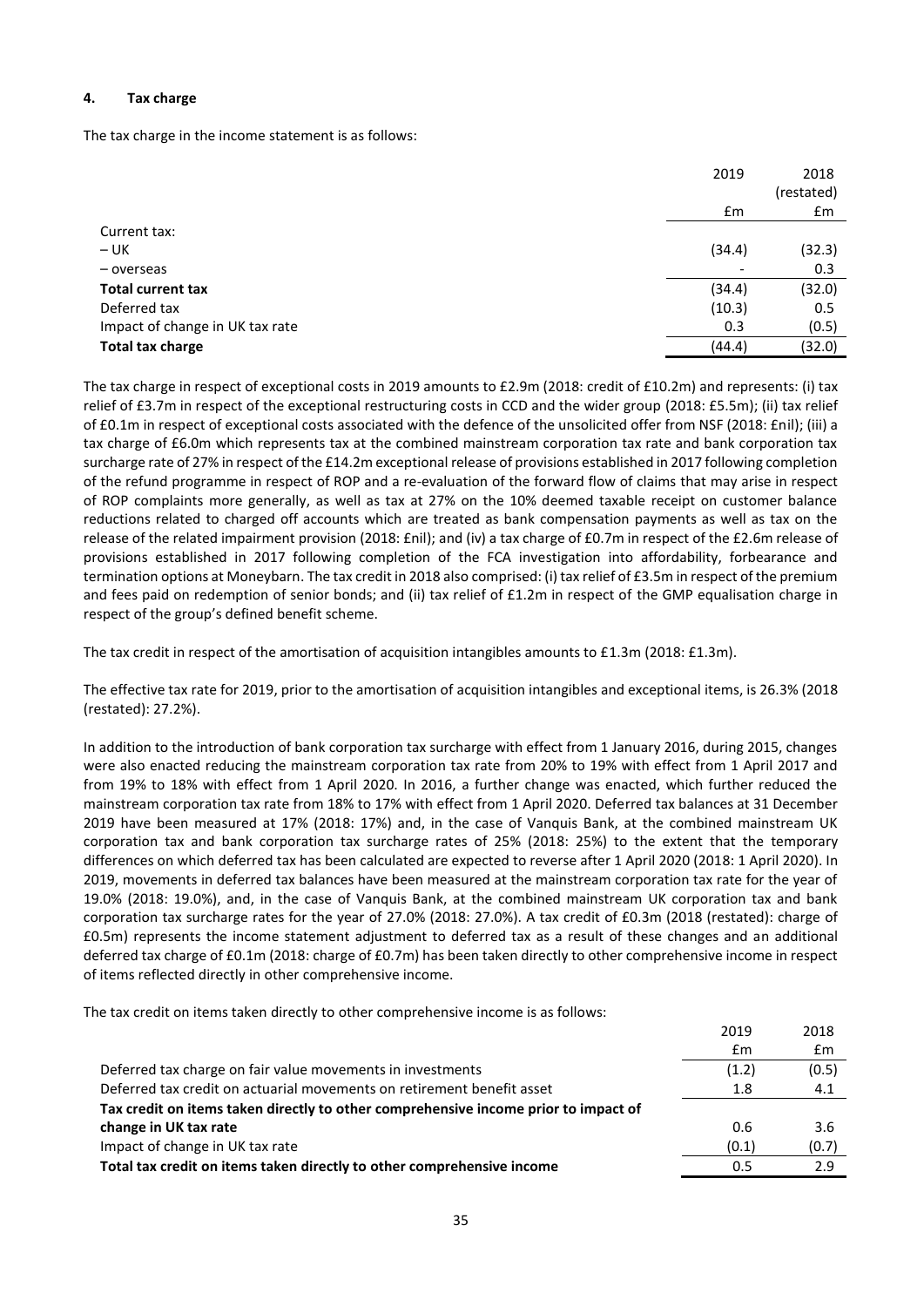# **4. Tax charge (continued)**

The deferred tax charge of £1.2m (2018: charge of £0.5m) on the fair value movements in investments represents the deferred tax at the combined mainstream corporation tax and bank corporation tax surcharge rates of 27.0% (2018: 27.0%) on the change in the valuation of the Visa Inc. preferred stock during the year.

The movement in deferred tax asset during the year can be analysed as follows:

|                                                                                       | 2019   | 2018       |
|---------------------------------------------------------------------------------------|--------|------------|
|                                                                                       |        | (restated) |
|                                                                                       | £m     | £m         |
| At 1 January as previously reported                                                   | 33.0   | 33.8       |
| Charge on prior year adjustment in respect of directly attributable acquisition costs |        |            |
| (note 2)                                                                              |        | (3.7)      |
| Credit on adjustment arising on transition to IFRS 16 (note 2)                        | 1.5    |            |
| At 1 January as restated                                                              | 34.5   | 30.1       |
| (Charge)/credit to the income statement                                               | (10.3) | 0.5        |
| Credit on other comprehensive income prior to impact of change in UK tax rate         | 0.6    | 3.6        |
| Impact of change in UK tax rate:                                                      |        |            |
| - credit/(charge) to the income statement                                             | 0.3    | (0.5)      |
| - charge to other comprehensive income                                                | (0.1)  | (0.7)      |
| At 31 December                                                                        | 25.0   | 33.0       |

The deferred tax charge of £3.7m at 1 January 2018 represents deferred tax at the combined mainstream corporation tax and the bank corporation tax surcharge rate on the opening balance sheet adjustment in respect of the change of accounting treatment of directly attributable acquisition costs in Vanquis Bank which is taxable over 10 years.

The deferred tax credit of £1.5m at 1 January 2019 represents deferred tax at the mainstream rate of corporation tax and, in the case of Vanquis Bank, at the combined mainstream corporation tax and the bank corporation tax surcharge rate on the opening balance sheet adjustment in respect of the adoption of IFRS 16 'Leases' which is deductible over the average remaining term of the relevant leases.

The rate of tax charge on the profit (2018: profit) before taxation for the year is higher than (2018: higher than) the average rate of mainstream corporation tax in the UK of 19.00% (2018: 19.00%). This can be reconciled as follows:

|                                                                                            | 2019   | 2018       |
|--------------------------------------------------------------------------------------------|--------|------------|
|                                                                                            |        | (restated) |
|                                                                                            | £m     | £m         |
| <b>Profit before taxation</b>                                                              | 128.8  | 97.3       |
| Profit before taxation multiplied by the average rate of mainstream corporation tax in the |        |            |
| UK of 19.00% (2018: 19.00%)                                                                | (24.5) | (18.5)     |
| Effects of:                                                                                |        |            |
| - impact of lower tax rates overseas                                                       | (1.1)  | (0.4)      |
| - adjustment in respect of prior years                                                     | 0.7    | 1.2        |
| - non-deductible general expenses net of non-taxable income                                | 0.2    | (0.1)      |
| - non-deductible bid defence costs                                                         | (4.5)  |            |
| - non-deductible bank compensation payments                                                | (1.4)  |            |
| - additional 10% of bank compensation payments                                             | (0.2)  |            |
| - impact of change in UK tax rate                                                          | 0.3    | (0.5)      |
| - impact of bank corporation tax surcharge                                                 | (13.9) | (13.7)     |
| <b>Total tax charge</b>                                                                    | (44.4) | (32.0)     |

The home credit business in the Republic of Ireland is subject to tax at the Republic of Ireland statutory tax rate of 12.5% (2018: 12.5%) rather than the UK statutory mainstream corporation tax rate of 19.0% (2018: 19.0%). In 2019, the home credit business in the Republic of Ireland made a loss (2018: loss) which can only be relieved against profits of the business in the Republic of Ireland at the 12.5% statutory tax rate rather than the 19.0% UK statutory tax rate. No deferred tax has been recognised in respect of this loss giving rise to a total adverse impact on the group tax charge of £1.1m in 2019 (2018: £0.4m).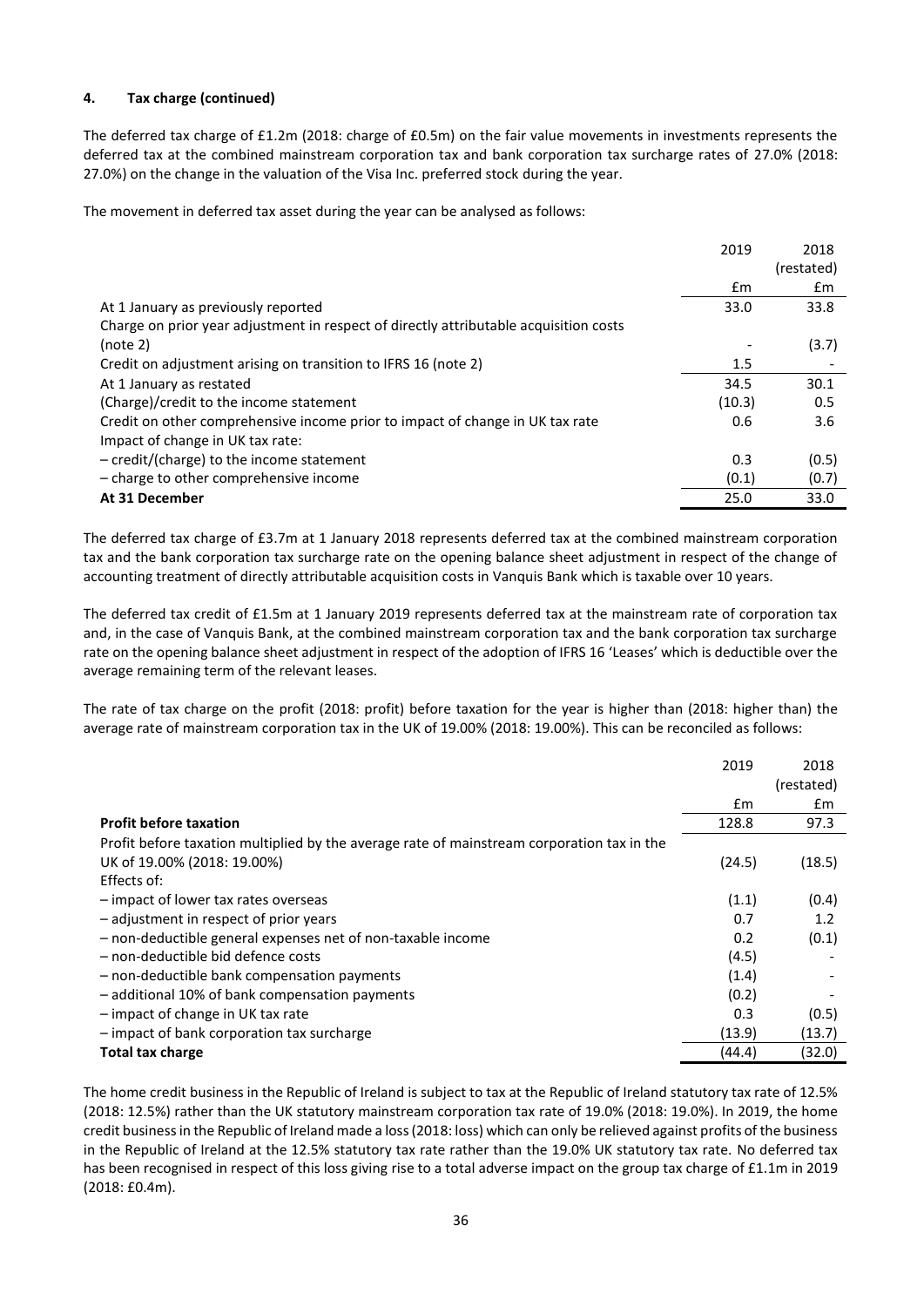# **4. Tax charge (continued)**

The £0.7m credit (2018: £1.2m) in respect of prior years represents the benefit of resolving historic tax liabilities net of the release of part of the provision for uncertain tax liabilities and, in the case of 2018, also securing tax deductions for employee share awards which are higher than those originally anticipated.

Most of the costs associated with the defence of the unsolicited offer from NSF are, at this point, considered to be nontax deductible in computing the group's taxable profits. This gives rise to an adverse impact on the tax charge of £4.5m in 2019 (2018: £nil).

The additional balance reductions related to charged off accounts, net of the release of provisions related to balance reductions and settlements on other accounts which have arisen following completion of the refund programme in respect of ROP, are treated as bank compensation payments and are therefore non-deductible in computing Vanquis Bank's profits for tax purposes. This gives rise to an adverse impact on the tax charge of £1.4m (2018: £nil). It also gives rise to an additional 10% deemed taxable receipt under the bank compensation provisions on the additional balance reductions related to charged off accounts. This gives rise to an adverse impact on the tax charge of £0.2m (2018: £nil).

The adverse impact of the bank corporation tax surcharge amounts to £13.9m (2018 (restated): £13.7m) and represents tax at the bank corporation tax surcharge rate of 8% on Vanquis Bank's taxable profits in excess of £25m where taxable profits are calculated after adding back bank compensation payments, the 10% deemed taxable receipt, the FCA fine and other add backs.

## **5. Earnings per share**

Basic earnings per share is calculated by dividing the profit for the year attributable to equity shareholders by the weighted average number of ordinary shares outstanding during the year. The weighted average number of shares in the period prior to the rights issue in April 2018 has been adjusted to take account of the bonus element of the rights issue of 1.367 in accordance with IAS 33 'Earnings per share'.

Diluted earnings per share calculates the effect on earnings per share assuming conversion of all dilutive potential ordinary shares. Dilutive potential ordinary shares are calculated as follows:

- (i) For share awards outstanding under performance-related share incentive schemes such as the Performance Share Plan (PSP) and the Long Term Incentive Scheme (LTIS), the number of dilutive potential ordinary shares is calculated based on the number of shares which would be issuable if: (i) the end of the reporting period is assumed to be the end of the schemes' performance period; and (ii) the performance targets have been met as at that date.
- (ii) For share options outstanding under non-performance related schemes such as the Save As You Earn scheme (SAYE), a calculation is performed to determine the number of shares that could have been acquired at fair value (determined as the average annual market share price of the group's shares) based on the monetary value of the subscription rights attached to outstanding share options. The number of shares calculated is compared with the number of share options outstanding, with the difference being the dilutive potential ordinary shares.

Potential ordinary shares are treated as dilutive when, and only when, their conversion to ordinary shares would decrease earnings per share or increase loss per share.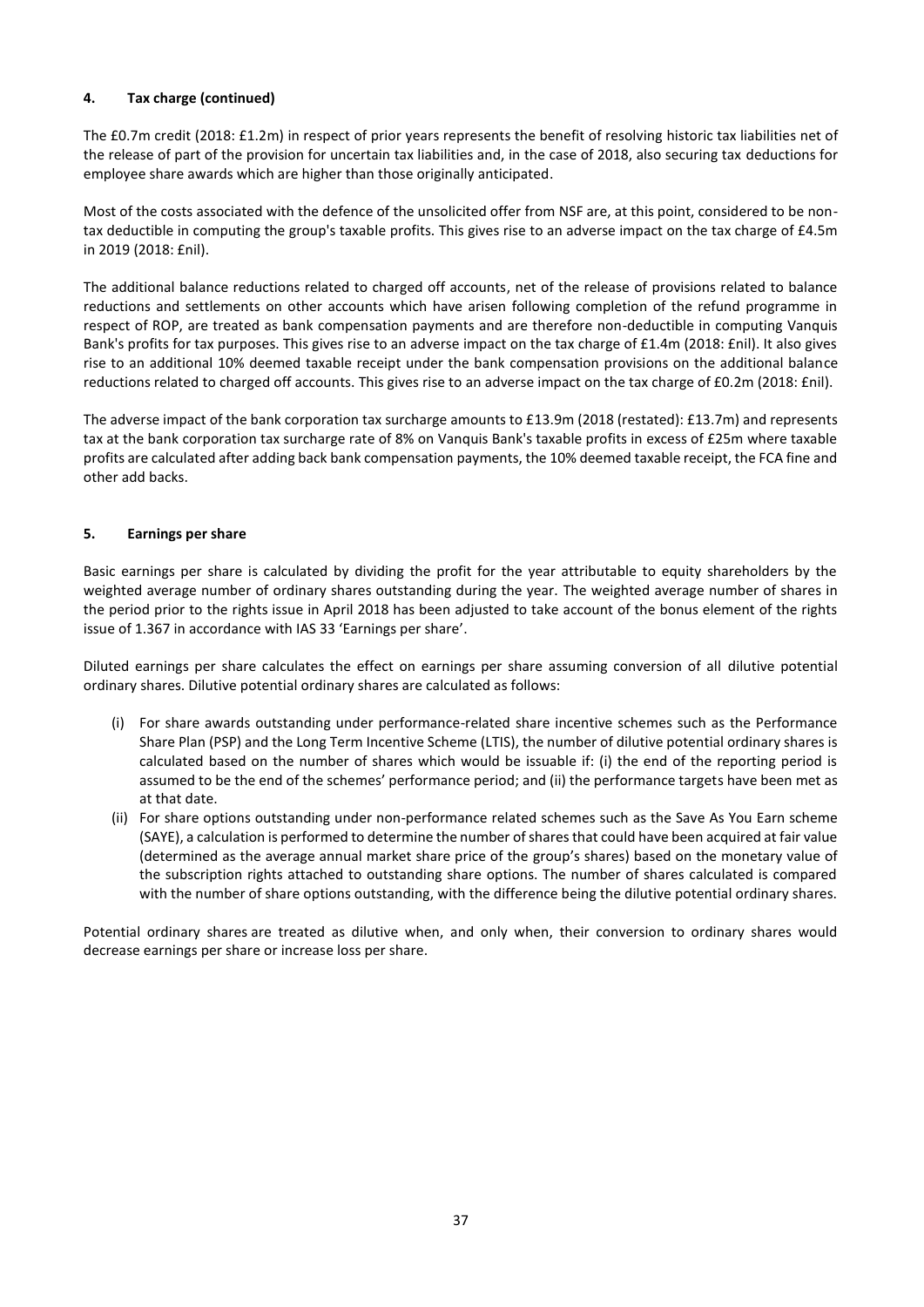## **5. Earnings per share (continued)**

Reconciliations of basic and diluted earnings per share are set out below:

|                                      |                          | 2019      |        |          | 2018 (restated) |        |
|--------------------------------------|--------------------------|-----------|--------|----------|-----------------|--------|
|                                      |                          | Weighted  |        |          | Weighted        |        |
|                                      |                          | average   | Per    |          | average         | Per    |
|                                      |                          | number    | share  |          | number          | share  |
|                                      | Earnings                 | of shares | amount | Earnings | of shares       | amount |
|                                      | £m                       | m         | pence  | Em       | m               | pence  |
| <b>Basic earnings per share</b>      | 84.4                     | 253.4     | 33.3   | 65.3     | 239.5           | 27.3   |
| Dilutive effect of share options and |                          |           |        |          |                 |        |
| awards                               | $\overline{\phantom{a}}$ | 1.9       | (0.2)  |          | 0.7             | (0.1)  |
| Diluted earnings per share           | 84.4                     | 255.3     | 33.1   | 65.3     | 240.2           | 27.2   |

The directors have elected to show an adjusted earnings per share prior to the amortisation of acquisition intangibles which arose on the acquisition of Moneybarn in August 2014 and prior to exceptional items (see note 3). This is presented to show the earnings per share generated by the group's underlying operations. A reconciliation of basic and diluted earnings per share to adjusted basic and diluted earnings per share is as follows:

|                                          |          | 2019                     |        |          | 2018 (restated) |        |
|------------------------------------------|----------|--------------------------|--------|----------|-----------------|--------|
|                                          |          | Weighted                 |        |          | Weighted        |        |
|                                          |          | average                  | Per    |          | average         | Per    |
|                                          |          | number                   | share  |          | number          | share  |
|                                          | Earnings | of shares                | amount | Earnings | of shares       | amount |
|                                          | £m       | m                        | pence  | £m       | m               | pence  |
| <b>Basic earnings per share</b>          | 84.4     | 253.4                    | 33.3   | 65.3     | 239.5           | 27.3   |
| Amortisation of acquisition intangibles, |          |                          |        |          |                 |        |
| net of tax                               | 6.2      | $\overline{\phantom{0}}$ | 2.5    | 6.2      |                 | 2.6    |
| Exceptional items, net of tax            | 29.1     | $\overline{\phantom{a}}$ | 11.5   | 45.1     |                 | 18.8   |
| Adjusted basic earnings per share        | 119.7    | 253.4                    | 47.3   | 116.6    | 239.5           | 48.7   |
|                                          |          |                          |        |          |                 |        |
| Diluted earnings per share               | 84.4     | 255.3                    | 33.1   | 65.3     | 240.2           | 27.2   |
| Amortisation of acquisition intangibles, |          |                          |        |          |                 |        |
| net of tax                               | 6.2      | $\overline{\phantom{0}}$ | 2.4    | 6.2      |                 | 2.6    |
| Exceptional items, net of tax            | 29.1     | $\overline{\phantom{a}}$ | 11.4   | 45.1     |                 | 18.8   |
| Adjusted diluted earnings per share      | 119.7    | 255.3                    | 46.9   | 116.6    | 240.2           | 48.6   |

#### **6. Dividends**

|                             |                               | 2019 | 2018                     |
|-----------------------------|-------------------------------|------|--------------------------|
|                             |                               | £m   | £m                       |
| 2018 final                  | - 10.0p per share             | 25.1 | $\overline{\phantom{0}}$ |
|                             | 2019 interim - 9.0p per share | 22.5 | $\overline{\phantom{0}}$ |
| <b>Total dividends paid</b> |                               | 47.6 | $\overline{\phantom{0}}$ |

The directors are recommending a final dividend in respect of the financial year ended 31 December 2019 of 16.0p per share (2018: 10.0p) which will amount to an estimated dividend payment of £40.5m (2018: £25.1m). If approved by the shareholders at the annual general meeting on 7 May 2020, this dividend will be paid on 22 May 2020 to shareholders who are on the register of members at 3 April 2020. This dividend is not reflected in the balance sheet as at 31 December 2019 as it is subject to shareholder approval.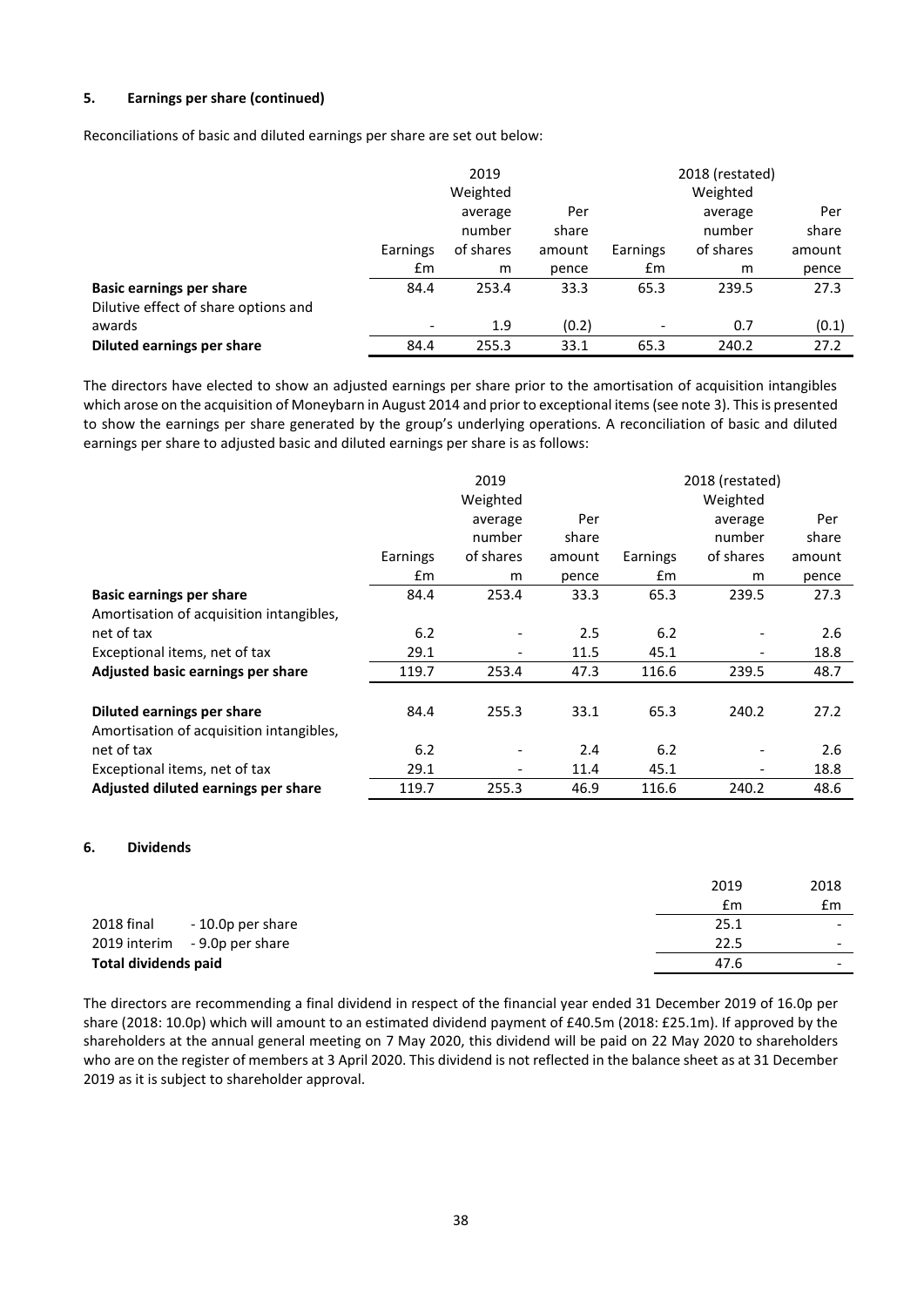## **7. Other intangible assets**

|                                         |             | 2019          |        |               | 2018     |        |
|-----------------------------------------|-------------|---------------|--------|---------------|----------|--------|
|                                         | Acquisition | Computer      |        | Acquisition   | Computer |        |
|                                         | intangibles | software      | Total  | intangibles   | software | Total  |
|                                         | Em          | $\mathsf{fm}$ | £m     | $\mathsf{fm}$ | £m       | £m     |
| Cost                                    |             |               |        |               |          |        |
| At 1 January                            | 75.0        | 76.2          | 151.2  | 75.0          | 92.1     | 167.1  |
| Additions                               |             | 7.4           | 7.4    |               | 7.6      | 7.6    |
| <b>Disposals</b>                        |             | (18.2)        | (18.2) |               | (23.5)   | (23.5) |
| At 31 December                          | 75.0        | 65.4          | 140.4  | 75.0          | 76.2     | 151.2  |
| Accumulated amortisation and impairment |             |               |        |               |          |        |
| At 1 January                            | 32.5        | 63.7          | 96.2   | 25.0          | 62.7     | 87.7   |
| Charged to the income statement         | 7.5         | 8.9           | 16.4   | 7.5           | 11.7     | 19.2   |
| Exceptional impairment charge (note 3)  |             | 1.9           | 1.9    |               | 12.8     | 12.8   |
| <b>Disposals</b>                        |             | (18.2)        | (18.2) |               | (23.5)   | (23.5) |
| At 31 December                          | 40.0        | 56.3          | 96.3   | 32.5          | 63.7     | 96.2   |
| Net book value                          |             |               |        |               |          |        |
| At 31 December                          | 35.0        | 9.1           | 44.1   | 42.5          | 12.5     | 55.0   |
| At 1 January                            | 42.5        | 12.5          | 55.0   | 50.0          | 29.4     | 79.4   |

Acquisition intangibles represents the fair value of the broker relationships arising on acquisition of Moneybarn on 20 August 2014. The intangible asset has been calculated based on the discounted cash flows associated with Moneybarn's core broker relationships and is being amortised over an estimated useful life of 10 years**.**

## **8. Amounts receivable from customers**

|                             | 2019    | 2018<br>(restated) |
|-----------------------------|---------|--------------------|
|                             | £m      | £m                 |
|                             |         |                    |
| Vanquis Bank                | 1,461.5 | 1,495.1            |
| Moneybarn                   | 502.1   | 416.4              |
| <b>CCD</b>                  | 249.0   | 292.5              |
| <b>Total group</b>          | 2,212.6 | 2,204.0            |
| Analysed as:                |         |                    |
| - due in more than one year | 418.3   | 364.8              |
| - due within one year       | 1,794.3 | 1,839.2            |
| <b>Total group</b>          | 2,212.6 | 2,204.0            |
|                             |         |                    |

Vanquis Bank receivables comprise £1,432.6m (2018 (restated): £1,469.1m) in respect of credit cards and £28.9m (2018: £26.0m) in respect of loans. The balance at 31 December 2019 is stated net of an estimated balance reduction provision of £nil (2018: £3.7m) in respect of the FCA investigation into ROP.

CCD receivables comprise £205.8m in respect of the home credit business (2018: £253.0m) and £43.2m in respect of Satsuma (2018: £39.5m).

Moneybarn receivables are stated net of an estimated balance reduction provision of £nil (2018: £1.8m) in respect of the FCA investigation into affordability, forbearance and termination options.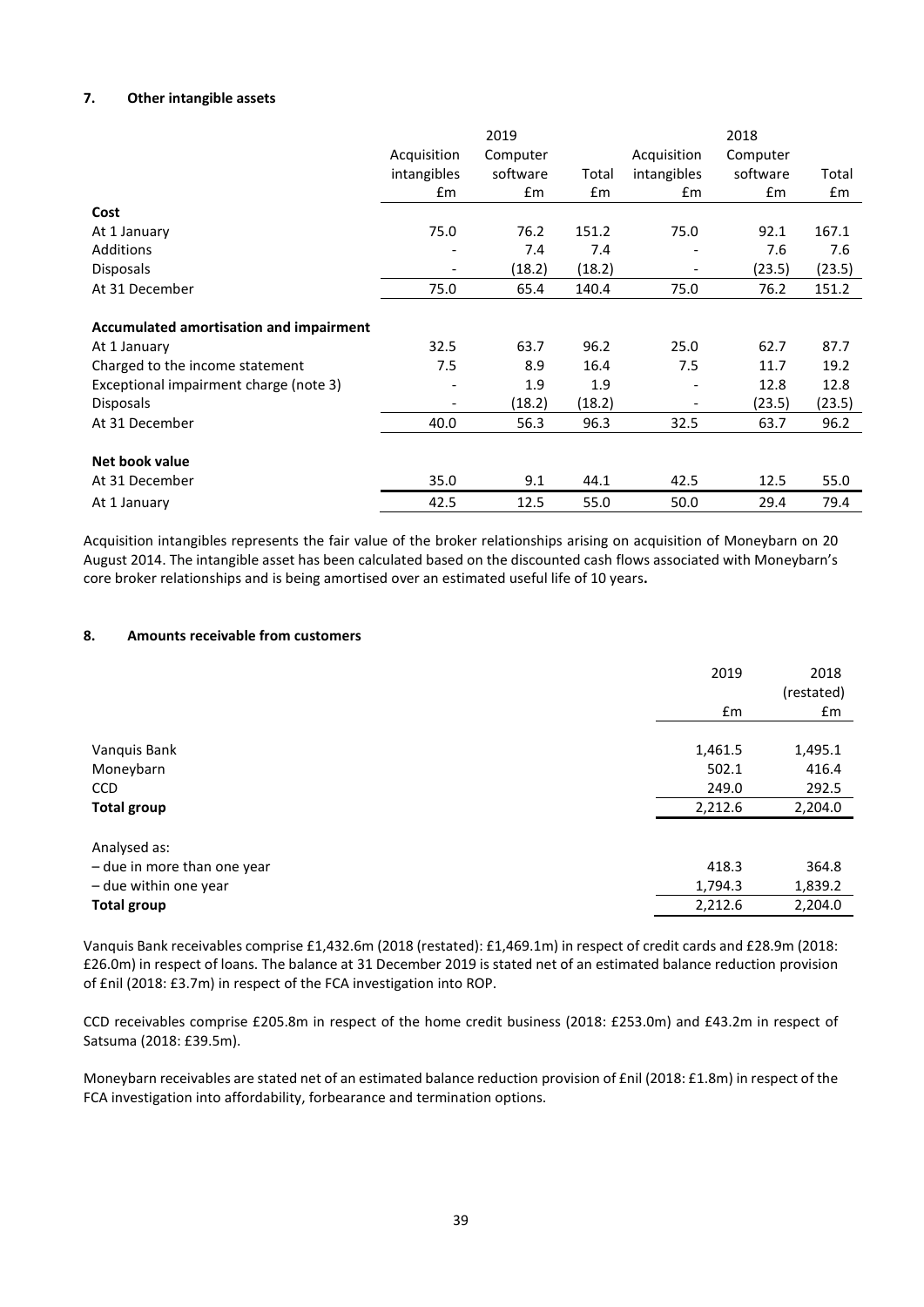# **8. Amounts receivable from customers (continued)**

An analysis of receivables by IFRS 9 stages is set out below:

|                          |                  | 2019            |               |                  |
|--------------------------|------------------|-----------------|---------------|------------------|
|                          | Stage 1          | Stage 2         | Stage 3       | Total            |
|                          | £m               | £m              | £m            | £m               |
| <b>Gross receivables</b> |                  |                 |               |                  |
| Vanquis Bank             | 1,367.9          | 171.6           | 363.6         | 1,903.1          |
| Moneybarn                | 335.4            | 188.4           | 63.0          | 586.8            |
| <b>CCD</b>               | 155.9            | 36.0            | 402.0         | 593.9            |
| <b>Total group</b>       | 1,859.2          | 396.0           | 828.6         | 3,083.8          |
| Allowance account        |                  |                 |               |                  |
| Vanquis Bank             | (146.6)          | (85.2)          | (209.8)       | (441.6)          |
| Moneybarn                | (9.5)            | (35.8)          | (39.4)        | (84.7)           |
| CCD                      | (10.4)           | (10.1)          | (324.4)       | (344.9)          |
| <b>Total group</b>       | (166.5)          | (131.1)         | (573.6)       | (871.2)          |
|                          |                  |                 |               |                  |
| <b>Net receivables</b>   |                  |                 |               |                  |
| Vanquis Bank             | 1,221.3          | 86.4            | 153.8         | 1,461.5          |
| Moneybarn                | 325.9            | 152.6           | 23.6          | 502.1            |
| <b>CCD</b>               | 145.5            | 25.9            | 77.6          | 249.0            |
| <b>Total group</b>       | 1,692.7          | 264.9           | 255.0         | 2,212.6          |
|                          |                  |                 |               |                  |
|                          |                  |                 |               |                  |
|                          |                  | 2018 (restated) |               |                  |
|                          | Stage 1          | Stage 2         | Stage 3       | Total            |
|                          | £m               | £m              | £m            | £m               |
| <b>Gross receivables</b> |                  |                 |               |                  |
| Vanquis Bank             | 1,303.3          | 174.7           | 519.8         | 1,997.8          |
| Moneybarn                | 292.8            | 130.7           | 117.3         | 540.8            |
| <b>CCD</b>               | 183.6            | 48.4            | 493.6         | 725.6            |
| <b>Total group</b>       | 1,779.7          | 353.8           | 1,130.7       | 3,264.2          |
| <b>Allowance account</b> |                  |                 |               |                  |
|                          |                  |                 |               |                  |
| Vanquis Bank             | (187.0)          | (58.7)          | (257.0)       | (502.7)          |
| Moneybarn                | (9.2)            | (28.4)          | (86.8)        | (124.4)          |
| CCD                      | (12.0)           | (12.9)          | (408.2)       | (433.1)          |
| <b>Total group</b>       | (208.2)          | (100.0)         | (752.0)       | (1,060.2)        |
| <b>Net receivables</b>   |                  |                 |               |                  |
| Vanquis Bank             | 1,116.3          | 116.0           | 262.8         | 1,495.1          |
| Moneybarn                | 283.6            | 102.3           | 30.5          | 416.4            |
| <b>CCD</b>               | 171.6<br>1,571.5 | 35.5<br>253.8   | 85.4<br>378.7 | 292.5<br>2,204.0 |

The movement in directly attributable acquisition costs included within amounts receivable from customers can be analysed as follows:

|                        |         | 2019      |            |        |            | 2018       |            |            |
|------------------------|---------|-----------|------------|--------|------------|------------|------------|------------|
|                        | Vanguis |           |            |        | Vanguis    |            |            |            |
|                        | Bank    | Moneybarn | <b>CCD</b> | Total  | Bank       | Moneybarn  | <b>CCD</b> | Total      |
|                        |         |           |            |        | (restated) | (restated) |            | (restated) |
|                        | £m      | £m        | £m         | £m     | £m         | £m         | £m         | £m         |
| Brought forward        | 21.3    | 19.8      | 1.3        | 42.4   | 14.7       | 15.5       | 1.0        | 31.2       |
| Capitalised            | 18.3    | 23.0      | 8.8        | 50.1   | 12.0       | 18.3       | 4.4        | 34.7       |
| Amortised              | (7.8)   | (18.2)    | (8.2)      | (34.2) | (5.4)      | (14.0)     | (4.1)      | (23.5)     |
| <b>Carried forward</b> | 31.8    | 24.6      | 1.9        | 58.3   | 21.3       | 19.8       | 1.3        | 42.4       |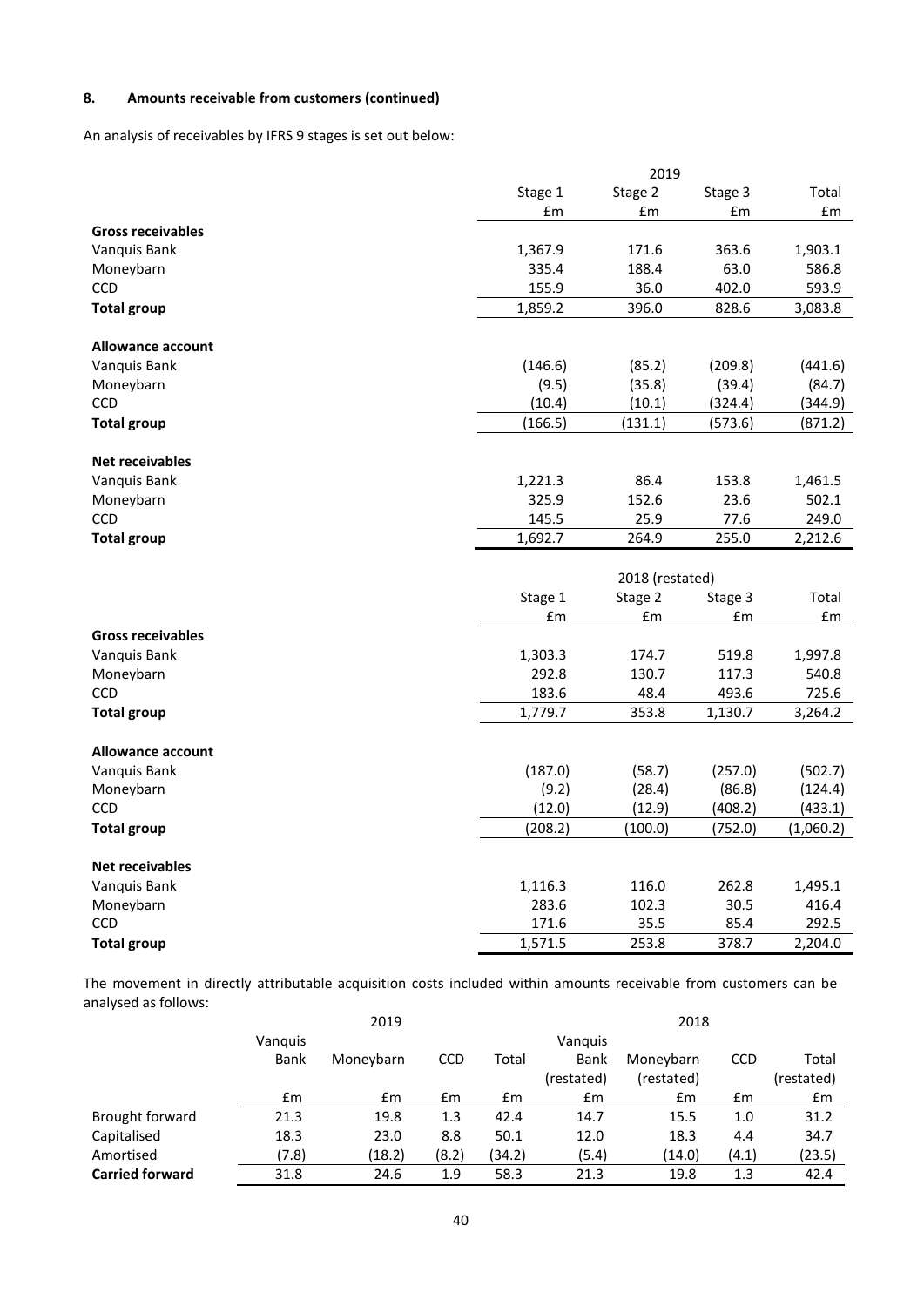## **8. Amounts receivable from customers (continued)**

The impairment charge in respect of amounts receivable from customers can be analysed as follows:

|                    | 2019  | 2018       |
|--------------------|-------|------------|
|                    |       | (restated) |
|                    | £m    | Em         |
| Vanquis Bank       | 198.9 | 241.6      |
| Moneybarn          | 41.8  | 34.4       |
| <b>CCD</b>         | 96.2  | 120.8      |
| <b>Total group</b> | 336.9 | 396.8      |
|                    |       |            |

#### **9. Retirement benefit asset**

The group operates a defined benefit pension scheme: the Provident Financial Staff Pension Scheme. The scheme is of the funded, defined benefit type and has been substantially closed to new members since 1 January 2003.

All future benefits in the scheme are now provided on a 'cash balance' basis, with a defined amount being made available at retirement, based on a percentage of salary that is revalued up to retirement with reference to increases in price inflation. This retirement account is then used to purchase an annuity on the open market. The scheme provides pension benefits which were accrued in the past on a final salary basis, but which are no longer linked to final salary. The scheme also provides death benefits.

The scheme is a UK registered pension scheme under UK legislation. The scheme is governed by a Trust Deed and Rules, with trustees responsible for the operation and the governance of the scheme. The trustees work closely with the group on funding and investment strategy decisions. The most recent actuarial valuation of the scheme was carried out as at 1 June 2018 by a qualified independent actuary. The valuation used for the purposes of IAS 19 'Employee benefits' has been based on the 2018 valuation to take account of the requirements of IAS 19 in order to assess the liabilities of the scheme at the balance sheet date. Scheme assets are stated at fair value as at the balance sheet date.

The group is entitled to a refund of any surplus, subject to tax, if the scheme winds up after all benefits have been paid.

The net retirement benefit asset recognised in the balance sheet of the group is as follows:

|                                                                                        | 2019    | 2018    |
|----------------------------------------------------------------------------------------|---------|---------|
|                                                                                        | £m      | Em      |
| Fair value of scheme assets                                                            | 842.6   | 788.3   |
| Present value of defined benefit obligation                                            | (764.6) | (704.4) |
| Net retirement benefit asset recognised in the balance sheet                           | 78.0    | 83.9    |
| The amounts recognised in the income statement were as follows:                        |         |         |
|                                                                                        | 2019    | 2018    |
|                                                                                        | £m      | Em      |
| Current service cost                                                                   | (1.7)   | (2.7)   |
| Interest on scheme liabilities                                                         | (19.5)  | (17.4)  |
| Interest on scheme assets                                                              | 21.9    | 19.9    |
| Net credit/(charge) recognised in the income statement before exceptional past service |         |         |
| credit/(charge)                                                                        | 0.7     | (0.2)   |
| Exceptional past service charge – Plan amendment (note 3)                              |         | (6.9)   |
| Exceptional past service credit – Curtailment credit (note 3)                          | 0.5     | 0.6     |
| Exceptional past service credit/(charge)                                               | 0.5     | (6.3)   |
| Net credit/(charge) recognised in the income statement                                 | 1.2     | (6.5)   |

The net credit/(charge) recognised in the income statement has been included within administrative and operating costs.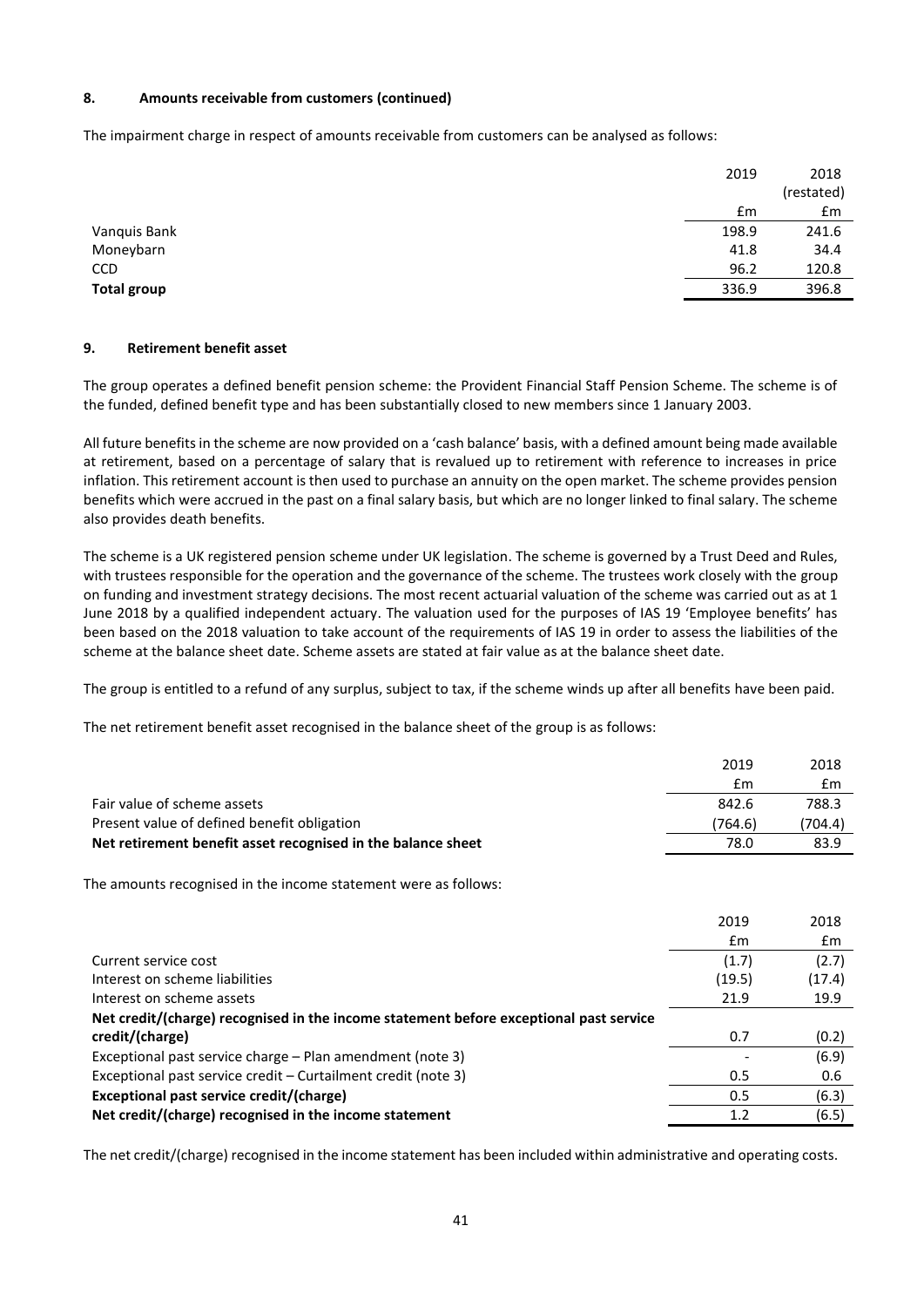## **9. Retirement benefit asset (continued)**

Movements in the fair value of scheme assets were as follows:

| 2019   | 2018   |
|--------|--------|
| £m     | £m     |
| 788.3  | 835.5  |
| 21.9   | 19.9   |
| 67.4   | (31.3) |
| 2.6    | 9.8    |
| (37.6) | (45.6) |
| 842.6  | 788.3  |
|        |        |

Movements in the present value of the defined benefit obligation were as follows:

|                                                               | 2019    | 2018    |
|---------------------------------------------------------------|---------|---------|
|                                                               | £m      | £m      |
| Present value of defined benefit obligation at 1 January      | (704.4) | (733.2) |
| Current service cost                                          | (1.7)   | (2.7)   |
| Interest on scheme liabilities                                | (19.5)  | (17.4)  |
| Exceptional past service charge – Plan amendment (note 3)     |         | (6.9)   |
| Exceptional past service credit – Curtailment credit (note 3) | 0.5     | 0.6     |
| Actuarial movement – experience                               | 0.1     | (9.1)   |
| Actuarial movement - demographic assumptions                  | 19.9    | (31.4)  |
| Actuarial movement – financial assumptions                    | (97.1)  | 50.1    |
| Net benefits paid out                                         | 37.6    | 45.6    |
| Present value of defined benefit obligation at 31 December    | (764.6) | (704.4) |

The principal actuarial assumptions used at the balance sheet date were as follows:

|                                                 | 2019 | 2018 |
|-------------------------------------------------|------|------|
|                                                 | %    | %    |
| Price inflation – RPI                           | 2.95 | 3.30 |
| Price inflation - CPI                           | 2.05 | 2.20 |
| Rate of increase to pensions in payment         | 2.70 | 3.00 |
| Inflationary increases to pensions in deferment | 2.10 | 2.20 |
| Discount rate                                   | 2.00 | 2.80 |

A 0.1% change in the discount and inflation rates would change the present value of the defined benefit obligation by approximately £14m (2018: £12m) and £6m (2018: £5m) respectively.

The mortality assumptions are based on the self-administered pension scheme (SAPS) series 2 tables (2018: series 1 tables), with multipliers of 96% (2018: 96%) and 101% (2018: 101%) respectively for males and females. The 4% downwards (2018: 4%) adjustment to mortality rates for males and a 1% upwards (2018: 1%) adjustment for females reflects higher life expectancies for males and lower life expectancies for females within the scheme compared to average pension schemes following an updated study of the scheme's membership. Future improvements in mortality are based on the Continuous Mortality Investigation (CMI) 2018 model with a long-term improvement trend of 1.25% per annum. Under these mortality assumptions, the life expectancies of members are as follows:

|                                    |       | Male  |       | Female |
|------------------------------------|-------|-------|-------|--------|
|                                    | 2019  | 2018  | 2019  | 2018   |
|                                    | vears | Years | Years | vears  |
| Current pensioner aged 65          | 21.8  | 22.2  | 23.3  | 23.8   |
| Current member aged 45 from age 65 | 23.1  | 23.6  | 24.8  | 25.3   |

If assumed life expectancies were one year greater, the net retirement benefit asset would have been reduced by approximately £38m (2018: £30m).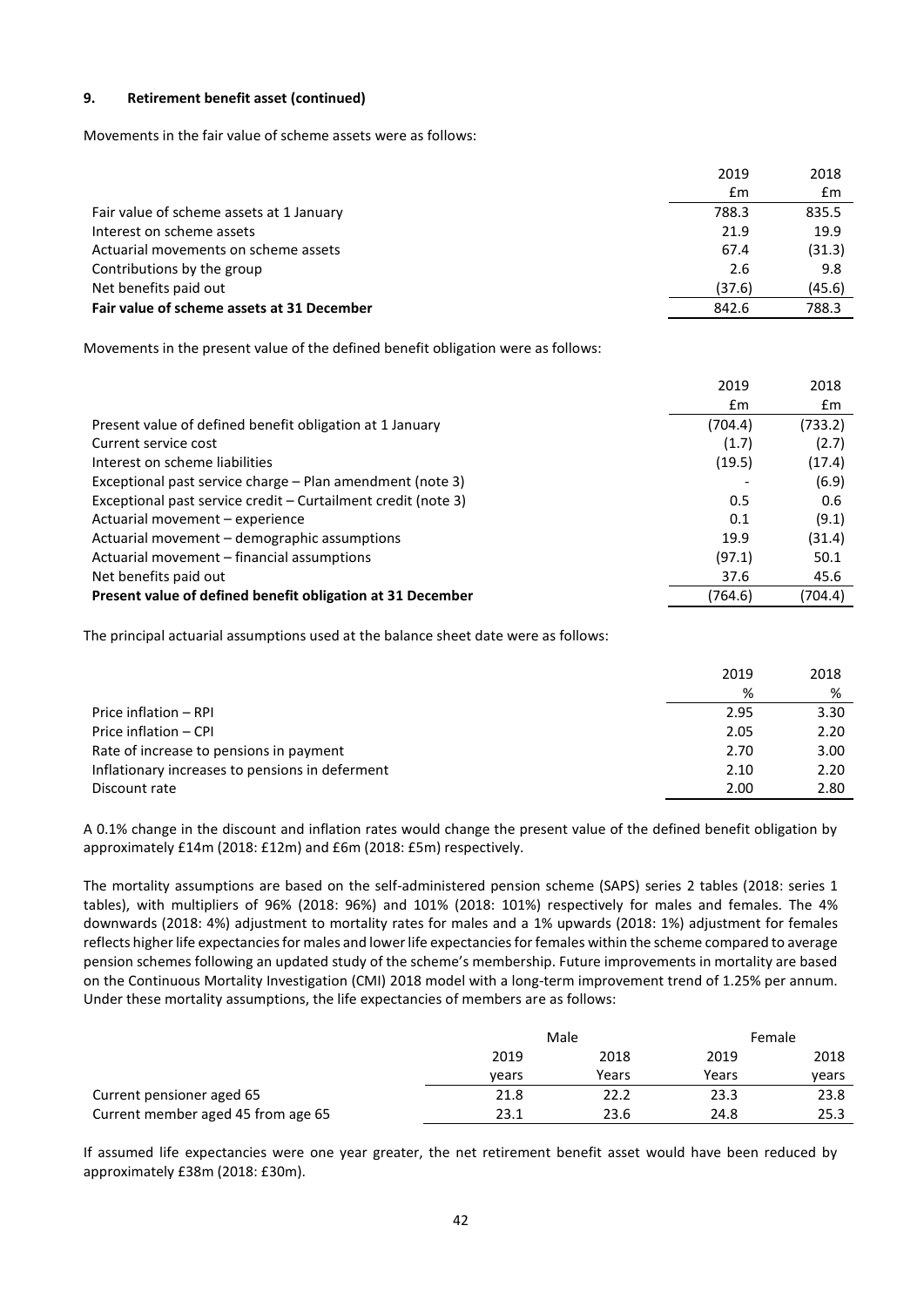#### **9. Retirement benefit asset (continued)**

An analysis of amounts recognised in the statement of comprehensive income is set out below:

|                                                                                | 2019                  | 2018                  |
|--------------------------------------------------------------------------------|-----------------------|-----------------------|
|                                                                                | $\mathsf{fm}$         | £m                    |
| Actuarial movements on scheme assets                                           | 67.4                  | (31.3)                |
| Actuarial movements on scheme liabilities                                      | (77.1)                | 9.6                   |
| Actuarial movements recognised in the statement of comprehensive income in the |                       |                       |
| period                                                                         | (9.7)                 | (21.7)                |
| 10.<br><b>Investments</b>                                                      | 2019<br>$\mathsf{fm}$ | 2018<br>$\mathsf{fm}$ |
| Government gilts                                                               |                       | 35.7                  |
| Visa Inc. shares                                                               | 16.6                  | 12.1                  |
|                                                                                | 16.6                  | 47.8                  |
|                                                                                |                       |                       |

#### **Government gilts**

Government gilts in 2018 comprised UK government gilts which formed part of the liquid assets buffer and other liquid resources held by Vanquis Bank in accordance with the PRA's liquidity regime. Vanquis Bank's total liquid assets buffer and other liquid resources, held in accordance with the PRA's liquidity regime together with an additional operational buffer, amounted to £321.9m (2018: £420.6m). This includes £321.9m (2018: £384.9m) held in cash and cash equivalents.

#### **Visa Inc. shares**

The Visa shares represent preferred stock in Visa Inc. held by Vanquis Bank following completion of Visa Inc.'s acquisition of Visa Europe Limited on 21 June 2016. In consideration for Vanquis Bank's interest in Visa Europe Limited, Vanquis Bank received cash consideration of €15.9m (£12.2m) on completion, preferred stock with an approximate value of €10.7m and deferred cash consideration of €1.4m which was due, and received, on the third anniversary of the completion date in June 2019. The preferred stock is convertible into Class A common stock of Visa Inc. at a future date, subject to certain conditions.

The fair value of the preferred stock in Visa Inc. held by Vanquis Bank as at 31 December 2019 of £16.6m (2018: £12.1m) is held at fair value through the OCI. The increase in the fair value of the investment during the year of £4.5m (2018: £2.2m) in respect of the movement in the Visa Inc. share price and the movement in foreign exchange rates has been recognised in the statement of comprehensive income.

The valuation of the preferred stock has been determined using the common stock's value as an approximation as both classes of stock have similar dividend rights. However, adjustments have been made for: (i) illiquidity, as the preferred stock is not tradeable on an open market and can only be transferred to other VISA members; and (ii) future litigation costs which could affect the valuation of the stock prior to conversion.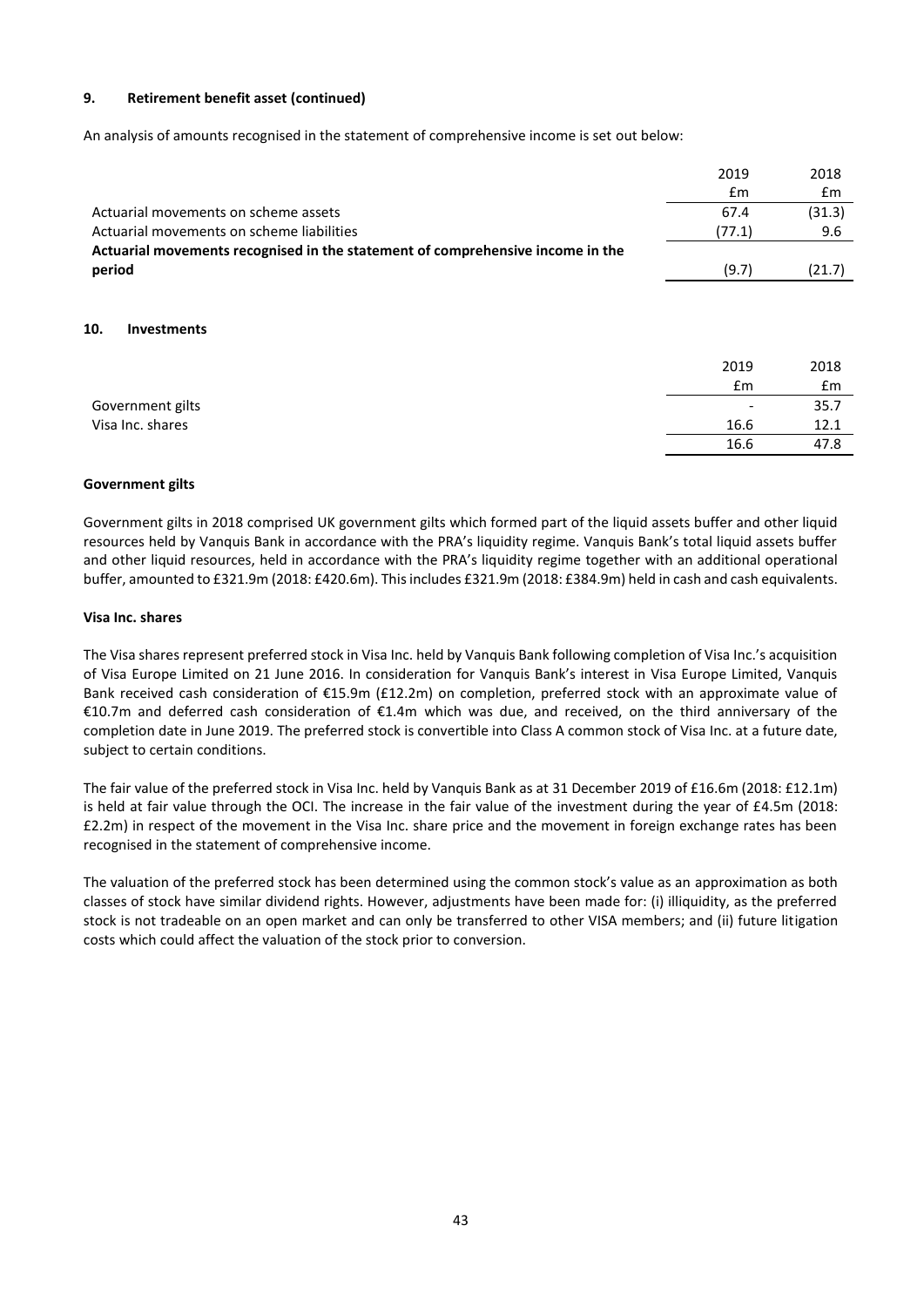# **11. Provisions**

|                                                    | 2019                     | 2018   |
|----------------------------------------------------|--------------------------|--------|
|                                                    | £m                       | £m     |
| At 1 January                                       | 53.2                     | 104.6  |
| Used during the year                               | (21.9)                   | (62.2) |
| Released during the year                           | (16.8)                   |        |
| Reclassification from balance reduction provisions | $\overline{\phantom{0}}$ | 10.8   |
| At 31 December                                     | 14.5                     | 53.2   |

## **Vanquis Bank**

On 27 February 2018, Vanquis Bank agreed a settlement with the FCA into their investigation into ROP. The investigation concluded that Vanquis Bank did not adequately disclose in its sales calls that the charges for ROP would be treated as a purchase transaction and therefore potentially incur interest. The total estimated cost of settlement amounted to £172.1m and was reflected in the 2017 financial statements, of which £75.4m was reflected as a balance adjustment to receivables with the remaining £96.7m reflected as a provision. The provision comprised: (i) cash settlements to customers of £51.7m; (ii) higher expected forward flow of ROP complaints more generally in respect of which compensation may need to be paid of £30.7m; (iii) administration costs of £12.3m; and (iv) the fine levied by the FCA of just under £2.0m.

The ROP refund programme was completed in 2019 with over 1.3 million current and former ROP customers refunded. As a result, the provision has reduced from £45.7m at 31 December 2018 to £11.7m at 31 December 2019 reflecting: (i) cash settlements and administration costs of £19.8m (2018: £61.8m); and (ii) the release of £14.2m of the provisions originally established in 2017 as an exceptional credit (see note 3) following completion of the refund programme and a re-evaluation of the forward flow of claims that may arise in respect of ROP complaints more generally. The balance reduction provision has also reduced from £3.7m at the end of 2018 to £nil at 31 December 2019 (see note 8).

The remaining ROP provision principally reflects the estimated cost of the forward flow of ROP complaints more generally in respect of which compensation may need to be paid. The provision is calculated using a number of key assumptions:

- Customer complaints volumes an estimate of future claims which may be initiated by customers where the volume is anticipated to cease after 31 December 2021;
- Average claim redress the expected average payment to customers for upheld claims; and
- Customer and FOS complaints upheld rates the number of claims redressed as a percentage of total claims received.

These assumptions involve management judgement and are subjective, particularly in respect of the uncertainty associated with future claims levels. It is therefore possible that the eventual outcome may differ from the current estimate. A +/- 10% variation in customer complaints volumes would result in a £1.0m increase/decrease in provisions, a +/- 10% variation in average claim redress would result in a £1.0m increase/decrease in provisions and a+/- 10% variation in upheld rate would result in a £1.8m increase/decrease in provisions.

## **Moneybarn**

In the 2017 financial statements, a provision of £20.0m was reflected in respect of the FCA's investigation into affordability, forbearance and termination options at Moneybarn. The provision comprised a £12.1m balance adjustment to receivables with the remaining £7.9m reflected as a provision in respect of potential cash restitution, administration costs and an FCA fine.

The redress required to resolve the issues arising in respect of the FCA investigation into affordability, forbearance and termination options was completed in the third quarter of 2019 and Moneybarn has now received the final notice from the FCA. As a result, the provision has reduced from £7.5m at 31 December 2018 to £2.8m at 31 December 2019 in respect of: (i) refund activity and the costs of the investigation of £2.1m; and (ii) the release of £2.6m of the provision as an exceptional credit (see note 3) following receipt of the final notice. The remaining provision of £2.8m at 31 December 2019 relates to the fine included in the final notice. The balance reduction provision has also reduced from £1.8m at the end of 2018 to £nil at 31 December 2019 (see note 8).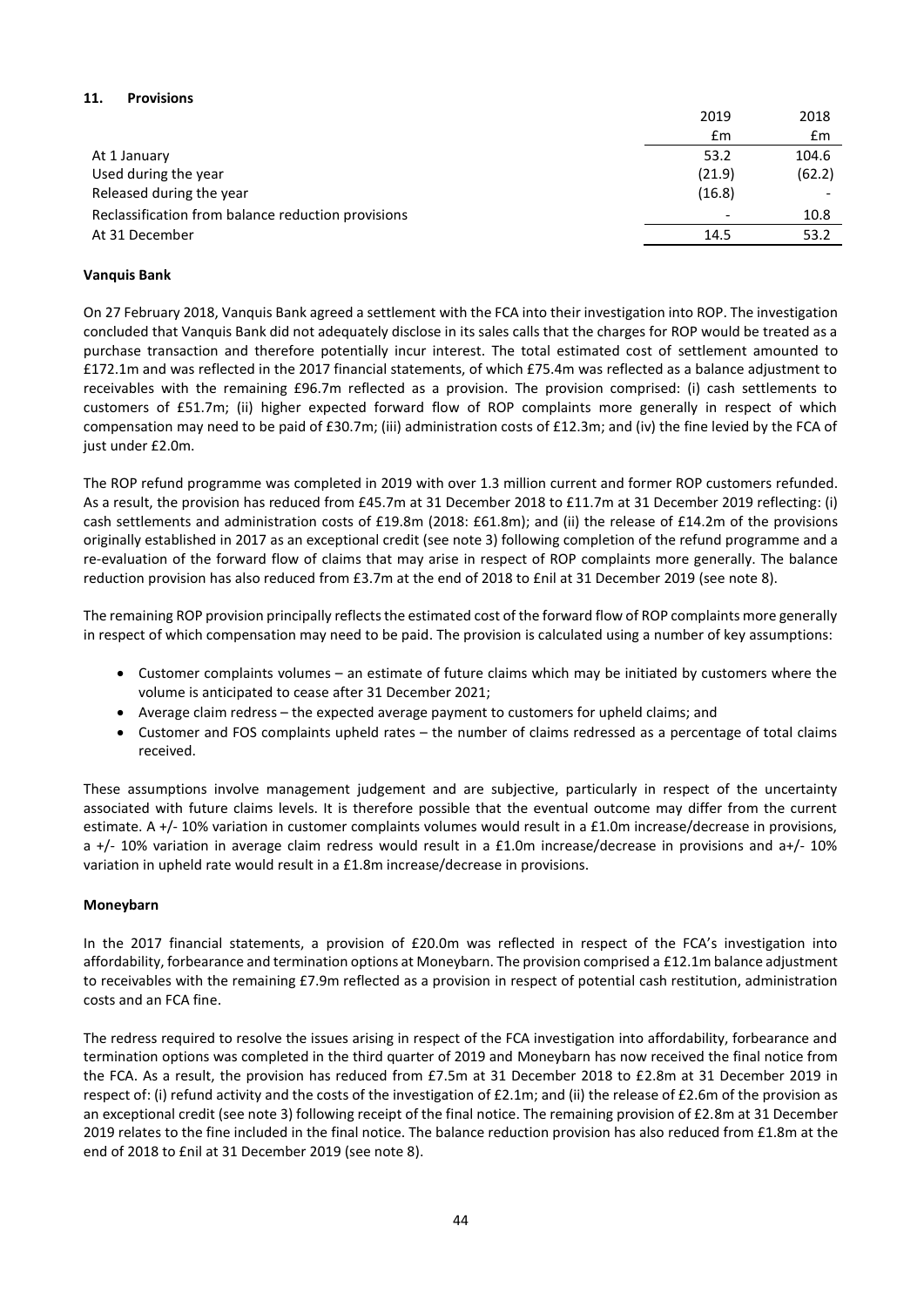## **12. Reconciliation of profit after tax to cash generated from operations**

| (restated)<br>£m<br>$\mathsf{fm}$<br>65.3<br><b>Profit after tax</b><br>84.4<br>Adjusted for:<br>- tax charge (note 4)<br>32.0<br>44.4 |
|----------------------------------------------------------------------------------------------------------------------------------------|
|                                                                                                                                        |
|                                                                                                                                        |
|                                                                                                                                        |
|                                                                                                                                        |
|                                                                                                                                        |
| - finance costs before exceptional premium and fees paid on refinancing of senior bonds<br>73.2<br>72.0                                |
| - exceptional premium and fees paid on refinancing of senior bonds (note 3)<br>18.5                                                    |
| - share-based payment charge<br>1.9<br>1.1                                                                                             |
| - retirement benefit (credit)/charge before exceptional past service (credit)/charge (note                                             |
| (0.7)<br>9)<br>0.2                                                                                                                     |
| - exceptional past service (credit)/charge in respect of retirement benefit pension scheme                                             |
| (note 9)<br>(0.5)<br>6.3                                                                                                               |
| - amortisation of intangible assets (note 7)<br>16.4<br>19.2                                                                           |
| - exceptional impairment of intangible assets (note 7)<br>12.8<br>1.9                                                                  |
| - depreciation of property, plant and equipment and right of use assets<br>24.6<br>9.1                                                 |
| - loss on disposal of property, plant and equipment<br>2.2                                                                             |
| 1.0<br>- exceptional impairment of property, plant and equipment and (note 3)                                                          |
| - exceptional release of provisions (note 11)<br>(16.8)                                                                                |
| Changes in operating assets and liabilities:                                                                                           |
| - amounts receivable from customers<br>(8.6)<br>(91.7)                                                                                 |
| - trade and other receivables<br>(3.5)<br>(1.9)                                                                                        |
| (2.5)<br>- trade and other payables<br>(5.9)                                                                                           |
| - contributions into the retirement benefit scheme (note 9)<br>(2.6)<br>(9.8)                                                          |
| - provisions (note 11)<br>(21.9)<br>(62.2)                                                                                             |
| Cash generated from operations<br>190.7<br>67.2                                                                                        |

#### **13. Contingent liabilities**

#### **Challenge to self-employed status of UK home credit agents**

It is understood from discussions with HMRC that they have commenced an industry wide review of the self-employed status of agents.

In July 2017, the group changed its home credit operating model in the UK from a self-employed agent model to an employed workforce to take direct control of all aspects of the customer relationship. Policies and procedures were in place up to the transition to the new operating model to ensure that the relationship between the business and the agents it engaged were such that self-employed status was maintained. Compliance with policies was routinely evidenced and tested. To date, the group has successfully defended claims and challenges against the historic employment status of the group's UK home credit agents although there can be no guarantee that this will also be the case with future claims and challenges.

The group's discussions with HMRC, which are focusing on the period from when the FCA took over responsibility for the regulation of consumer credit in April 2014 to the change of operating model in July 2017, remain in the initial factfinding stages. The group is working positively and collaboratively with HMRC who have indicated that the review could continue for another year.

Were the group to be unsuccessful in defending the historic self-employed position of agents, it may be required to pay additional taxes, in particular employer's national insurance contributions, on the approximate £80 million per annum commission it paid to agents in the UK for the years concerned. As discussions with HMRC remain in the preliminary stages and the group does not know the amounts of tax and national insurance contributions paid by agents though selfassessment which are available for offset, it is difficult to calculate an accurate liability should the group be unsuccessful in defending the position.

The group has worked with HMRC over many years to manage employment status risk and it remains confident that agents were self-employed as a matter of law throughout their engagement by the home credit business.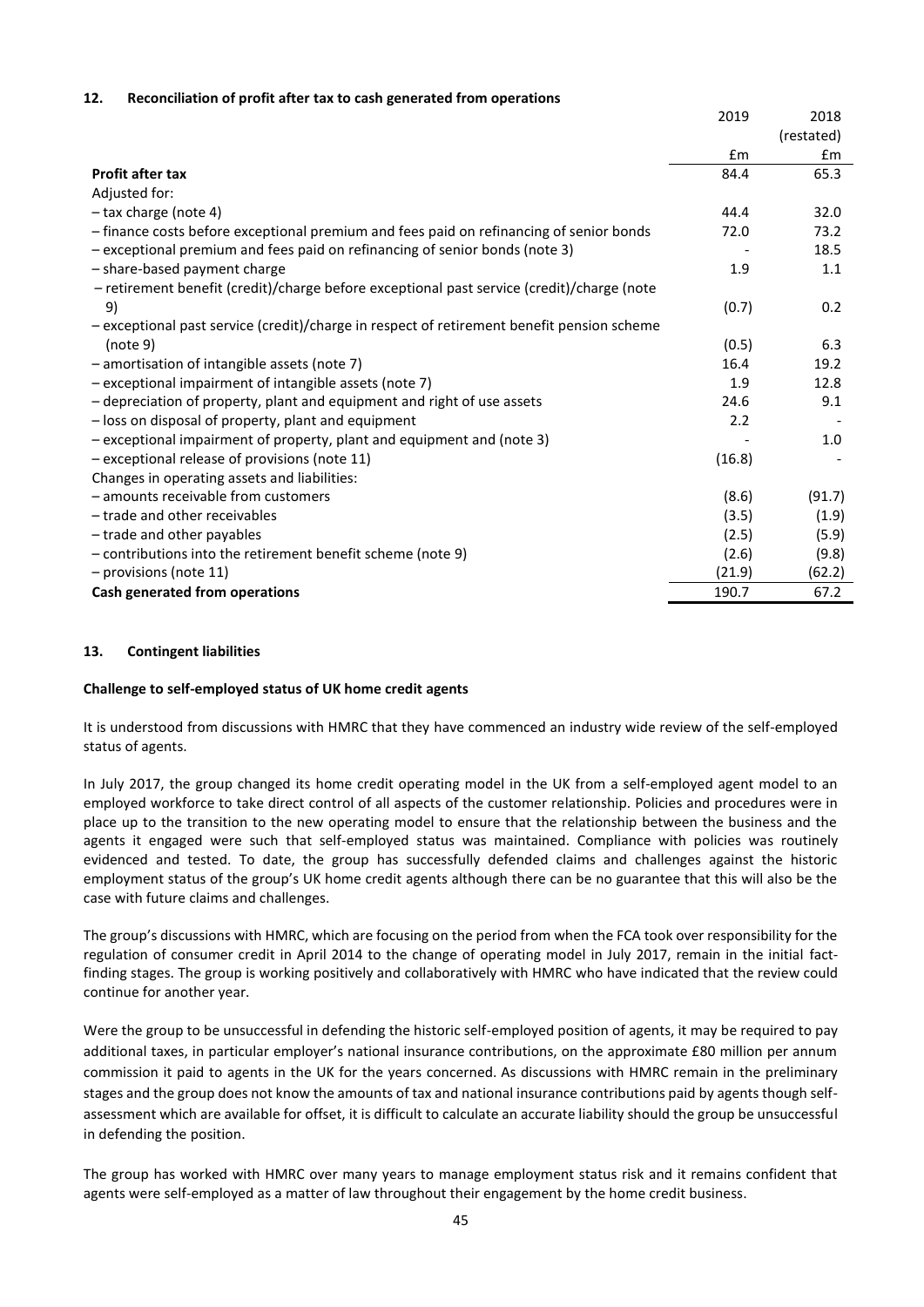## **13. Contingent liabilities (continued)**

## **Irresponsible lending complaints and the Financial Ombudsman Service (FOS)**

There continues to be heightened claims management company activity around non-standard lending sectors, particularly in respect of irresponsible lending in high-cost credit and more recently in home credit. As a result, CCD has seen an increase in the number and cost of such complaints and an increase in referrals to the FOS, particularly in the first half of 2019. CCD continues to robustly defend inappropriate or unsubstantiated claims and is working closely with the FOS in this regard. Complaints of irresponsible lending and referrals to the FOS stabilised during the second half of 2019.

CCD incurs the cost of settling complaints as part of its normal business as usual activity. However, were the group to be unsuccessful in defending certain irresponsible lending complaints referred to above, it may lead to a material increase in the cost of settling such complaints. It is not possible to calculate the aggregated increased cost of such a scenario.

## **Other legal actions and regulatory matters**

In addition, during the ordinary course of business the group is subject to other complaints and threatened or actual legal proceedings (including class or group action claims) brought by or on behalf of current or former employees, agents, customers, investors or other third parties, as well as legal and regulatory reviews, challenges, investigations and enforcement actions, both in the UK and overseas. All such material matters are periodically reassessed, with the assistance of external professional advisers where appropriate, to determine the likelihood of the group incurring a liability. In those instances where it is concluded that it is more likely than not that a payment will be made, a provision is established to management's best estimate of the amount required at the relevant balance sheet date. In some cases it will not be possible to form a view, for example because the facts are unclear or because further time is needed properly to assess the merits of the case, and no provisions are held in relation to such matters. However, the group does not currently expect the final outcome of any such case to have a material adverse effect on its financial position, operations or cash flows.

## **14. Post balance sheet events**

The group successfully signed a bilateral securitisation facility with NatWest Markets to fund Moneybarn business flows on 14 January 2020. The new facility provides up to £100m of initial funding and is anticipated to grow to £275m over the next 18 months. As a part of obtaining consent for the securitisation from the group's existing lenders, the group's revolving syndicated credit facility has reduced from £235m to £211m and the group repaid early the remaining M&G loan facility of £25m on 14 February 2020.